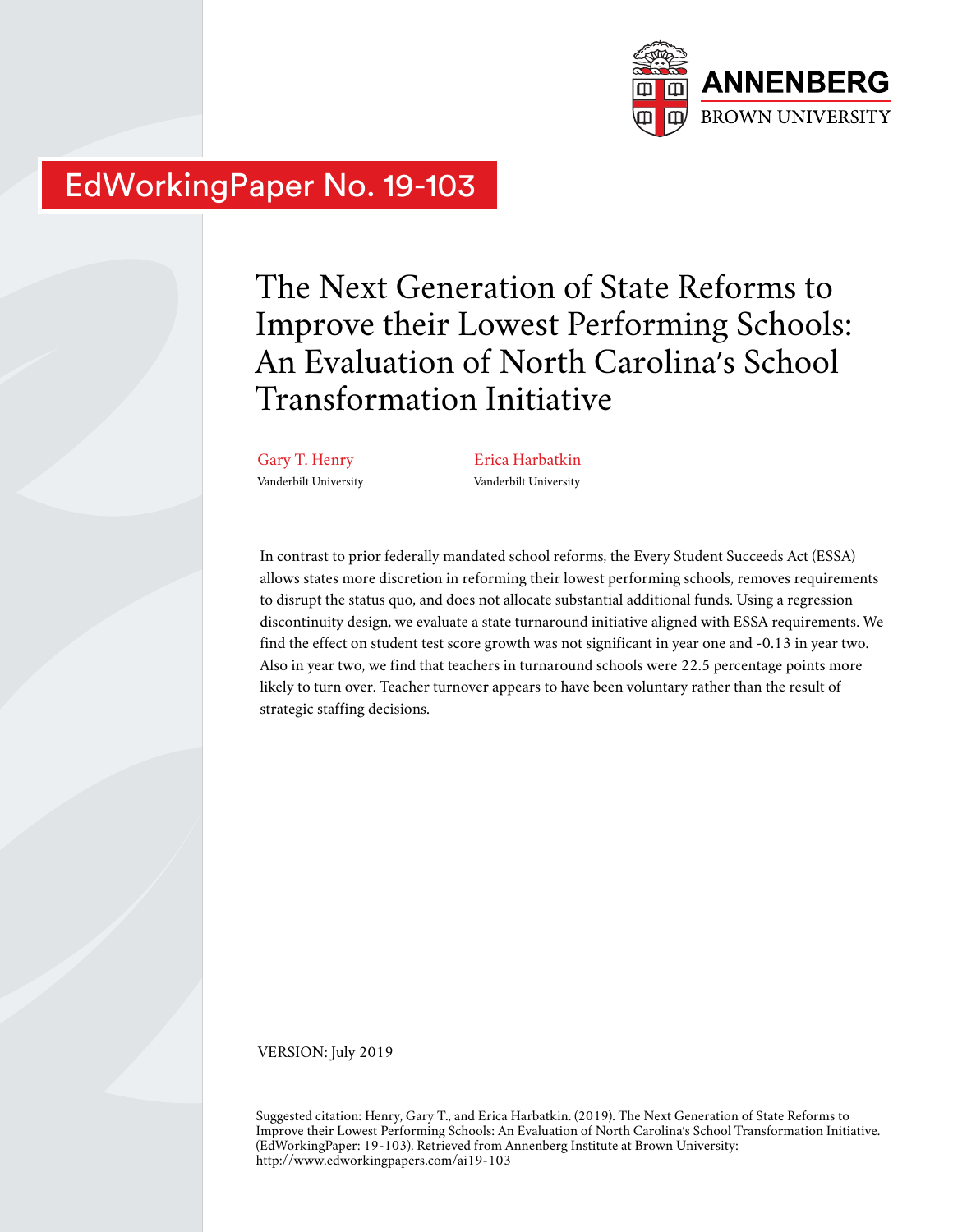The Next Generation of State Reforms to Improve their Lowest Performing Schools:

An Evaluation of North Carolina's School Transformation Initiative

Gary T. Henry

Erica Harbatkin

Vanderbilt University

The research reported here was supported by the Institute of Education Sciences, U.S.

Department of Education, through Grant R305E150017 to Vanderbilt University. The opinions

expressed are those of the authors and do not represent views of the Institute or the U.S.

Department of Education.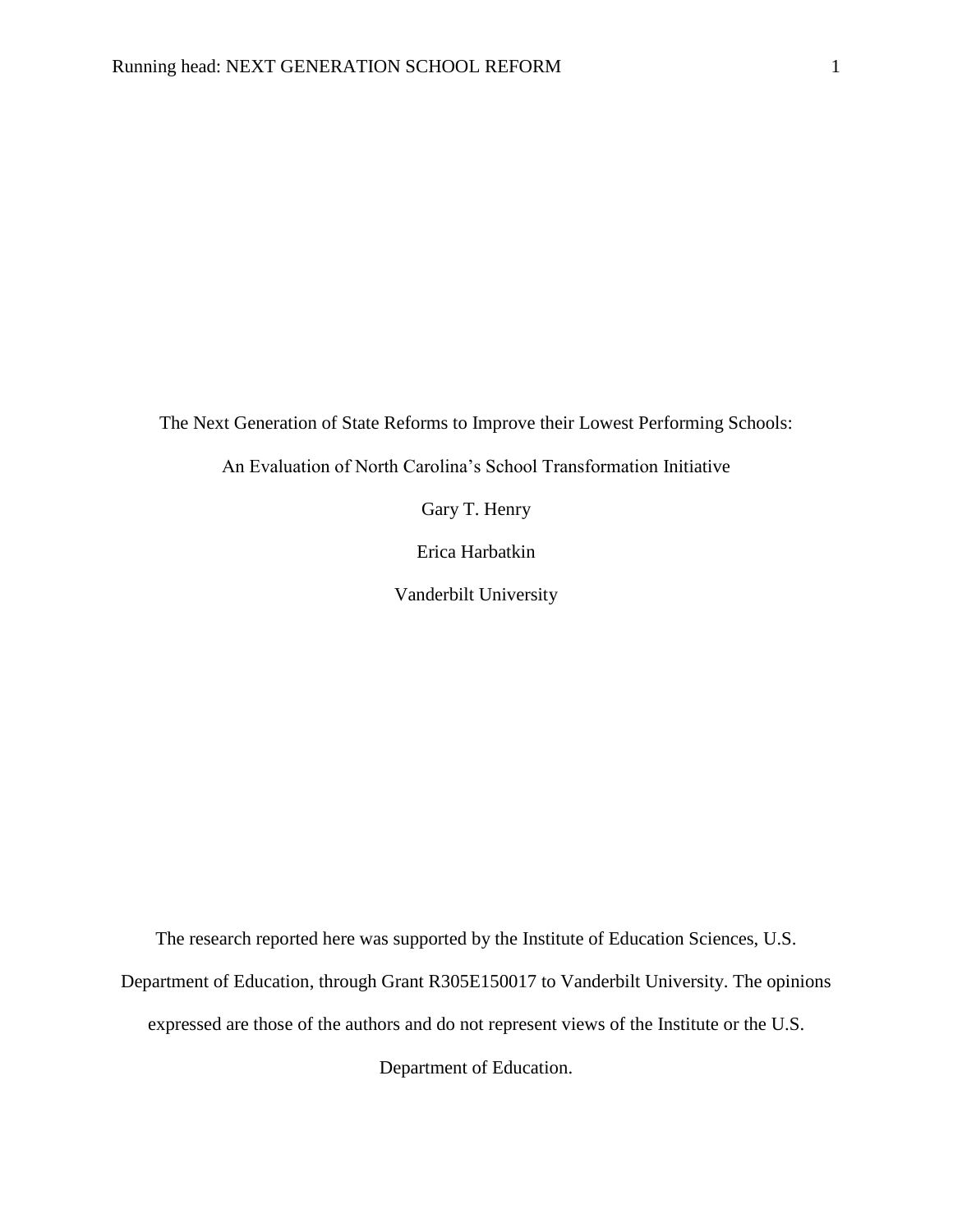### Abstract

In contrast to prior federally mandated school reforms, the Every Student Succeeds Act (ESSA) allows states more discretion in reforming their lowest performing schools, removes requirements to disrupt the status quo, and does not allocate substantial additional funds. Using a regression discontinuity design, we evaluate a state turnaround initiative aligned with ESSA requirements. We find the effect on student test score growth was not significant in year one and -0.13 in year two. Also in year two, we find that teachers in turnaround schools were 22.5 percentage points more likely to turn over. Teacher turnover appears to have been voluntary rather than the result of strategic staffing decisions.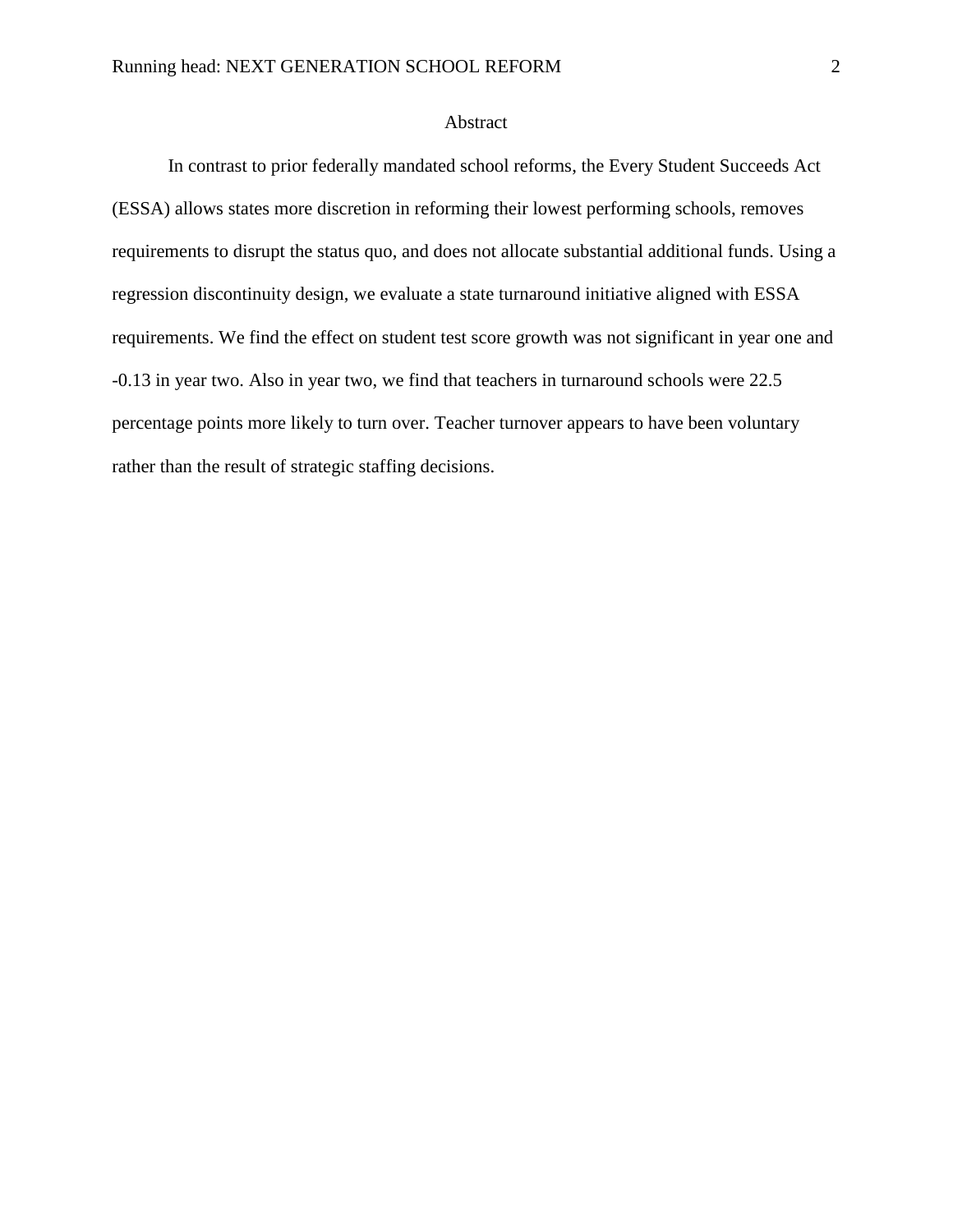The Next Generation of State Reforms to Improve their Lowest Performing Schools:

An Evaluation of North Carolina's School Transformation Initiative

The mandate for continuous support and improvement of each state's lowest performing schools along with the accountability requirements in the Every Student Succeeds Act (ESSA, 2015) will ensure that every state will continue to identify and attempt to reform its lowest performing schools into the foreseeable future. State turnaround interventions under prior federal programs, School Improvement Grants (SIG) and Race to the Top (RttT), have shown some evidence of positive effects on student outcomes (Carlson & Lavertu, 2018; Dee, 2012; Papay & Hannon, 2018; Sun, Penner, & Loeb, 2017; Zimmer, Henry, & Kho, 2017), although some studies have found negative or null effects (Dickey-Griffith, 2013; Dragoset et al., 2017; Heissel & Ladd, 2018; Henry, Guthrie, & Townsend, 2015). In many of the turnaround efforts that have been shown to be effective, strategic staffing—which involves recruiting, hiring, developing and retaining high quality teachers—seems to have played a role in successful turnaround, as we discuss later.

Central to all four federal turnaround models permitted under RttT and SIG were actions to disrupt the status quo, such as replacing the principal and at least half the staff or turning over the management of the school to a charter management organization. Under ESSA, the four federally mandated turnaround models have faded into the past along with additional dedicated funding for turnaround (provided during RttT and SIG through the American Recovery and Reinvestment Act, or ARRA). The school reform interventions implemented under No Child Left Behind (NCLB) waivers, which did not necessarily follow federally prescribed models and were not supported by ARRA funds, yielded less consistent effects on student achievement than RttT- and SIG-funded interventions, with just one producing positive effects and three null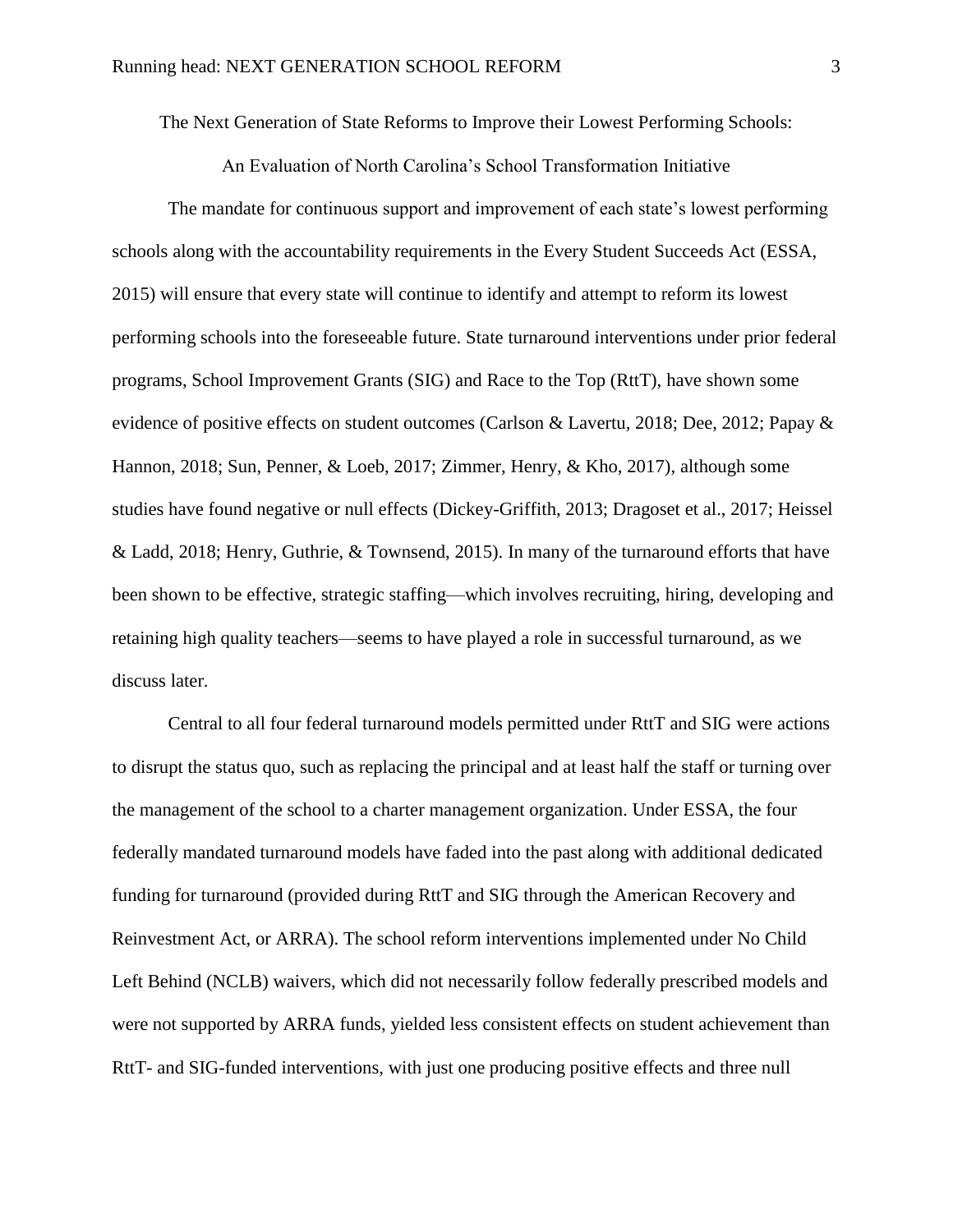effects (Bonilla & Dee, 2017; Dee & Dizon-Ross, 2019; Dougherty & Weiner, 2017; Hemelt & Jacob, 2017, 2018).

Turnaround under ESSA will share more in common NCLB waivers and similar stateinitiated reforms than RttT and SIG for two reasons. First, states will have flexibility in how they improve their lowest performing schools rather than being required to follow a federally prescribed model. Second, states will undertake turnaround without the infusion of additional federal funds that characterized RttT and SIG reforms. One state-initiated reform operating in this context was the North Carolina Transformation (NCT) initiative, which began in 2015 after the state's services under RttT ended. This study examines the effects of this new round of school support on student achievement and teacher turnover. We ask three research questions:

- 1. What is the effect of the efforts to improve the lowest performing schools on student achievement?
- 2. What is the effect of the efforts to improve the lowest performing schools on teacher turnover?
- 3. Did the reform schools hire more effective replacement teachers than they lost? By way of preview, relying upon a rigorous regression discontinuity design, we find negative effects on student achievement gains and increased teacher turnover in the second year of services. These findings may serve as a cautionary tale for how states support their lowest performing schools under ESSA.

### **School Turnaround**

Prior research has shown substantial heterogeneity in the effects of whole school reform efforts. Empirical evaluations of the first federally funded whole school improvement program, the Comprehensive School Reform Demonstration program (CSRD), found CSRD programs did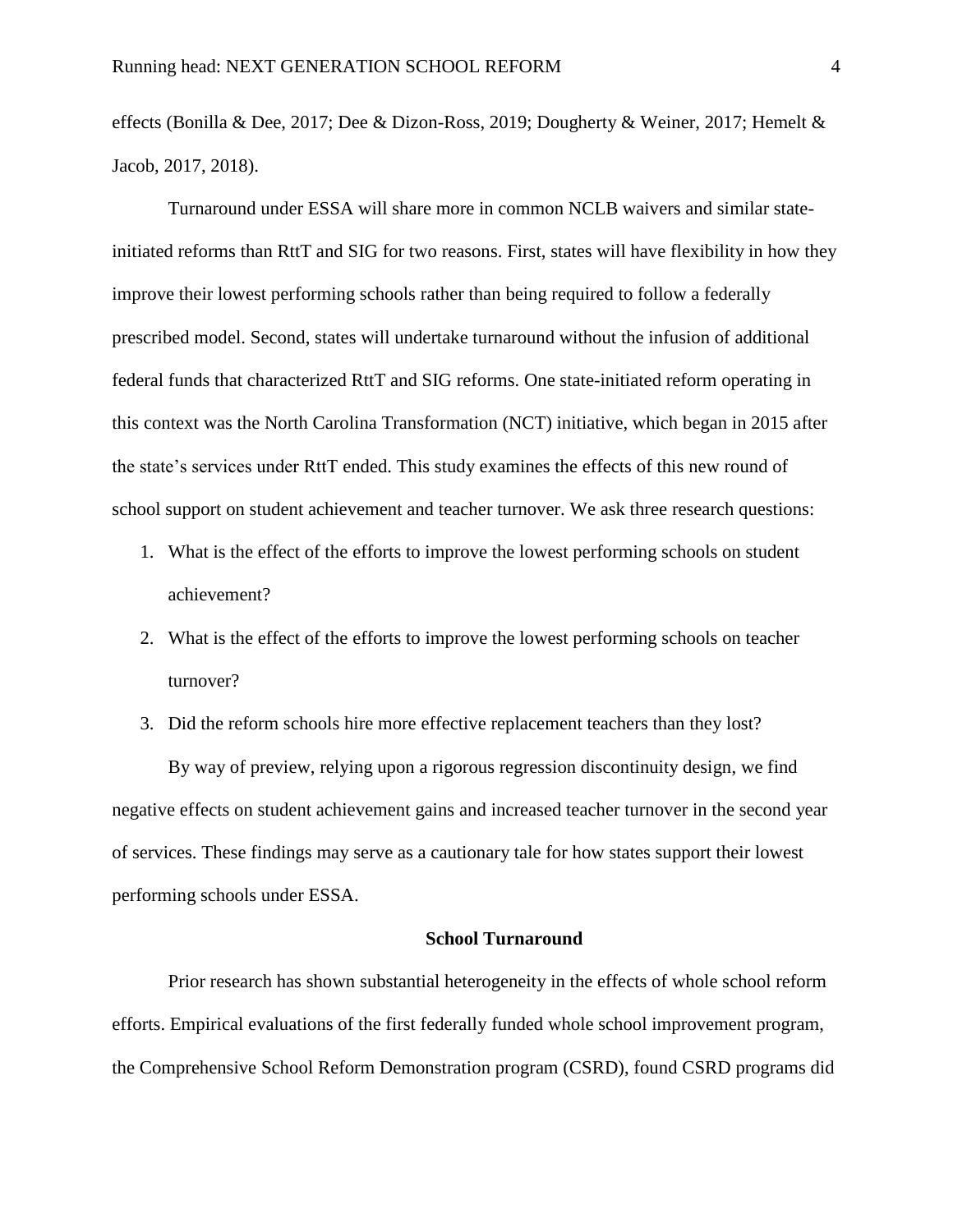not produce positive average effects on student achievement and in fact may have led to lower math performance among black and Hispanic students (Gross, Booker, & Goldhaber, 2009). In 2008, SIG and RttT introduced school turnaround to the school improvement toolkit, with the distinction that turnaround would create dramatic and rapid change in chronically lowperforming schools (Herman et al., 2008; Peurach & Neumerski, 2015). Unlike the prior incremental school reforms under CSRD, RttT and SIG required specific practices for disrupting the status quo as part of federally mandated turnaround models. These intentional disruptions included practices such as replacing the principal, replacing at least 50 percent of staff, or restarting the school under new management to allow complete staff replacement (see, e.g., Zimmer et al., 2017). Turnaround efforts funded through RttT and SIG as well as reforms following similar models in Massachusetts, Tennessee (local Innovation Zones), Ohio, and California—many of which included substantial staff replacement and often practices aimed at recruiting and retaining effective teachers—produced strong positive effects on student achievement (Carlson & Lavertu, 2018; Dee, 2012; Papay & Hannon, 2018; Schueler, Goodman, & Deming, 2016; Strunk, Marsh, Hashim, Bush-Mecenas, & Weinstein, 2016; Sun et al., 2017; Zimmer et al., 2017). The mostly positive effects have largely dominated the conversation about turnaround under RttT and SIG, but the average and local average treatment effects mask substantial heterogeneity within interventions. Turnaround in North Carolina and Texas produced mixed effects (Dickey-Griffith, 2013; Heissel & Ladd, 2018; Zimmer et al., 2017), and some of the interventions yielding positive effects also produced null or negative effects in particular contexts (Carlson & Lavertu, 2018; Strunk et al., 2016; Zimmer et al., 2017, Achievement School District).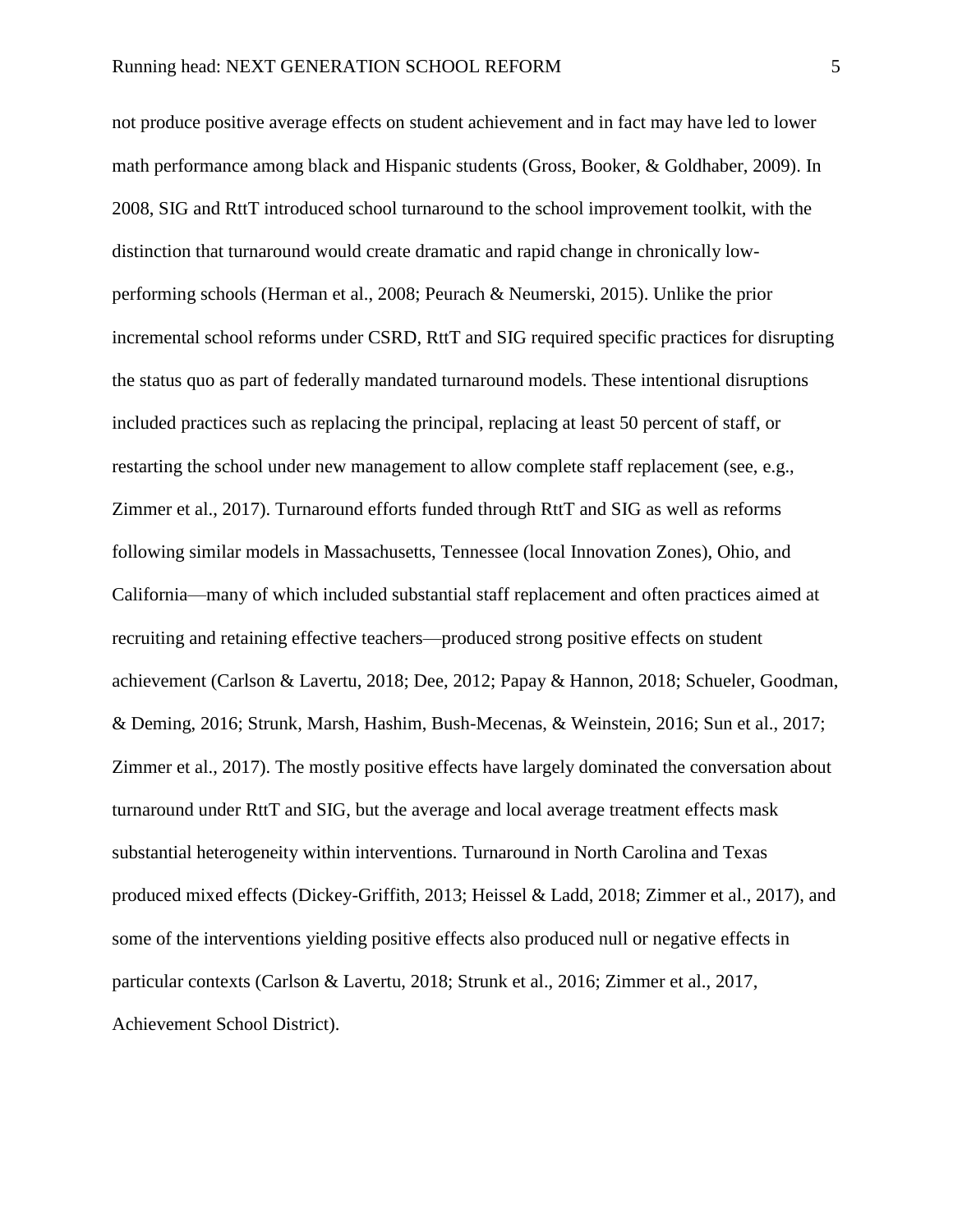Heterogeneity of effects of school reform models continued under NCLB waivers, with fewer positive effects than RttT and SIG. One study found positive effects on student achievement, which the authors attributed to Kentucky's focus on reducing achievement gaps combined with a clearly articulated set of reform activities from the state (Bonilla & Dee, 2017), while reforms in Michigan, Rhode Island, and Louisiana produced either null or negative effects on student achievement (Dee & Dizon-Ross, 2019; Dougherty & Weiner, 2017; Hemelt & Jacob, 2017, 2018).

The mixed effects of interventions under both RttT/SIG and NCLB waivers underscore three important conclusions about school reform. First, recruiting and retaining effective teachers appears to be a key strategy for achieving and sustaining turnaround. Second, successfully shifting the climate and daily operations of an underperforming school may require some disruption of the status quo. And finally, the impacts of school reform interventions are not universally positive or even neutral—these interventions have the potential to do harm, as they did in some schools in Los Angeles, Rhode Island, North Carolina, Texas, and Michigan.

This paper proceeds as follows. In the next section, we describe the intervention and theory of change under NCT and provide some context on implementation. We then describe the sample, data, and empirical strategy, followed by the findings, a series of validity checks, and tests of alternative explanations for the pattern of effects. We conclude with a discussion of the relevance and limitations of these findings for future school turnaround.

#### **North Carolina Transformation Initiative**

NCT began during the 2015-16 academic year and was implemented in 75 lowperforming schools over two academic years. NCT schools received coaching and support services directly from the state Department of Public Instruction (DPI), which had carried out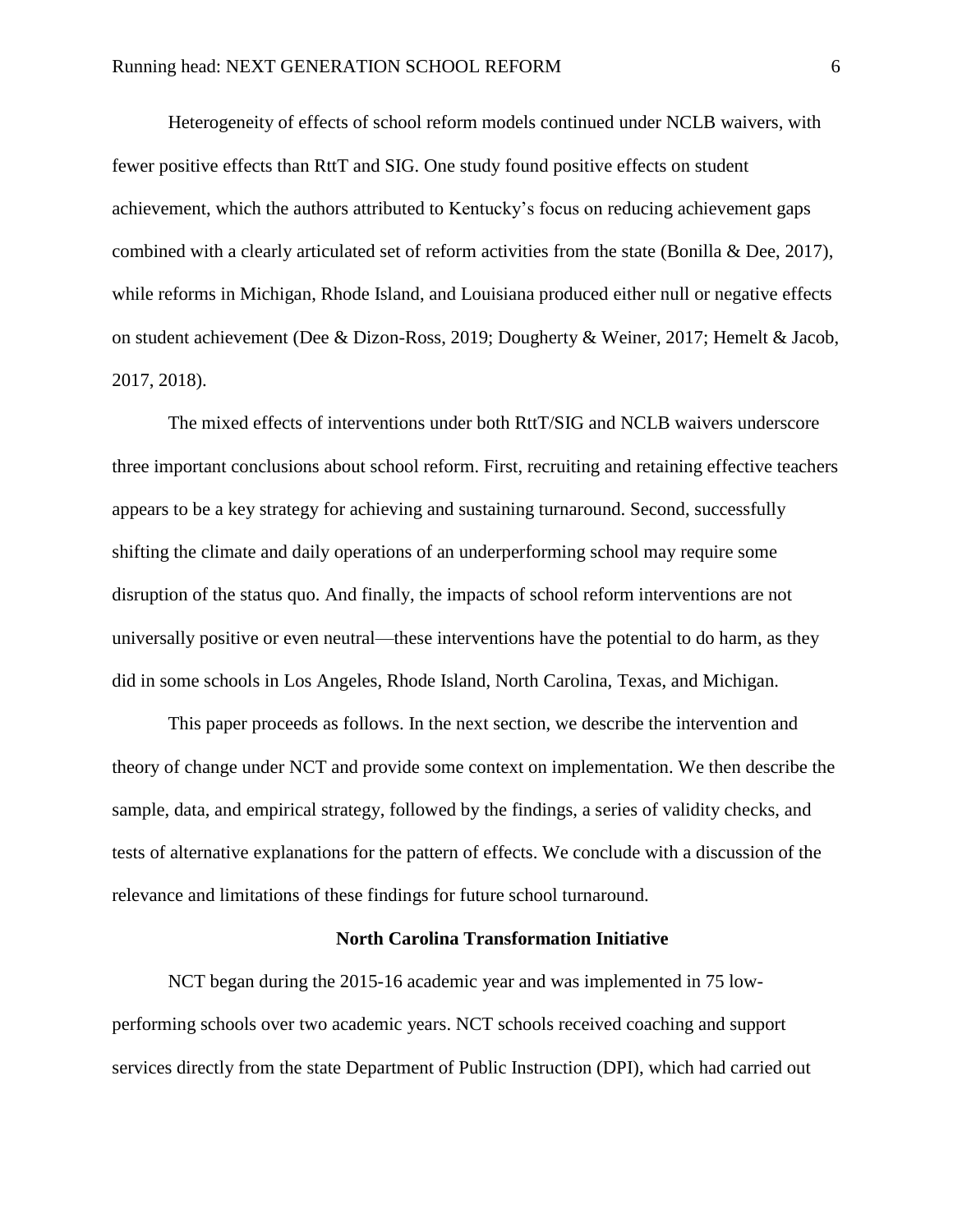two prior rounds of school turnaround interventions. The first, a court-ordered turnaround that prescribed a set of interventions—for example, a freshman academy for high schools—along with instructional and school leadership coaching, included 128 low-performing schools from 2006 through 2010 (Thompson, Brown, Townsend, Henry, & Fortner, 2011). The second was Turning Around the Lowest Achieving Schools (TALAS), the state's RttT turnaround intervention, which focused on reforming 118 schools under the closure (12 schools), transformation (93 schools) and turnaround (14 schools) models through direct service provision from the state Department of Public Instruction (DPI) (Henry et al., 2015). Under TALAS, schools received district-level, school-level, and instructional coaching from about 150 coaches (Henry, Campbell, Thompson, & Townsend, 2014). All schools in the bottom 5 percent of the state based on the 2009-10 proficiency rate received services. When services ended, a leaner DPI set out to continue its work in a smaller group of low-performing schools. An early adopter of turnaround because of the 2006 court order, North Carolina continued its turnaround efforts without the federal pressures that motivated waiver-based reforms during the same time period.

NCT followed a similar direct services model to TALAS but the selection process excluded schools in the 10 largest districts in the state. As a result, NCT schools were largely rural and, on average, higher performing than TALAS schools. NCT also didn't include require implementation of one of the four federal turnaround models or the federally recommended practices. The NCT theory of action as depicted in [Figure 1](#page-46-0) began with a Comprehensive Needs Assessment (CNA) in which DPI staff would spend two days at treatment schools collecting data through classroom observations, interviews, and focus groups. State staff then produced a report and shared it with the principal, who in turn could choose to share it with school staff. The state prioritized conducting CNAs in NCT schools that had not received one in the three years prior to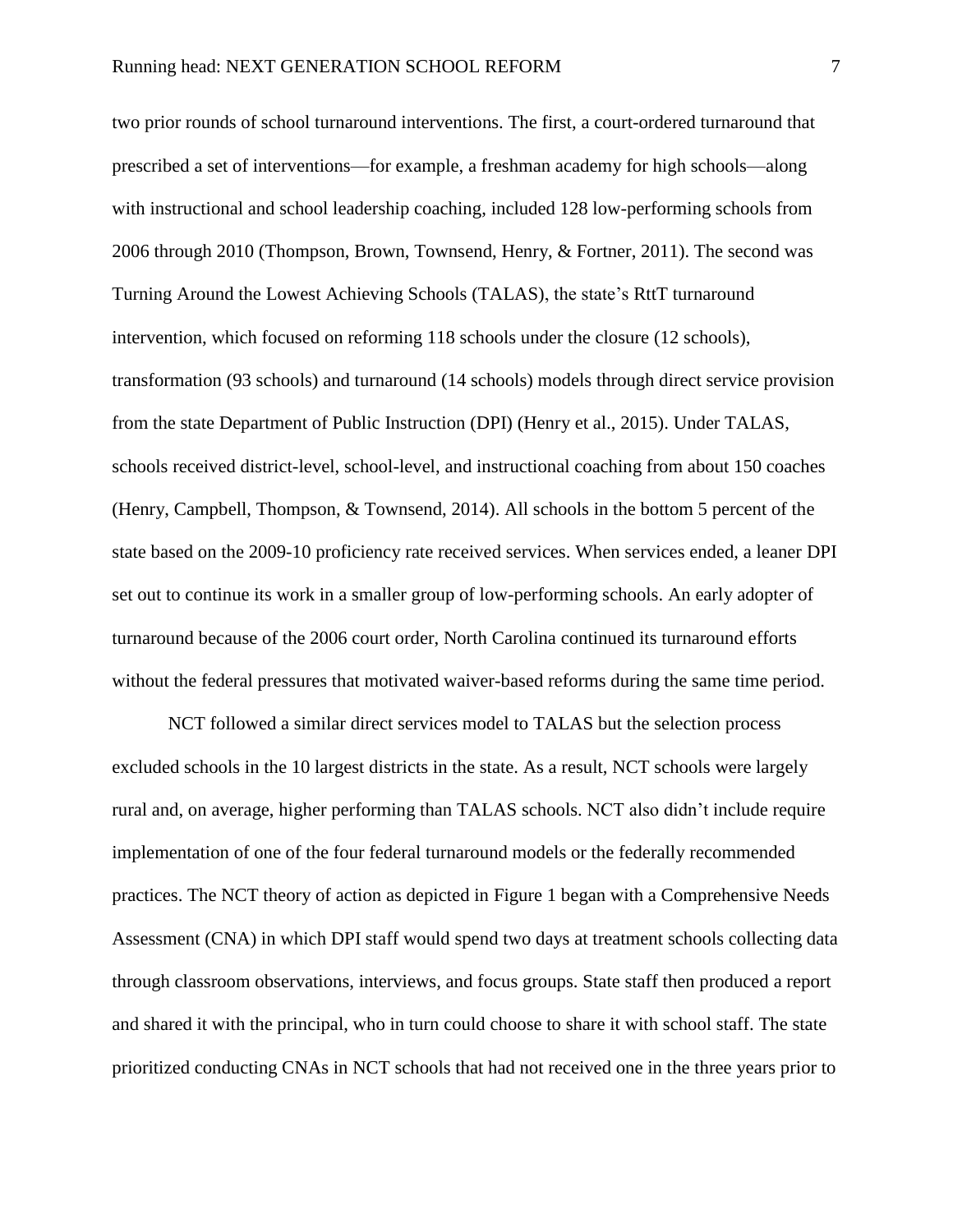the intervention. Of the 75 NCT schools, 84 percent received a CNA immediately prior to this round of school reform or during the two academic years in which services were delivered (See [Table 1](#page-38-0) for timing of CNAs).

### [Figure 1](#page-46-0) ABOUT HERE

Following the CNA, the NCT model called for an "unpacking" in which state facilitators discussed CNA findings with school staff. There were three key elements of this 1.5-day unpacking process: (1) the facilitators reviewed the full CNA report with attendees, (2) the facilitators and school staff carried out a "root-cause analysis" in which they sought to uncover the underlying causes of the issues identified in the CNA, and (3) the facilitator and school staff engaged in a planning activity that involved visually mapping the school improvement process moving forward. Unpackings generally occurred during the summer following the school year of the CNA, although there was variation in when and whether schools received unpackings.

#### [Table 1](#page-38-0) ABOUT HERE

The CNA and unpacking were intended as the springboard from which school turnaround would occur. All low-performing schools in North Carolina were required to submit a School Improvement Plan (SIP) in which priority areas and goals were intended to be based in part on CNA findings. Schools submitted plans through an online tool called NCStar in which school improvement teams were asked to regularly update progress toward school goals. While all lowperforming schools submitted these plans and received feedback from the state, NCT schools received feedback on their plans from their coaches. Other low-performing schools received feedback from state staff who may have not been familiar with the schools.

The CNA, unpacking, and SIP comprised the foundation for turnaround. This framework parallels ESSA requirements, which call for districts to work with low-performing schools to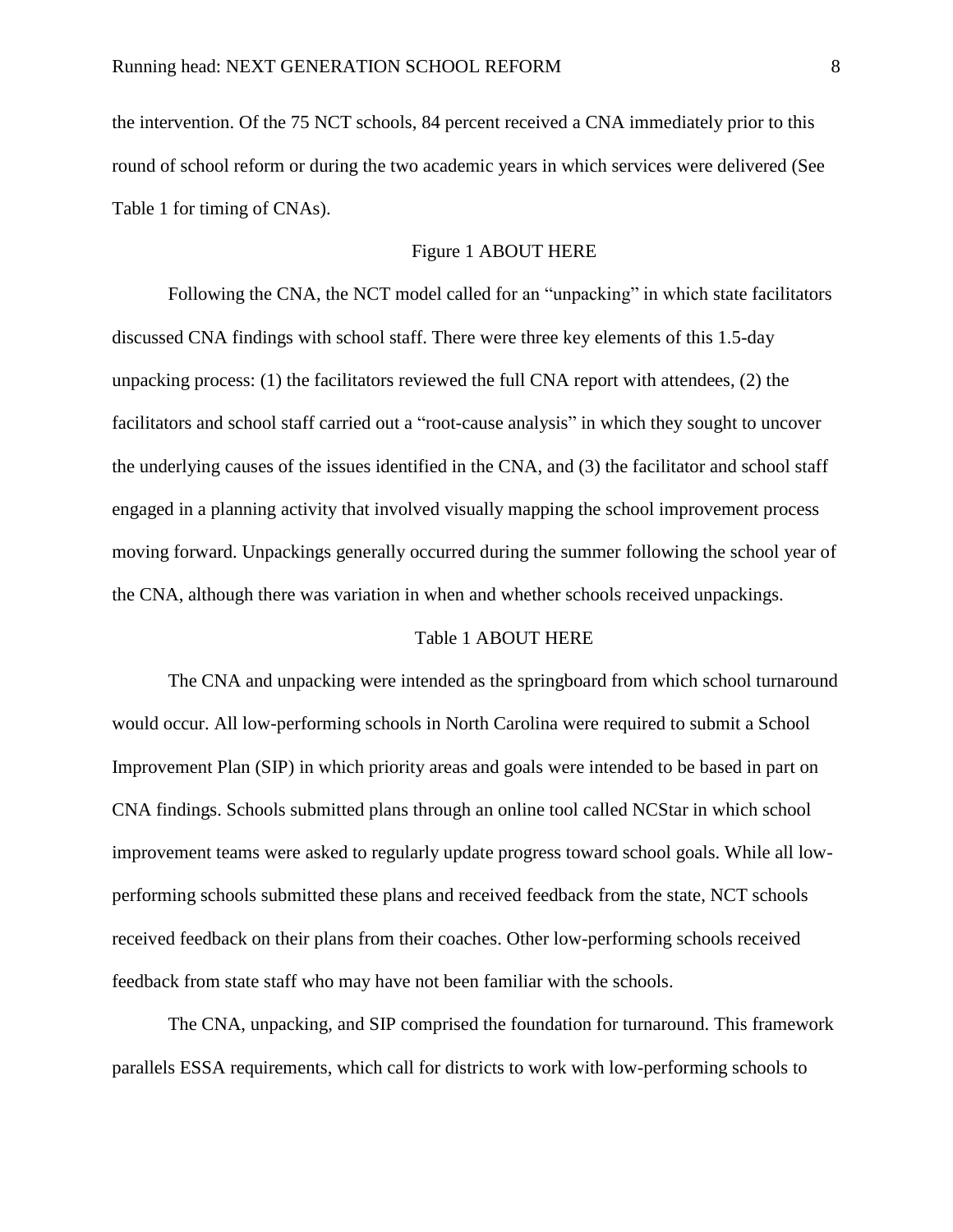develop a comprehensive support and improvement plan using data from a school-level needs assessment and for the state to monitor school progress on that plan. The core of the intervention was the coaching that followed, with the goal of building school capacity through coaching. School transformation coaches worked directly with principals, while instructional coaches worked with teachers. NCT was intended as a tailored intervention in which coaches were responsive to school, principal, and teacher needs. DPI assigned coaches based on school needs and internal capacity. Not all schools received both school transformation and instructional coaching, and there was wide variation in the number, content, and structure of the visits. District-level coaches also served central office staff in the 43 treatment schools situated in lowperforming districts.

### [Table 2](#page-38-1) ABOUT HERE

The intervention did not closely mirror any of the four previous federal school turnaround models, which all contained at least one element intended to disrupt the status quo—either through changes to staff (e.g., replacing at least 50% of teachers), management (e.g., replacing the principal), or governance (e.g., state takeover)—and provided resources to build educational infrastructure. Instead, the NCT theory of change focused on building staff capacity and gave districts autonomy to transform their low-performing schools using locally developed strategies. In its focus on instructional quality, NCT, like RttT and SIG, recognized the importance of highly effective teachers to school turnaround, but did not include a focus on recruitment and retention of effective teachers as the turnaround and transformation models had done. Rather, it focused resources on developing existing staff—similar to the earlier CSRD models. While NCT served the state's low-performing schools during the period between RttT and ESSA, the model aligns more closely with ESSA's flexible approach to school turnaround than with the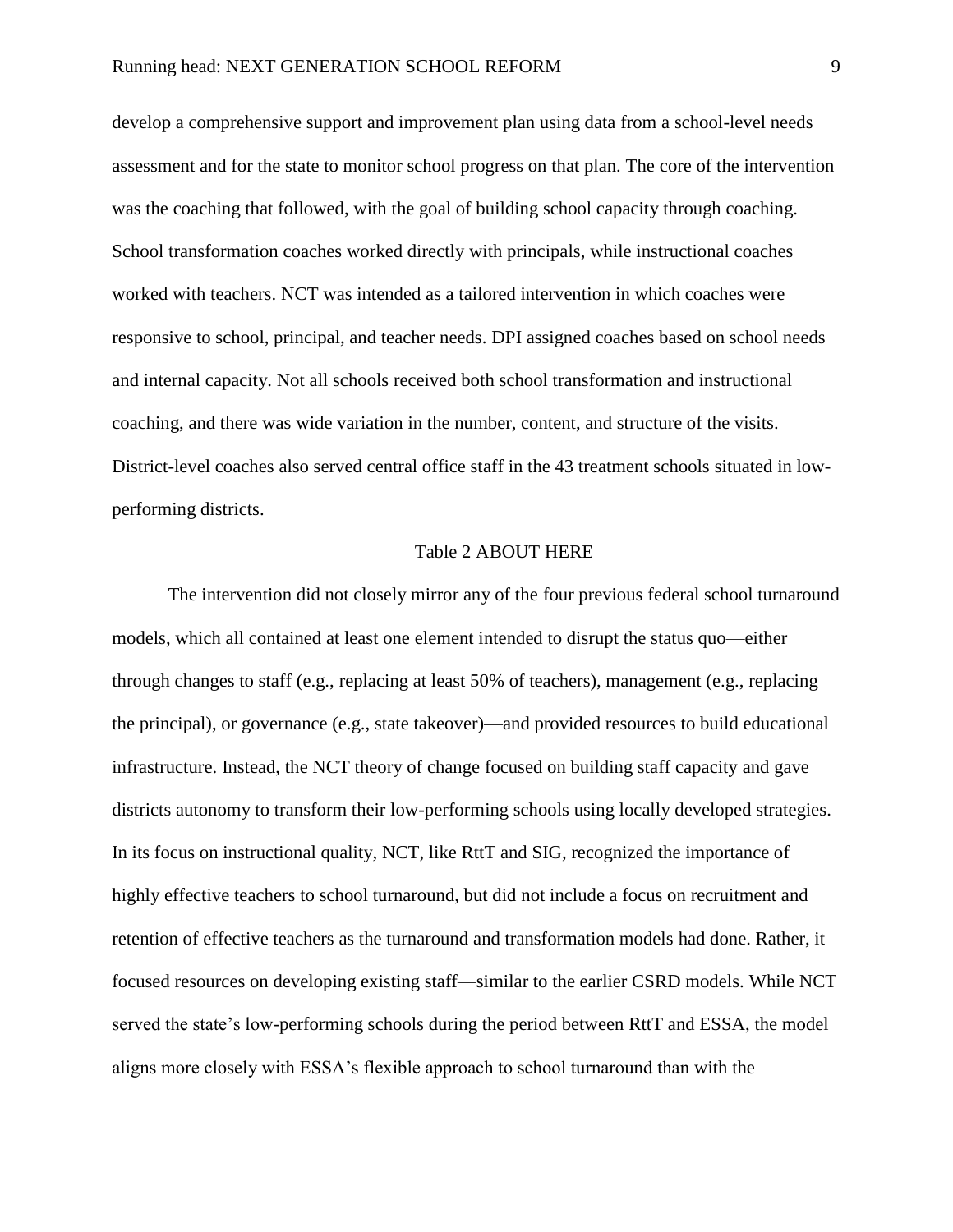prescriptive turnaround models. This evaluation can therefore help to inform state turnaround policy under ESSA, under which states have the flexibility to implement school turnaround interventions that look like NCT. 1

### **Sample**

The sample includes all North Carolina schools that the state Board of Education and state superintendent of schools determined were eligible for treatment based on data from the 2014-15 school year. Schools were excluded from eligibility for services if they had a school performance grade of C or above for the 2014-15 school year, exceeded growth, were situated in one of the 10 largest school districts in the state, or in Halifax County, which was targeted for a district-level turnaround from 2009-10 through 2016-17. Special schools, charter schools, and freshman academies were also excluded. In total, 331 schools were eligible for services, and 78 were targeted for treatment. Noncompliance occurred on both sides of the treatment cutoff because state officials did not serve schools without district agreement. In some cases, district officials requested that the state deliver services to a school above the cutoff rather than the school selected or requested that a particular school be served in addition to the targeted schools. Sixty-nine of the 78 schools below the cutoff complied with their assignment, nine below the cutoff declined, and six schools above the cutoff received services.

Of the 78 schools below the assignment threshold, 72 were rural, five were in towns, and one was in a city. On average, treatment schools had higher rates of minority and low-income students, higher rates of novice teachers, higher per pupil spending, and lower enrollment than other eligible schools, which were higher performing, as [Table 3](#page-39-0) shows. The state identified schools proportionally by level based on the eligible population of schools, with 38 elementary, 28 middle, and 12 high schools assigned to treatment.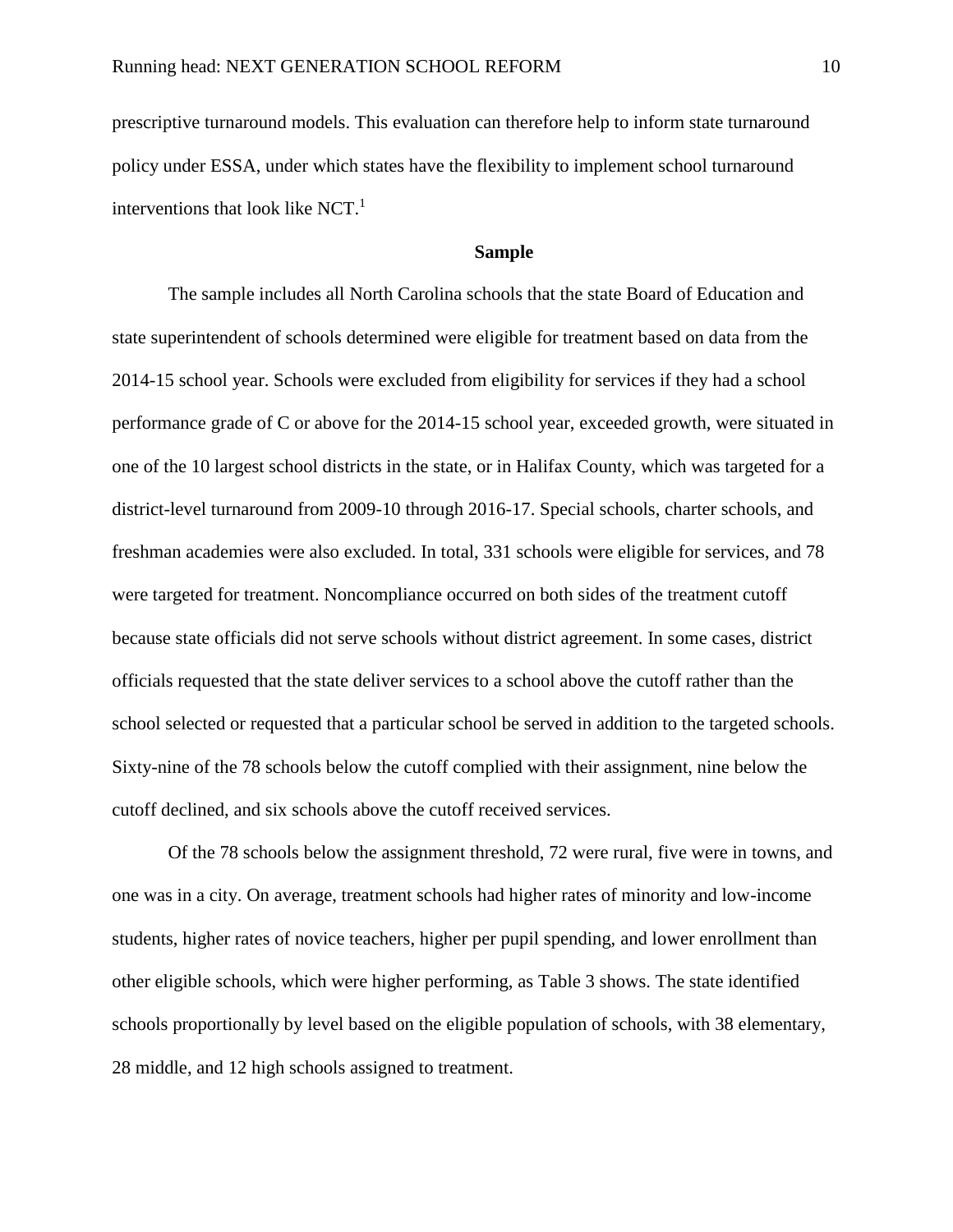#### [Table 3](#page-39-0) ABOUT HERE

#### **Data**

<span id="page-11-0"></span>This analysis draws from a longitudinal database of statewide administrative data maintained by the University of North Carolina-Chapel Hill's Educational Policy Initiative at Carolina (EPIC). The database contains data on all students, teachers, principals, and schools in North Carolina public schools. Our analysis uses student-level data to estimate the effect of NCT on student achievement and teacher-level data to estimate the effect on teacher turnover.

#### **Outcome measures**

We estimate the effect of NCT on end-of-grade (EOG) and end-of-course (EOC) test score growth. Students in North Carolina take math and reading EOGs each year in third through eighth grade, science EOGs in fifth and eighth grade, and EOCs in Math 1, English II, and Biology. Exams are administered in the final 10 instructional days of the school year for yearlong courses and the final five instructional days of fall semester for half-year block EOC courses taken in the fall. We operationalize teacher turnover as leaving the school, either to move to another school or leave North Carolina public schools altogether. Teacher turnover is measured during and at the end of the school year, so a teacher who does not return to her original school in the 2016-17 school year would be counted as having turned over in 2015-16.

### **Assignment variable**

The state assigned schools to receive services based on the 2014-15 school performance composite, a measure that represents the EOG and EOC exam passage rate (abbreviated below as GLP, for grade-level proficiency). To account for differences in passage rates by exam and ensure the proportion of treated elementary, middle, and high schools roughly matched the eligible sample's proportion of schools at each level, the state set separate cutoffs for elementary,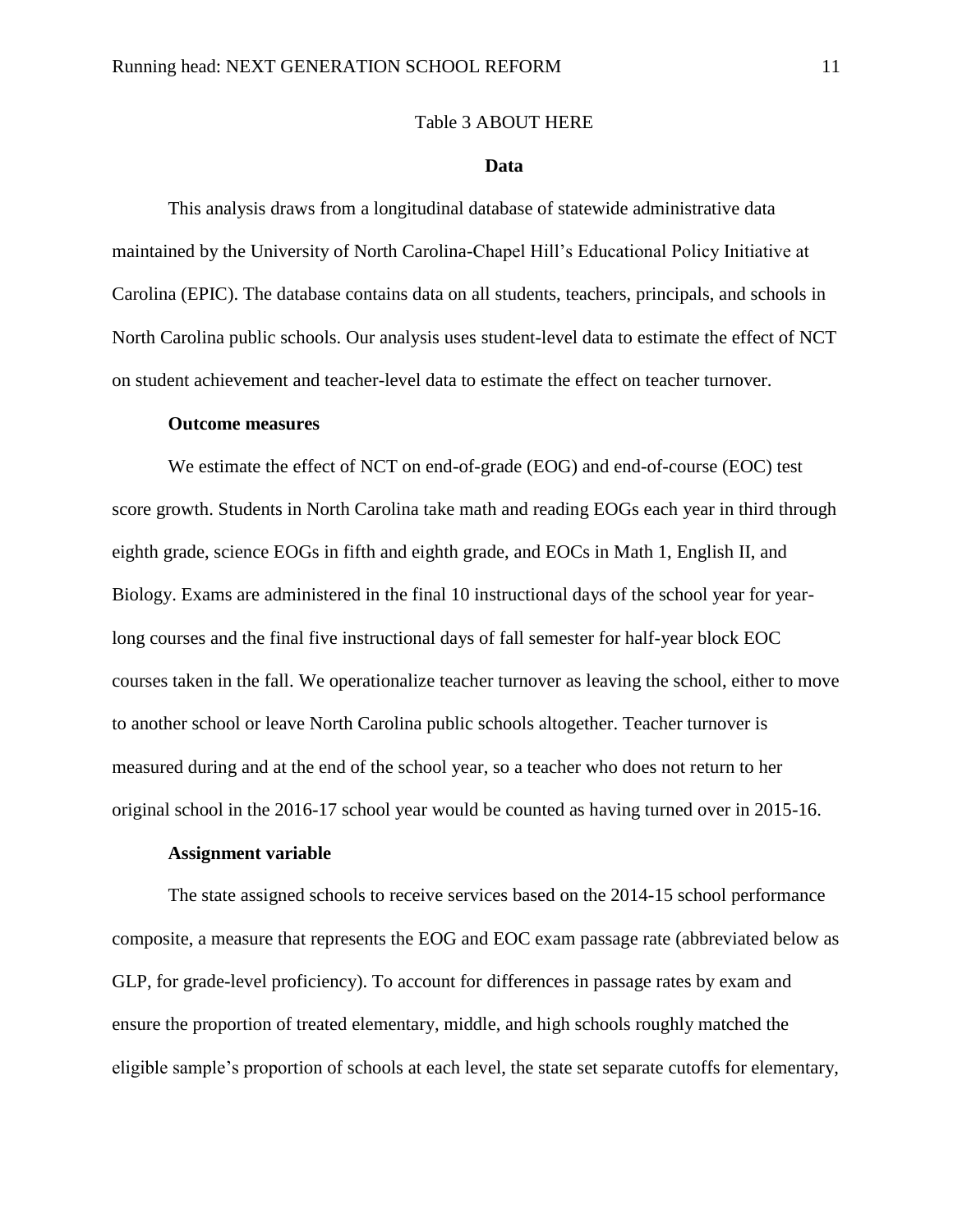middle, and high schools. The cutoff was 31.1 for elementary schools, 33.8 for middle schools, and 26.0 for high schools. Schools below these thresholds were targeted for services. For the analysis, we center the performance composite at the threshold by school level.

### **Teacher effectiveness**

To explore whether teacher turnover represents strategic deselection of the lowest performing teachers, we draw from two lagged measures of teacher effectiveness. Subject-level value-added scores (Education Value-Added System, or EVAAS) provide a measure of teacher effectiveness for teachers of tested grades and subjects, while the teacher's evaluation ratings as measured by the North Carolina Educator Effectiveness System (NCEES) are available for teachers of tested and untested grades and subjects. We use EVAAS scores calculated from EOCs and EOGs, as well as mClass reading assessments in kindergarten through third grade. About one-third of teachers in the sample have lagged scores in each outcome year. Teachers receive one of three ratings based on their EVAAS score for a given subject: they *meet expected growth* if they are within 2 points of predicted growth on the EVAAS scale, *exceed expected growth* at more than 2 points above, and *do not meet expected growth* at more than 2 points below. We use these cutoffs to place teachers in effectiveness categories. Specifically, we code a teacher as "highly effective" if she has a lagged EVAAS score that exceeds expected growth, "low effectiveness" if she has a lagged EVAAS score that does not meet expected growth, and "mid effectiveness" if all EVAAS scores fall in the meets expected growth category.<sup>2</sup>

NCEES includes five standards: (1) teacher leadership, (2) establishing a respectful learning environment for diverse students, (3) content knowledge, (4) facilitate learning for students, and (5) reflecting on practice. Teachers receive ratings of 1 to 5 on each rating, with 1 being the lowest rating a teacher can receive and 5 the highest. Because teachers with more than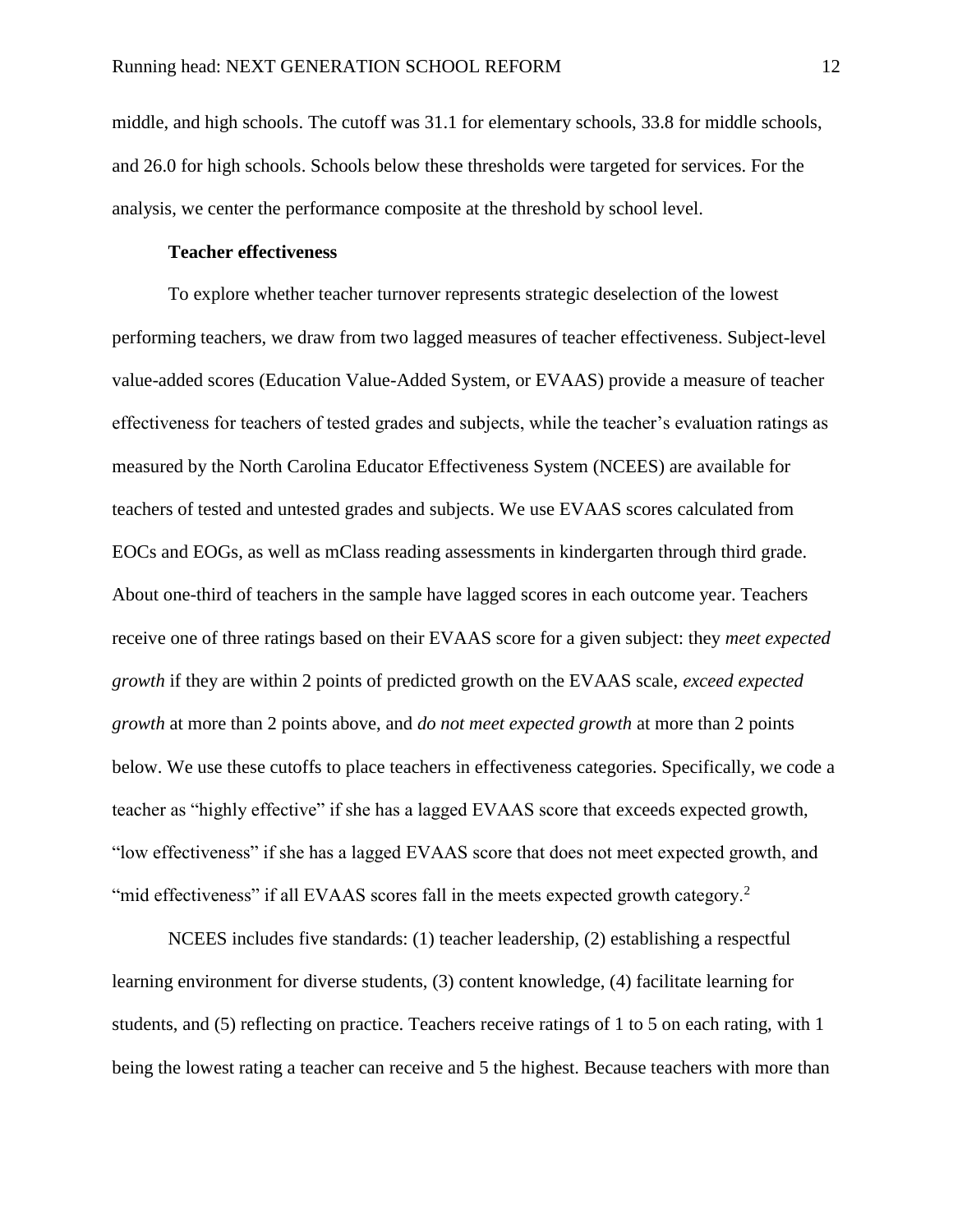three years of experience are only required to be evaluated on standards 1 and 4, we draw the NCEES measures from these two standards. We observe lagged NCEES ratings on each of these standards for about 70 percent of the sample during the outcome years. We generate two different NCEES effectiveness measures—one for standard 1 and one for standard 4. The modal rating in the sample on both measures is a 3. We again place teachers into three effectiveness categories based on these lagged NCEES ratings: "low effectiveness" for teachers with a 1 or 2, "mid effectiveness" for teachers with a 3, and "highly effective" for teachers with a 4 or  $5<sup>3</sup>$ 

Using EVAAS and NCEES, we end up with three categorical measures of teacher effectiveness: high, mid, and low EVAAS; high, mid, and low NCEES standard 1; and high, mid, and low NCEES standard 4. Each has distinct advantages and disadvantages. EVAAS contains the most variation but restricts the sample to just teachers who were in tested grades and subjects the prior year. NCEES captures more of the sample but classifies very few teachers in the low category (about 2% of teachers in the sample).

#### **Covariates**

School-level variables include minority percentage, economically disadvantaged percentage, per pupil expenditures (PPE) and PPE squared, average daily membership (ADM) and ADM squared, and school level with elementary as the reference category. Teacher-level variables include female and race with white as the reference category. Student-level variables include female, race with white as the reference category, disabled, academically gifted, limited English proficient, over age for grade, and nonstructural transfer in. We define disabled as a current designation with any exceptionality code other than academically gifted. We define over age as having a birthdate that would place the student in a grade level above the grade level assigned. We define nonstructural transfer in as a transfer that occurs into the observed school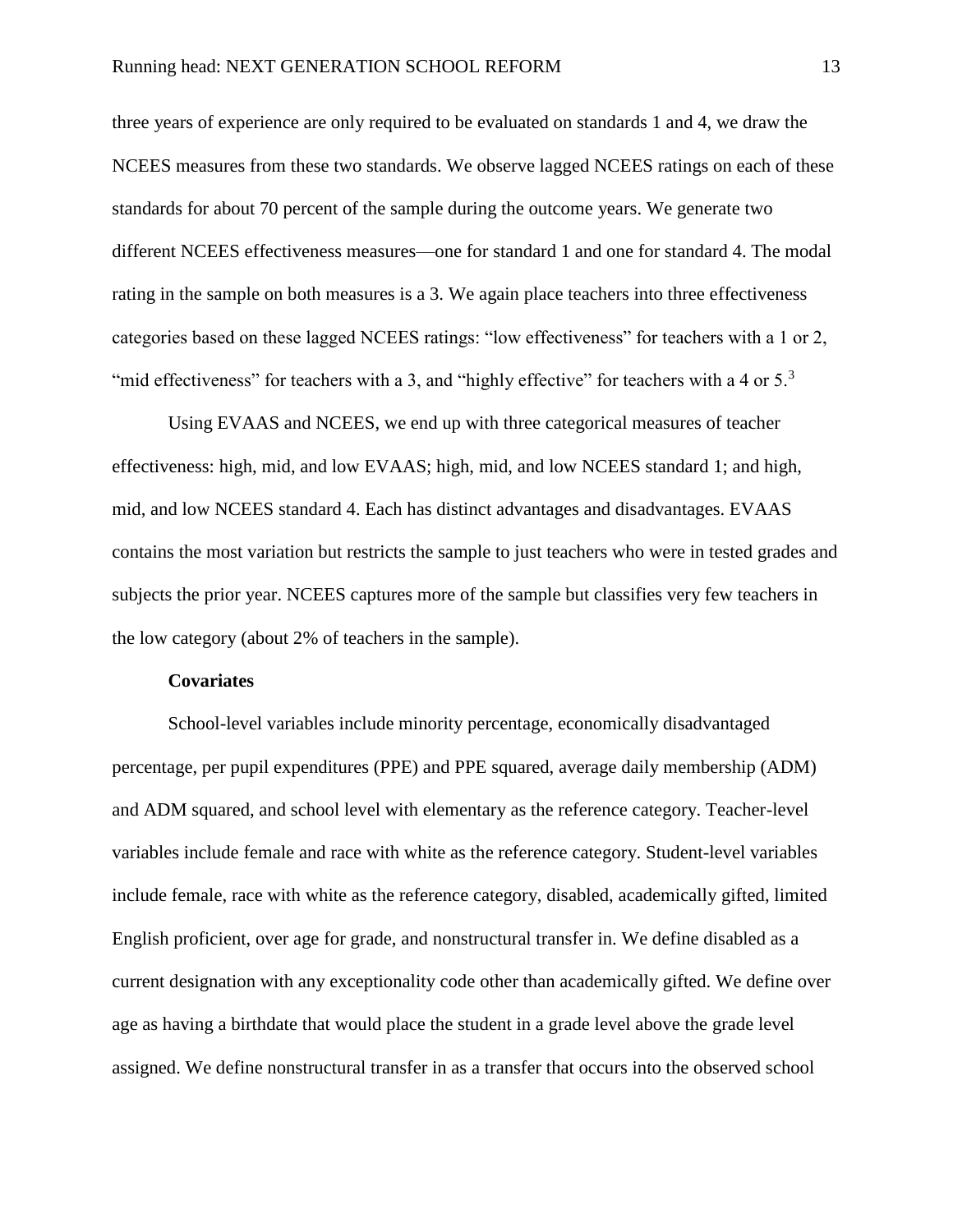prior to the maximum grade of the prior school (e.g., transferring into the observed school in 7th grade when the student's prior school went through 8th grade).

### **Empirical Strategy**

### **Main effects**

We estimate the effect of NCT using a regression discontinuity design that exploits the jump in probability of assignment to treatment at the cutoff (Imbens & Lemieux, 2007). We begin with an intent-to-treat (ITT) estimate that takes the form

$$
y_{is} = \beta_0 + \beta_1 I(GLP \le 0)_s + \beta_2 f(GLP)_s + \beta_3 I(GLP \le 0)_s \times f(GLP)_s + \gamma S'_s + \sigma K'_i \tag{1}
$$
  
+  $\varepsilon_{is}$ ,

where *y* is the outcome for student or teacher *i* in school *s*, *GLP* represents the forcing variable, *I(GLP)* is an indicator for treatment eligibility that takes a value of 1 in schools below the assignment threshold, *f(GLP)* is a flexible function of the distance from the cutoff, the interaction between the treatment eligibility variable and forcing variable allows for a different slope on either side of the cutoff, and  $\varepsilon$  is an idiosyncratic error term. In a second set of models, we add vectors of school-level covariates, *S'*, and individual-level covariates, *K'*, to increase precision. The individual-level covariates are student level in models predicting student test score growth and teacher level in the teacher turnover models. We also include the student's lagged test score on the right-hand side of the student achievement model.  $\beta_1$  is the coefficient of interest, representing the estimated discontinuity at the cutoff. To model the effect of NCT around the cutoff, we estimate locally weighted linear regressions using a triangular kernel within the bandwidth calculated using the mean square error (MSE)-optimal bandwidth selection procedure described by Calonico, Cattaneo, & Titiunik (2014), which accounts for the clustered assignment of schools to treatment.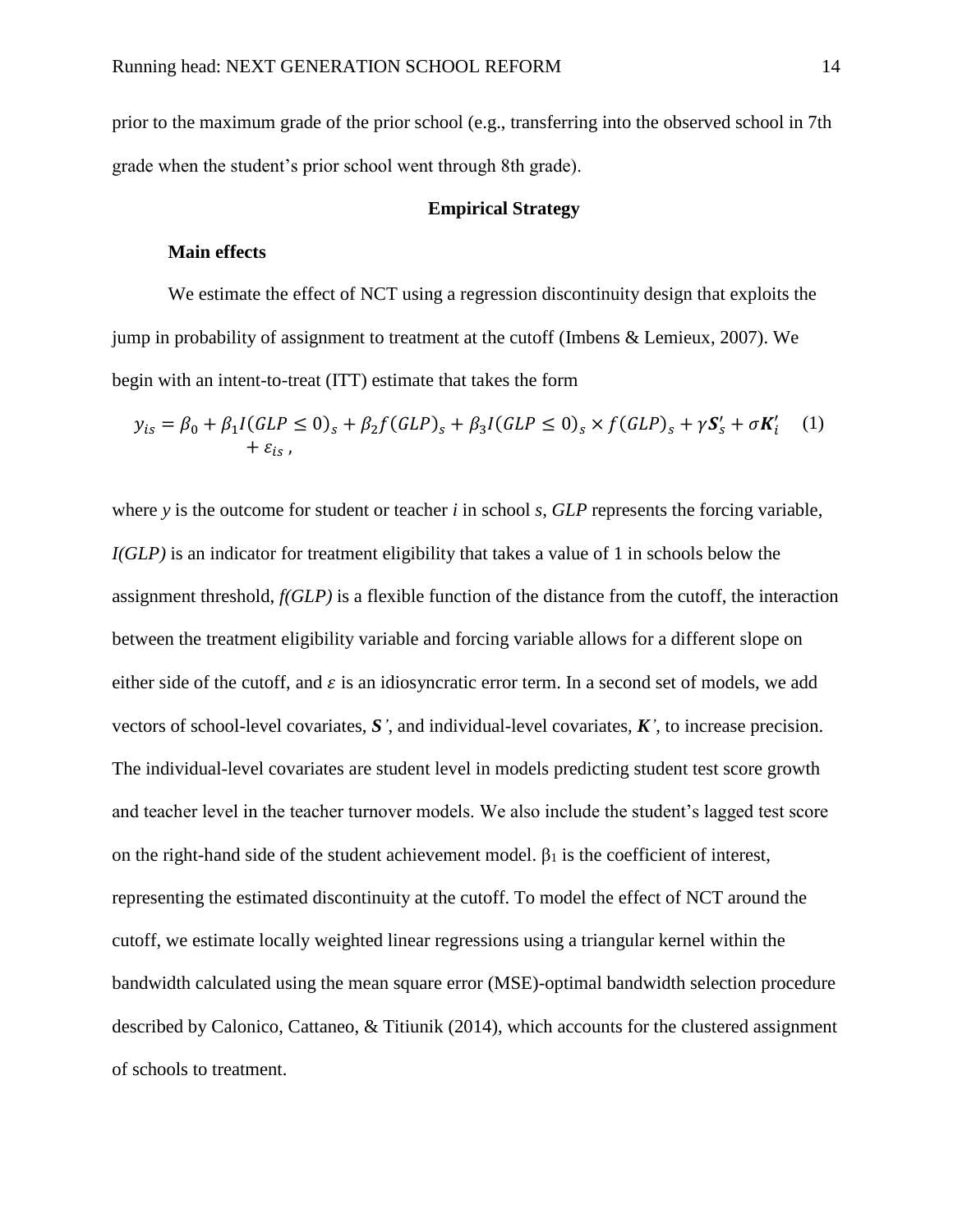This ITT analysis is the policy-relevant estimator because it represents the estimated effect of assignment to treatment. However, while eligibility for treatment was a strong predictor of receiving treatment, noncompliance occurred in schools above and below the cutoff. We therefore estimate a treatment on the treated (TOT) estimate using a two-stage least squares (2SLS) model in which we instrument NCT with treatment eligibility. The first stage of the 2SLS model takes the form

$$
NCT = \alpha_0 + \alpha_1 I(GLP \le 0)_s + \alpha_2 f(GLP)_s + \alpha_3 I(GLP \le 0)_s \times f(GLP)_s + \gamma S'_s + \sigma K'_i \tag{2}
$$

where being in turnaround status (NCT) is a function of a treatment eligibility indicator, *I(GLP*≤0), that takes a value of 1 if the school was below the treatment threshold; a flexible function of the distance from the cutoff, *f(GLP)*; and an interaction between the two. In the set of models with covariates, we include the vectors of school- and individual-level covariates in the first stage as well. We then estimate the second stage as

$$
y_{is} = \beta_0 + \beta_1(\widehat{NCT})_s + \beta_2 f(GLP)_s + \beta_3(\widehat{NCT}_s) \times f(GLP)_s + \pi S'_s + \rho K'_i + \varepsilon_{is},\qquad(3)
$$

where the predicted outcome, *y*, for student or teacher *i*, is a function of the predicted *NCT* indicator, and then follows the same format as the first stage. This approach allows us to estimate treatment effects using the schools that complied with their treatment assignment, with  $\beta_1$ providing an estimated local complier-adjusted treatment effect. The fuzzy RD is our preferred model because it accounts for noncompliance and reflects the estimated treatment effect for compliers.

The TOT estimates would be biased if the instrument failed to meet the exclusion restriction, which requires that the instrument affects the outcome only through the instrumented variable (Angrist, Imbens, & Rubin, 1996). In other words, if districts selected more challenging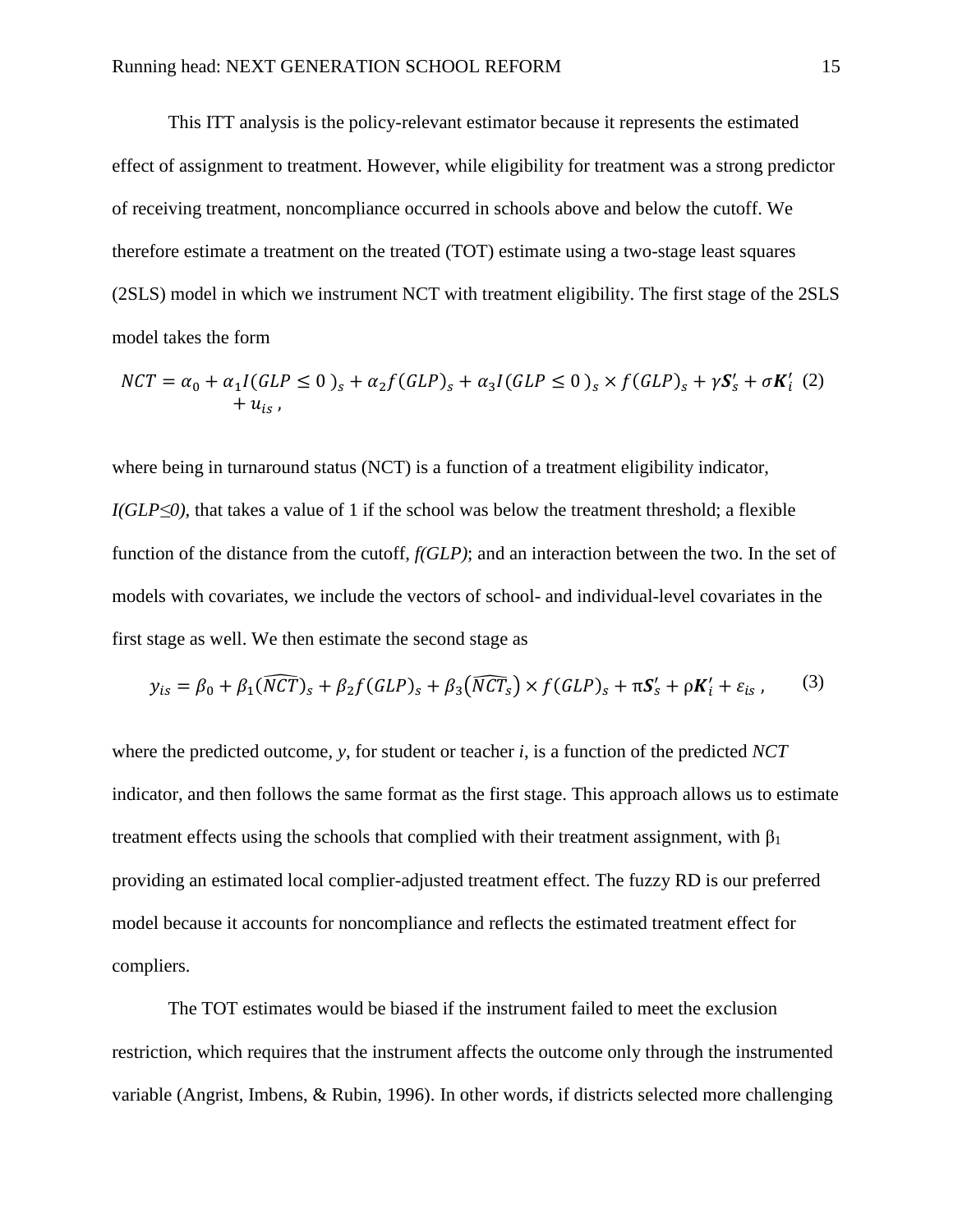schools for treatment and declined treatment for schools that were already improving, the firststage equation would bias the estimated effect of treatment. The ITT estimates would not be subject to the same bias. Therefore, similar results for the ITT and TOT estimates would suggest the TOT effects are not being driven by bias associated with failure to meet the exclusion restriction.

We stack all subjects in our main student achievement specification but also include separate models for math, reading, and science in the appendix. Because we include the lagged test score on the right-hand side of the equation, the outcome represents one year of subject-level growth for fourth through eighth grade math and reading. For high schools, we measure growth from the eighth-grade EOG exam, which is two years prior for reading and most often one year prior for math. In science, there are two to three years between the lagged score and the outcome score.<sup>4</sup> Because the teacher turnover outcome is a binary indicator for whether the teacher turned over in a given school year, the teacher turnover models are linear probability models in which the RD estimate can be interpreted as the difference in probability of turnover associated with being in a treatment school relative to a control school within the bandwidth.

We also estimate the model within a series of alternative bandwidths, including 50% and 200% of the CCT bandwidth, the optimal bandwidth proposed by Imbens & Kalyanaraman (IK,  $2009$ ),  $200\%$  of the IK bandwidth,<sup>5</sup> and finally on the full sample of treatment and control schools for which we have implementation data. We cluster standard errors at the school level.<sup>6</sup> Because coaching did not begin until spring 2016—i.e., the second semester of the intervention—we measure the outcomes separately for each year of treatment. The 2016 estimate represents the effect of a single semester of coaching in all schools and a CNA in most schools, while the 2017 estimate represents the effect of a full year of coaching services.<sup>7</sup>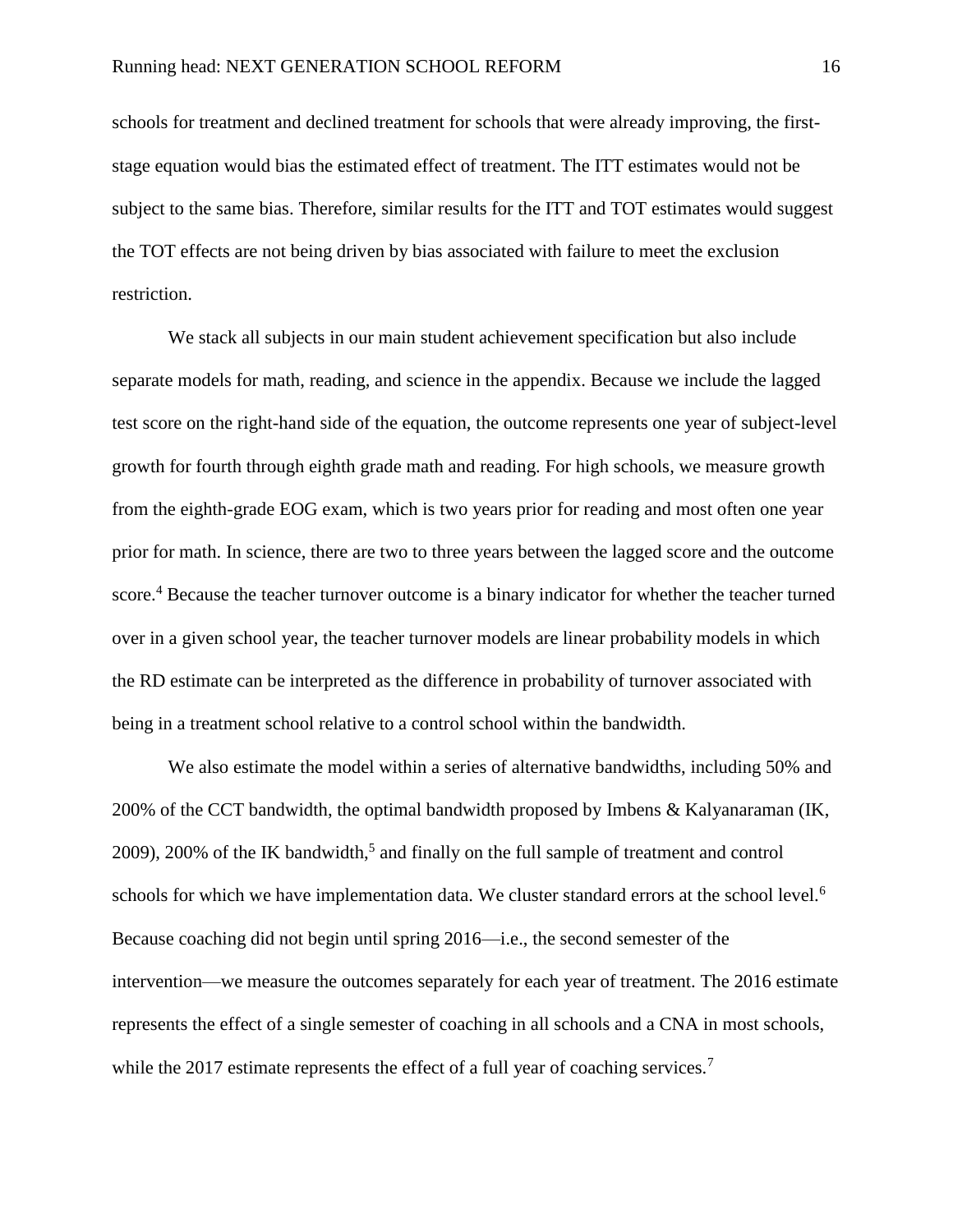### **Teacher effectiveness**

After estimating the effects of the intervention on student achievement growth and teacher turnover, we conduct an additional analysis to examine the effectiveness of teachers who left the schools and those who entered. Specifically, we are interested in the effects of NCT on teacher turnover and new-to-school teachers by teacher effectiveness category, as defined by the EVAAS, NCEES standard 1, and NCEES standard 4 measures described in the [Data](#page-11-0) section above. To estimate these effects, we run fuzzy RDs predicting two dichotomous outcomes turnover and being new to school. For each of these outcomes, we run a fuzzy RD with three different treatments—highly effective teachers in NCT schools, mid-effectiveness teachers in NCT schools, and low-effectiveness teachers in NCT schools. In order to estimate within-group differences (e.g., the probability of turnover among low effectiveness teachers in NCT schools relative to low effectiveness teachers in control schools), we also include covariates for high and low teacher effectiveness. Because we have three treatments, we estimate three first-stage models predicting turnaround status within each of the three groups based on teacher effectiveness category. The three first-stage models take the form

 $NCT \times TeacherEffectivenessGroup_{is}$  $=\alpha_0 + \alpha_1 I(GLP \leq 0)_s \times Highly Effective_i + \alpha_2 I(GLP \leq 0)_s$  $\times$  MidEffectiveness<sub>i</sub> +  $\alpha_3 I(GLP \leq 0)_s \times$  LowEffectiveness<sub>i</sub>  $+\alpha_4f(GLP)_s + \alpha_5I(GLP \leq 0)_s \times f(GLP)_s + \alpha_6HighlyEffective_i$  $+ \alpha_7 LowEffectiveness_i + \varepsilon_{is}$ , (4)

where the first-stage outcome, *NCT x TeacherEffectivenessGroup*, is different for the three firststage models. Specifically, one first-stage model predicts being a highly effective teacher in a school in turnaround status (*NCTxHighlyEffective*), one predicts being a mid-effectiveness teacher in a school in turnaround status (*NCTxMidEffectiveness*), and one predicts being a loweffectiveness teacher in a school in turnaround status (*NCTxLowEffectiveness*). In other words,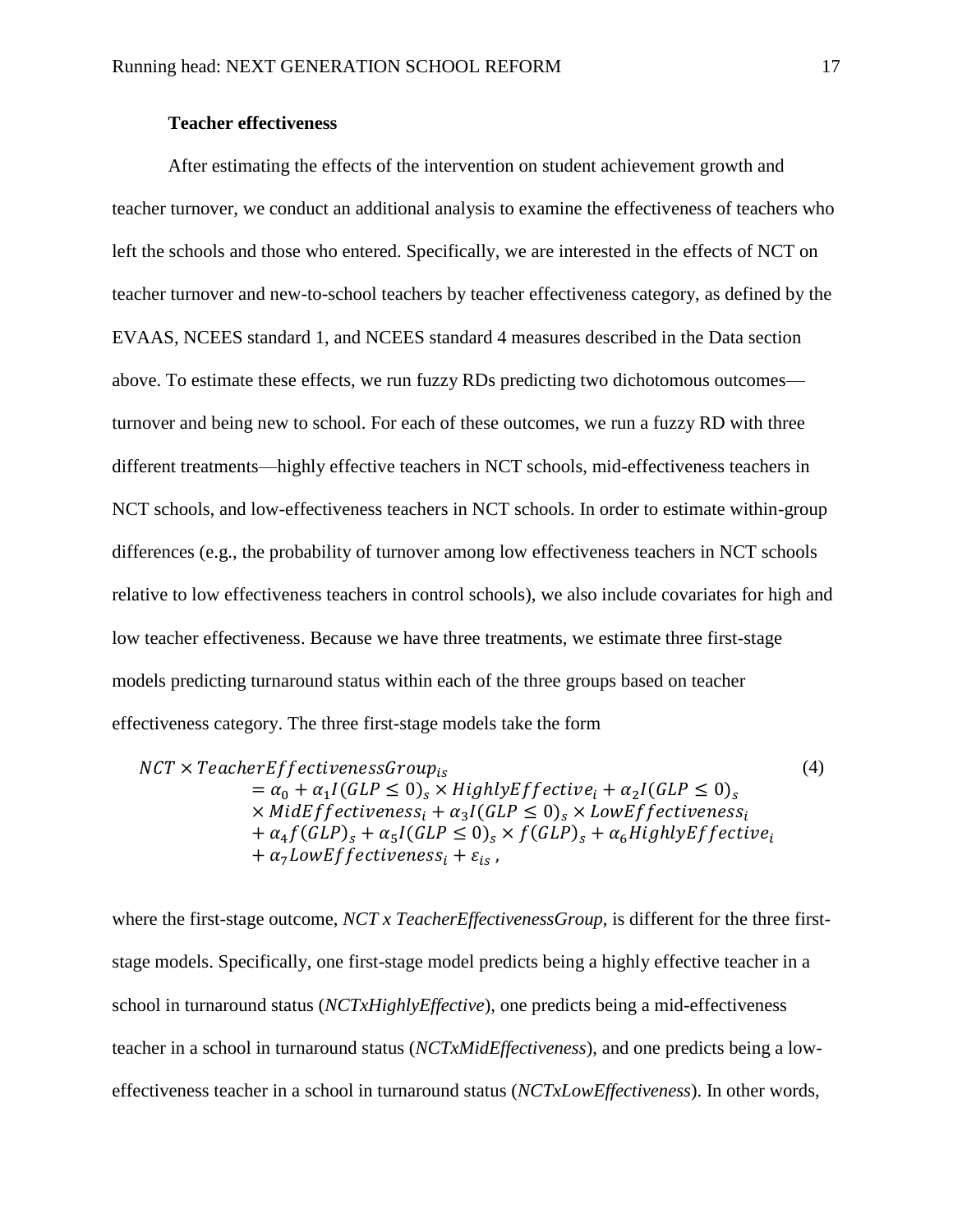the first stage estimates the joint probability of being in turnaround status and in a particular teacher effectiveness group. These first-stage equations therefore produce three separate estimates to carry into the second stage—one for each of the three interactions representing teachers of high, mid, or low effectiveness in treatment schools. Drawing from each of these three first-stage predictions, we then estimate the second stage as

$$
y_{is} = \beta_0 + \beta_1 NCT_s \times H \overline{u} \overline{h} \overline{l} y \overline{E} f f \overline{e}ctive_l + \beta_2 NCT_s \times M \overline{u} \overline{f} \overline{f} f \overline{e}ctiveness_l
$$
  
+  $\beta_3 NCT_s \times Low \overline{E} \overline{f} \overline{f} \overline{e}ctiveness_l + \beta_4 f (GLP)_s + \beta_5 NCT_s \times f (GLP)_s$   
+  $\beta_6 H \overline{u} \overline{g} \overline{h} \overline{f} \overline{f} \overline{e}ctive_l + \beta_7 L \overline{o} \overline{w} \overline{f} \overline{f} \overline{e}ctiveness_l + \varepsilon_{is}$ , (5)

where the predicted outcome (turnover or new to school, represented as *y*) for teacher *i* in school *s* is estimated using the same approach as equation 3 except that it provides separate effects by teacher effectiveness category by estimating within-effectiveness-group differences in the probability of turnover or being new to school. Specifically, in the model predicting turnover,  $\beta_6$ provides the estimated probability of turnover for highly effective teachers and  $\beta_1$  represents the estimated deviation from that probability for highly effective teachers in treatment schools, while  $β_7$  provides the estimated probability of turnover for low-effectiveness teachers and  $β_3$  represents the estimated deviation from that probability for low-effectiveness teachers in treatment schools.  $\beta_2$  represents the estimated deviation from  $B_0$  for mid-effectiveness teachers in treatment schools. We estimate these models without additional covariates, though our estimates are robust to inclusion of school- and teacher-level covariates.

Evidence of strategic staffing would be apparent in  $β_1$  and  $β_3$ . In the model predicting turnover, a negative and significant estimate on  $β_1$  would provide evidence that treatment schools retained more effective teachers, while a positive and significant estimate on  $\beta_3$  would provide evidence that less effective teachers left treatment schools, both relative to schools in the control group. In the model predicting new-to-school teachers, a positive and significant estimate on  $\beta_1$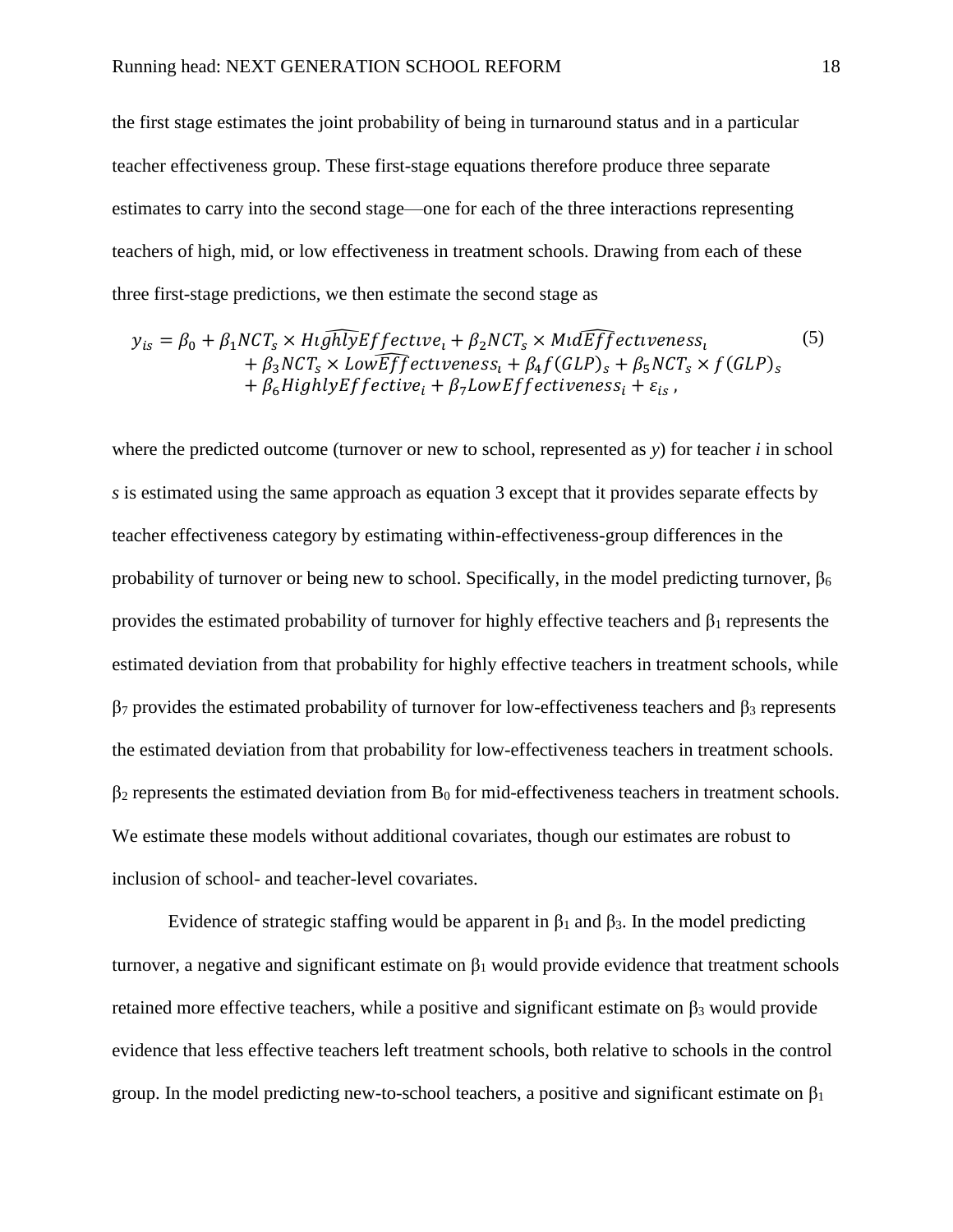would provide evidence that treatment schools hired more effective teachers, while a negative and significant estimate on  $\beta_3$  would provide evidence that treatment schools hired fewer ineffective teachers relative to control schools.

### **Results**

<span id="page-19-0"></span>We find consistent evidence that NCT had a negative effect on student achievement growth in 2017. [Figure 2](#page-46-1) provides a graphical representation of these results within the preferred bandwidth. The vertical distance between the fit lines on either side of the cutoff represents the difference in outcomes associated with being in a school assigned to treatment. The 2017 panel provides graphical evidence of a decrease in student achievement among schools below the cutoff in the second year of services.

### [Figure 2](#page-46-1) ABOUT HERE

[Table 4](#page-40-0) displays the ITT estimates separately for 2016 (Panel A) and 2017 (Panel B). Model 1, which estimates within the preferred CCT bandwidth, shows that assignment to treatment is associated with a .12 standard deviation decrease in test score growth in the second year of treatment. This result is robust to alternative bandwidths (Models 3–6) and inclusion of covariates (Models 2, 4, and 6).

#### [Table 4](#page-40-0) ABOUT HERE

These ITT models provide the policy-relevant estimator, but do not account for noncompliance with treatment assignment, which occurred on both sides of the cutoff. The probability of treatment is high for schools assigned to treatment and low for those not assigned to treatment, but [Figure 3](#page-47-0) shows that a small proportion of schools below the cutoff did not receive treatment and a small proportion of schools above the cutoff did receive treatment. The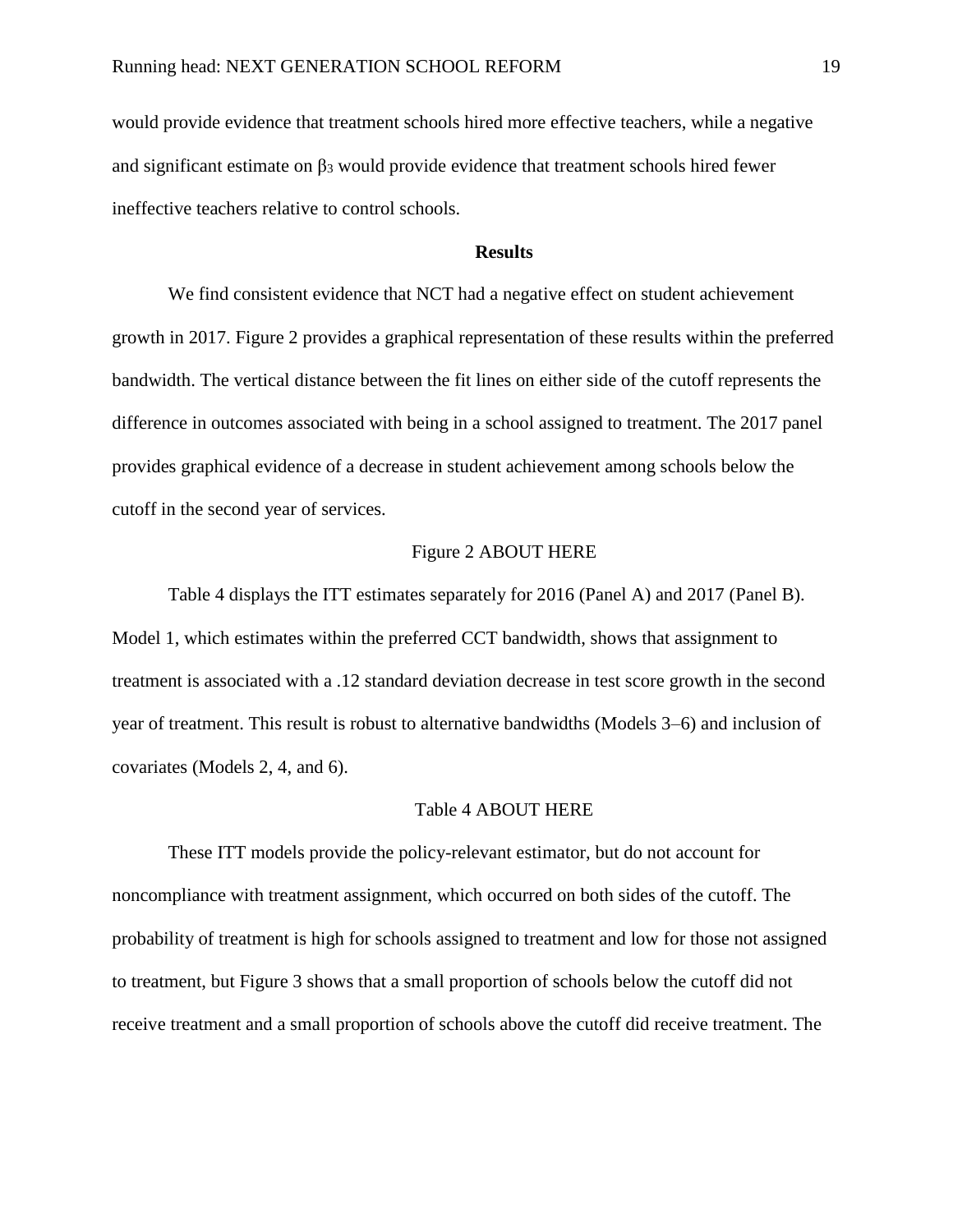fuzzy RD accounts for this noncompliance by providing the estimated local average treatment effect of NCT for compliers.

### [Figure 3](#page-47-0) ABOUT HERE

The TOT estimates from the fuzzy RD are provided in [Table 5.](#page-41-0) These complier-adjusted treatment effects are similar to the ITT estimates, with an estimated effect of -.13 in 2017 in our preferred model. This similarity provides evidence that the TOT estimates are not biased by a failure to meet the exclusion restriction. Because we are interested in effect estimates that account for noncompliance with treatment assignment and have no evidence that the treatment instrument fails to meet the exclusion restriction, we proceed by showing TOT estimates from the fuzzy RDs moving forward.

Similar to the ITT estimates, the 2017 TOT estimates displayed in [Table 5](#page-41-0) are consistently negative and significant across bandwidths and with and without covariates. In Appendix [Table A-1,](#page-49-0) we show that the negative effect extends to the full sample of schools in the second year of services. Our results also suggest a negative effect of NCT in 2016 within the narrowest bandwidth. The coefficient estimates within the 50% bandwidth, which contains 41 schools in 2016 (compared with 87 in the 100% CCT bandwidth), suggest the negative effects of NCT occurred in 2016 in these 41 schools closest to the cutoff. We see similar patterns when we estimate within alternative bandwidths and using the full sample; models estimated within narrower bandwidths calculated using the bandwidth selection procedure described in Imbens & Kalyanaraman (2009) show significant negative effects, while models estimated on the full sample find null effects in 2016, as shown in [Table A-1.](#page-49-0)<sup>8</sup>

#### [Table 5](#page-41-0) ABOUT HERE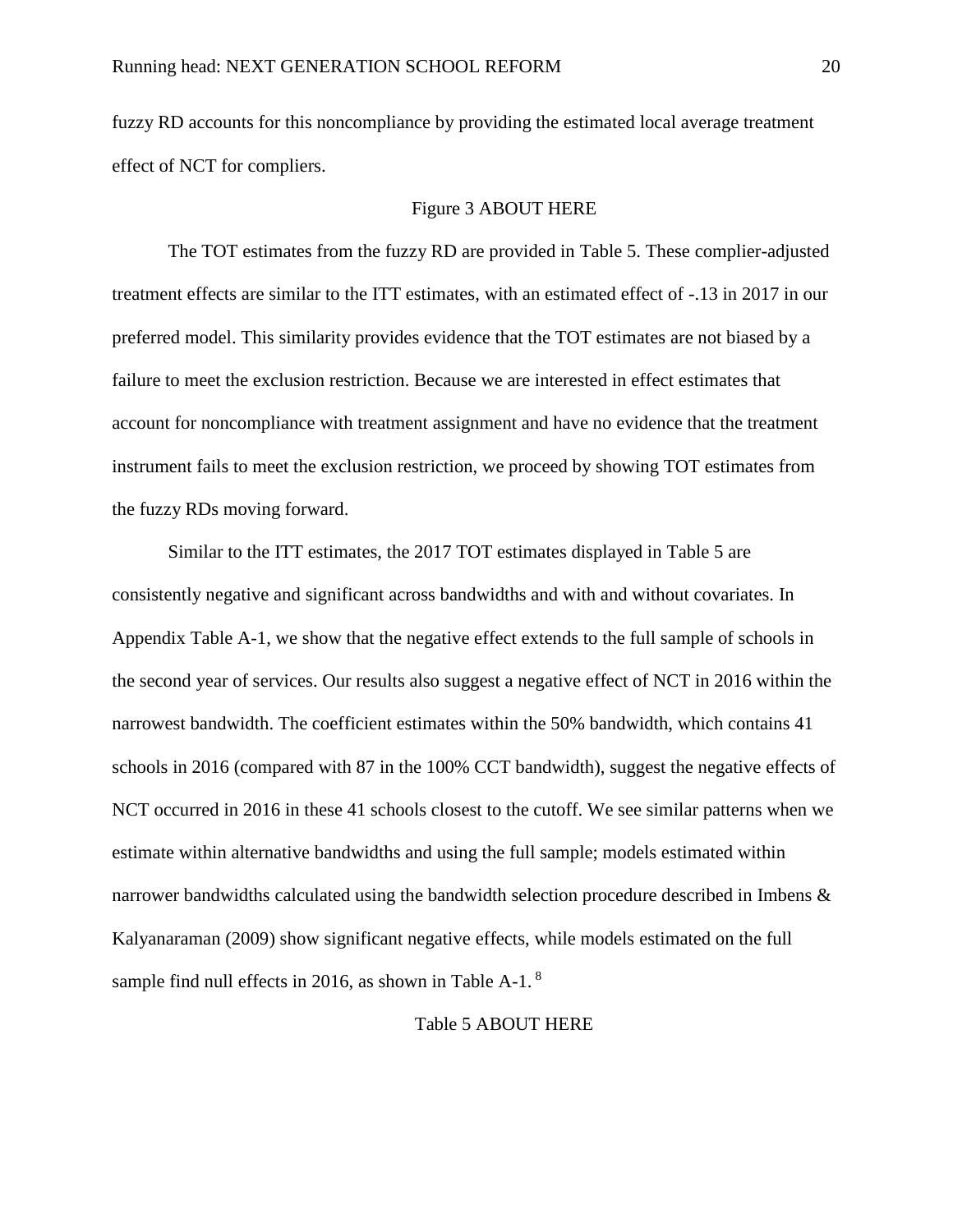Central to the validity of our estimates is the ability to rule out a weak instrument (Stock & Yogo, 2002). The recommended minimum first-stage *t*-statistic on the treatment indicator to show that the instrument is a sufficiently strong predictor of treatment is 4 (What Works Clearinghouse, 2017). The first-stage *t-*statistics toward the bottom of [Table 5](#page-41-0) all exceed this criterion.

The results are qualitatively similar across subject areas, with consistently negative point estimates for math, reading, and science across all specifications in both years. The significant negative effects in 2017 appear to be driven by reading scores, where we estimate an effect of - 0.16 standard deviations of test score growth for students in treatment schools [\(Table A-2\)](#page-50-0). We also find qualitatively similar results when we estimate on test score levels rather than growth, shown in [Table A-3,](#page-51-0) providing some evidence that the negative effects aren't driven by idiosyncrasies of the sample of students with lagged scores or the variation in timing for lagged score in high school and science exams. Finally, the negative effects of NCT appear to be consistent across all school levels, although we do not have a strong enough first stage to obtain valid estimates in elementary schools [\(Table A-4\)](#page-52-0).

#### [Figure 4](#page-47-1) ABOUT HERE

**Teacher turnover.** We also find evidence that teachers in NCT schools were more likely to turn over in 2017, shown visually in [Figure 4](#page-47-1) and statistically in [Table 6.](#page-42-0) Specifically, treatment school teachers were about 22.5 percentage points more likely to turn over than control school teachers in 2017. These estimates are consistent across bandwidths and robust to the inclusion of covariates. We also find that teacher turnover is significantly higher in NCT schools across the full sample [\(Table A-5\)](#page-54-0). While a weak first stage in the 50 percent bandwidth precludes valid inferences in the fuzzy model within this bandwidth, a sharp specification finds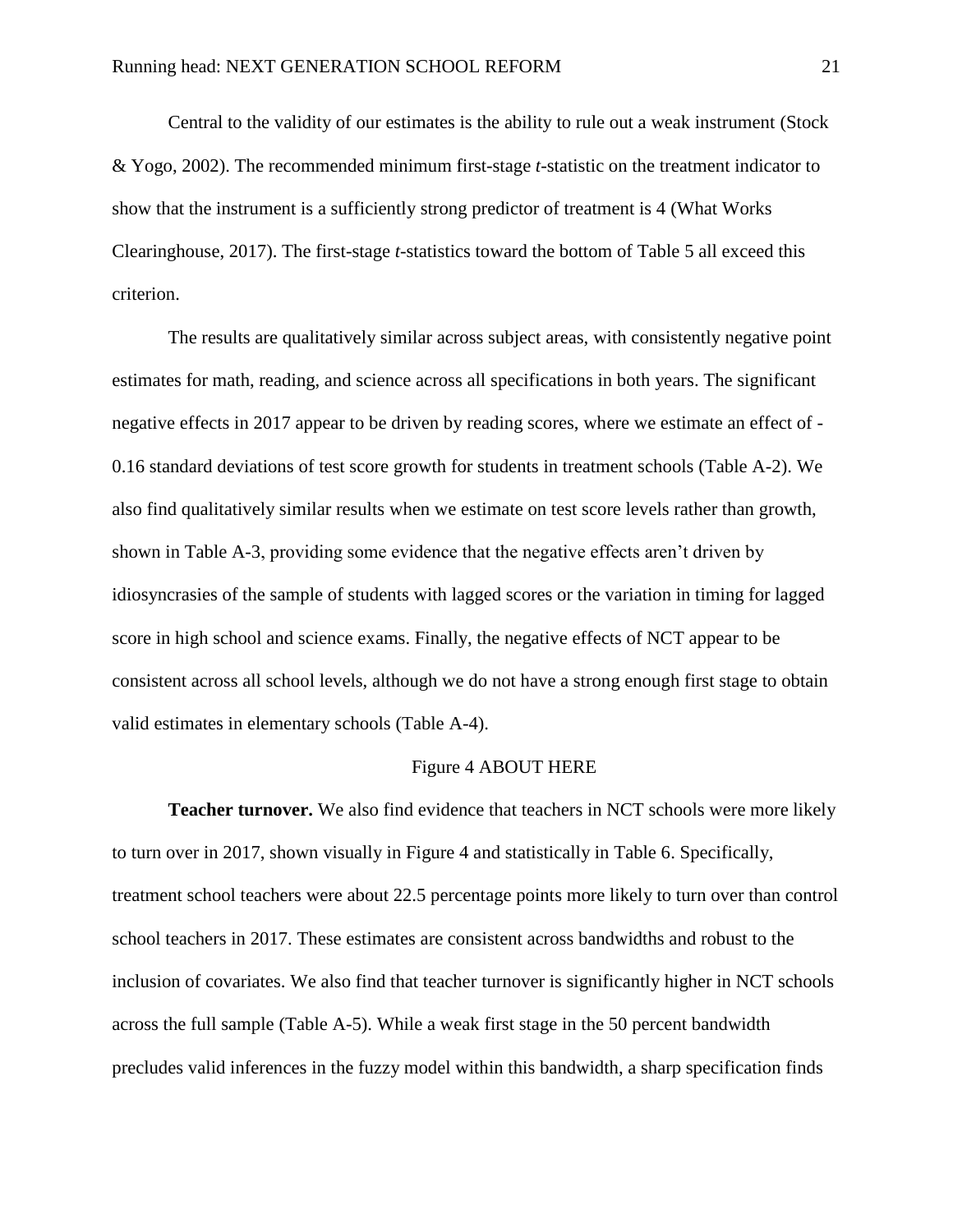significant increases in teacher turnover in the narrowest bandwidth and across other bandwidths [\(Table A-6\)](#page-55-0). Meanwhile, while teachers were descriptively less likely to turn over in NCT schools in 2016, the difference is not statistically significant, as we show in [Table 6.](#page-42-0)

### [Table 6](#page-42-0) ABOUT HERE

**Compositional effects of teacher turnover.** While teacher turnover has been found to generally have negative effects (Hanushek, Rivkin, & Schiman, 2016; Henry & Redding, 2018; Ronfeldt, Loeb, & Wyckoff, 2013), strategically replacing lower performing teachers with more effective teachers can have positive effects—especially in very low performing schools (Adnot, Dee, Katz, & Wyckoff, 2017; Henry et al., 2015; Strunk et al., 2016; Zimmer et al., 2017). By extension, a negative compositional effect of teacher turnover may help to explain negative effects on student achievement. If turnover of effective teachers was particularly high in 2016, or if replacement teachers in 2017 were worse on average than departing teachers, these staffing changes could help explain the negative effects in 2017. Meanwhile, lower turnover of effective teachers or higher turnover of ineffective teachers in 2017 might suggest that schools are engaging in strategic staffing for the future and that the negative effects in 2017 may be temporary.

We do not find consistent evidence for strategic staffing in either year. If the negative effects in 2017 were driven by turnover of more effective teachers paired with low-effectiveness replacement teachers, [Table 7](#page-43-0) would show positive point estimates on both *TOT x high effectiveness* in Panel A for 2016 (Columns 1-3) and *TOT x low effectiveness* in Panel B for 2017 (Columns 4-6). The former would suggest that highly effective teachers in treatment schools were more likely to turn over than their counterparts in control schools after the first year of services, while the latter would suggest that treatment schools were more likely than control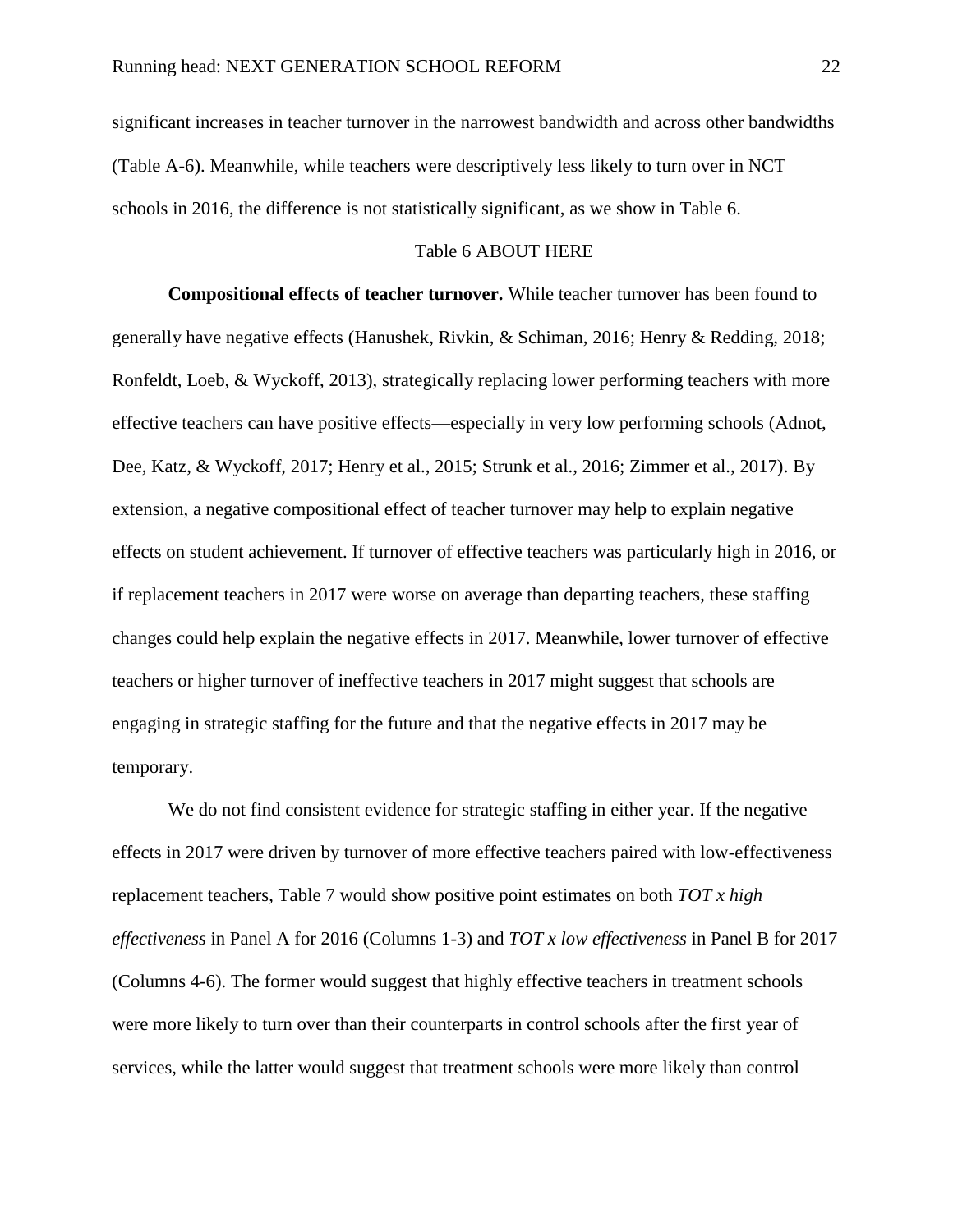schools to fill vacancies with less effective teachers. We do not detect significant effects on any of these coefficients. Similarly, the estimates on *TOT x high effectiveness* in Panel A for 2016 suggest highly effective teachers were no less likely to turn over in treatment than in control schools. To that end, we do not find evidence that the negative effects were driven by a negative compositional effect of turnover.

### [Table 7](#page-43-0) ABOUT HERE

Meanwhile, if the high turnover in 2017 were strategic, with treatment schools intentionally dismissing or coaching out their least effective teachers, we would observe positive estimates on *TOT x low effectiveness* in Panel A for 2017 (Columns 4-6). Significant positive effects for this group would provide evidence that the least effective teachers were more likely to turn over than their counterparts in control schools, suggesting the negative effects might be temporary as the reform schools re-staff. We do find that these estimates are descriptively positive and significant on one measure, but we also see that treatment school teachers in all three effectiveness categories were descriptively more likely to turn over in 2017 than their counterparts in control schools. Taken together, these findings suggest teacher mobility in treatment schools was neither detrimental enough in 2016 to explain student achievement losses, nor was it clearly strategic in 2017 to augur future growth. Still, we cannot completely rule out either of these hypotheses given the relatively imprecise estimates in some of these models.

#### **Validity Checks**

Two assumptions are critical to the validity of the RD design. First, there should be no manipulation of the forcing variable or cutoff; in other words, there should be no evidence that the value of the performance composite or the eligibility threshold was changed to influence treatment assignment in schools near the cutoff. Second, the functional form of the relationship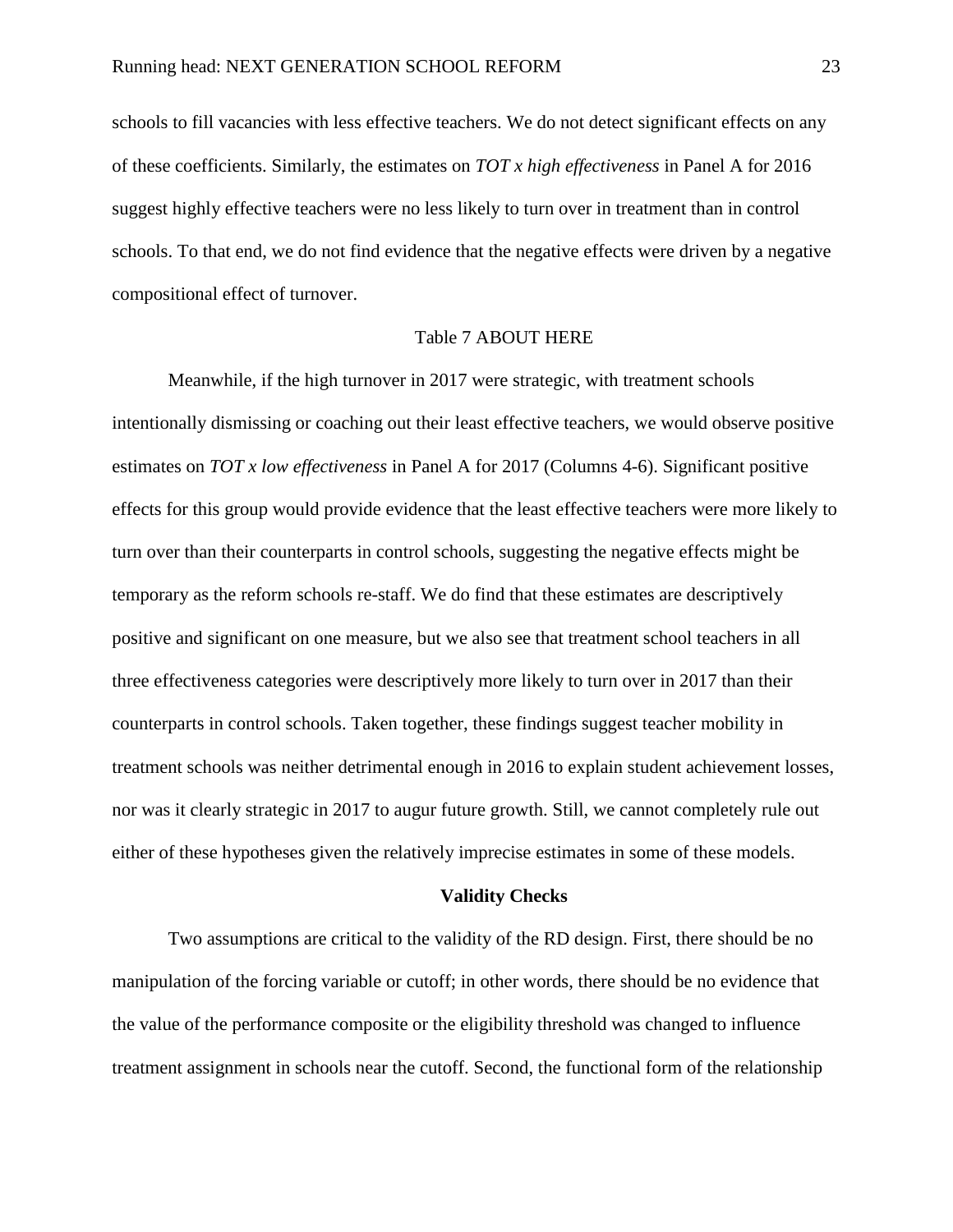between the outcome and forcing variable must be correctly specified on both sides of the cutoff. Additional essential assumptions for the validity of the fuzzy RD design are that treatment eligibility is a sufficiently strong predictor of compliance with assignment to treatment and there is no clear violation of the exclusion restriction. In this section, we describe the above assumptions in detail and then provide evidence that the data meet additional assumptions relevant to the validity and consistency of our estimates.

As described in the [Data](#page-11-0) section above, the state determined the cutoff value of the assignment variable after schools administered exams based on the number of schools that could be served by NCT. Manipulation by schools is therefore highly unlikely because schools did not know before the exam window the proficiency rate threshold for assignment to treatment. Even so, we demonstrate the integrity of the forcing variable graphically and statistically. [Figure 5](#page-48-0) shows the density of the forcing variable for the full sample of eligible schools, with a vertical line at 0 denoting the cutoff. While the histogram shows a small jump in density just above the cutoff, the jump does not represent a significant discontinuity in the density forcing variable. A McCrary test fails to reject the null of that there is no discontinuity in the density of the forcing variable within the optimal CCT 2016 and 2017 bandwidths.<sup>9</sup>

#### [Figure 5](#page-48-0) ABOUT HERE

The second core assumption for the validity of the local average treatment effect estimate is that the functional form is correctly specified on either side of the forcing variable. To meet this condition, we estimate separate local linear regressions within the CCT bandwidths on either side of the cutoff. [Figure 2](#page-46-1) and [Figure 4](#page-47-1) above provide visual evidence that the relationships are linear within the preferred bandwidths for student achievement and teacher turnover, respectively. We also estimate effects within several alternative bandwidths, including 50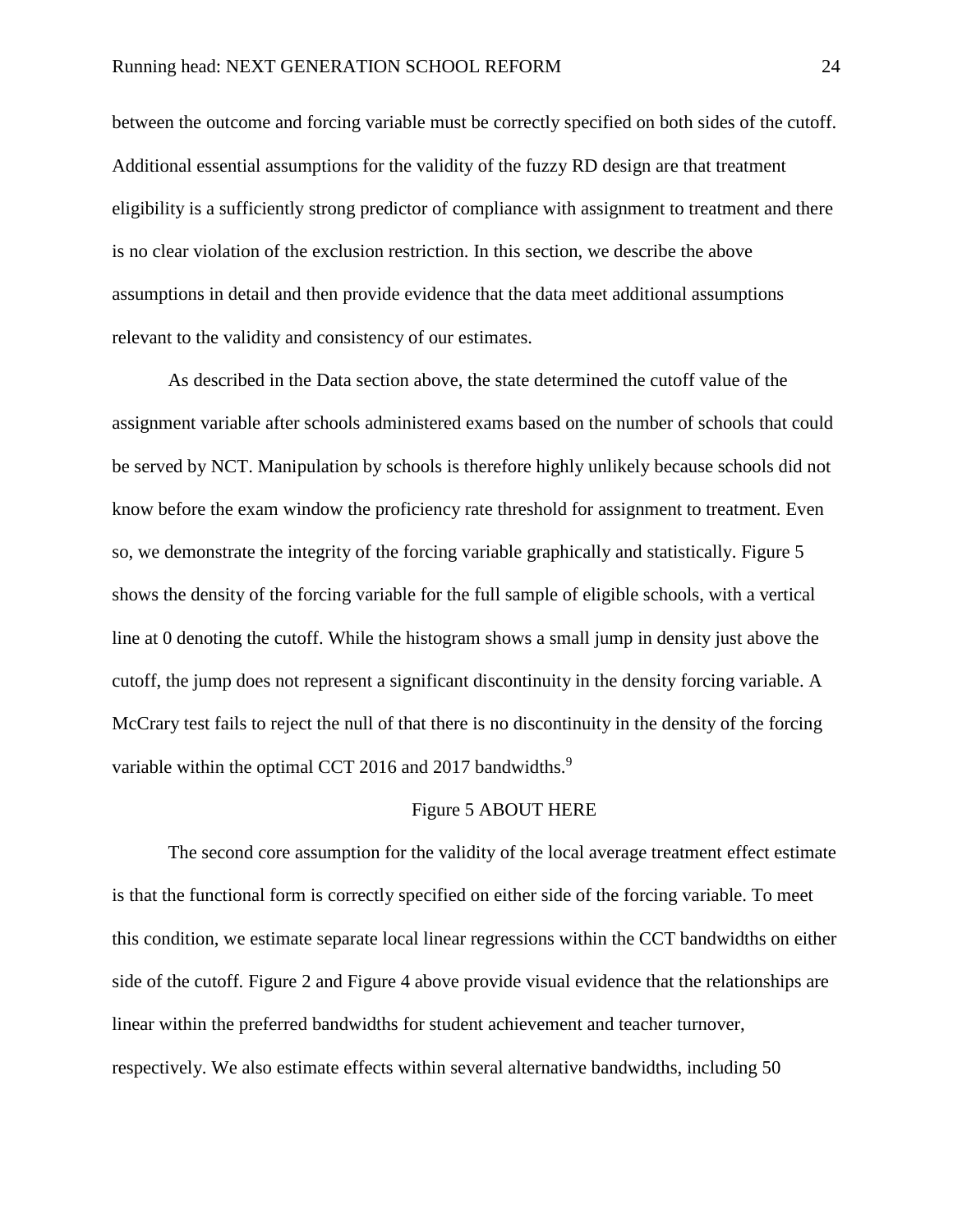percent of the CCT bandwidth, 200 percent of the CCT bandwidth, the IK optimal bandwidth, and 200 percent of the IK bandwidth, and find that both outcomes are robust to most of these alternative bandwidths and on the full sample [\(Table A-1](#page-49-0) and [Table A-5\)](#page-54-0).

The fuzzy RD design requires that eligibility is a sufficiently strong predictor of participation. [Figure 3](#page-47-0) above clearly shows schools below the cutoff had a high probability of receiving services while schools below the cutoff had a low probability of receiving treatment. First-stage test statistics on the treatment eligibility indicator provide formal evidence that the forcing variable is a sufficiently strong predictor of participation. All first-stage test statistics on the treatment indicator are above the minimum recommended threshold of 4 (What Works Clearinghouse, 2017) in our preferred models as described in the [Results](#page-19-0) section above. The first stage does not meet suggested criteria for narrower alternative bandwidths in the teacher turnover models or for the elementary school models. We denote models with weak first stages using a red box around the test statistic.

As we describe in the [Results](#page-19-0) section above, we find no evidence that the instrument fails to meet the exclusion restriction; that is, whether a school scores above or below the cutoff does not appear to affect either of the outcomes through a channel other than the treatment itself. While we cannot directly test this assumption, the similarity of the ITT and TOT estimates shown in [Table 4](#page-40-0) above for student achievement growth in [Table A-6](#page-55-0) for teacher turnover support the validity of the TOT estimates.

Another key assumption for the RD estimates to be consistent is that relationship between the forcing variable and outcome would be smooth in the absence of the intervention. While we cannot test this condition directly because we cannot observe the outcomes for treatment schools in the absence of treatment, we provide evidence for the smoothness condition in two ways.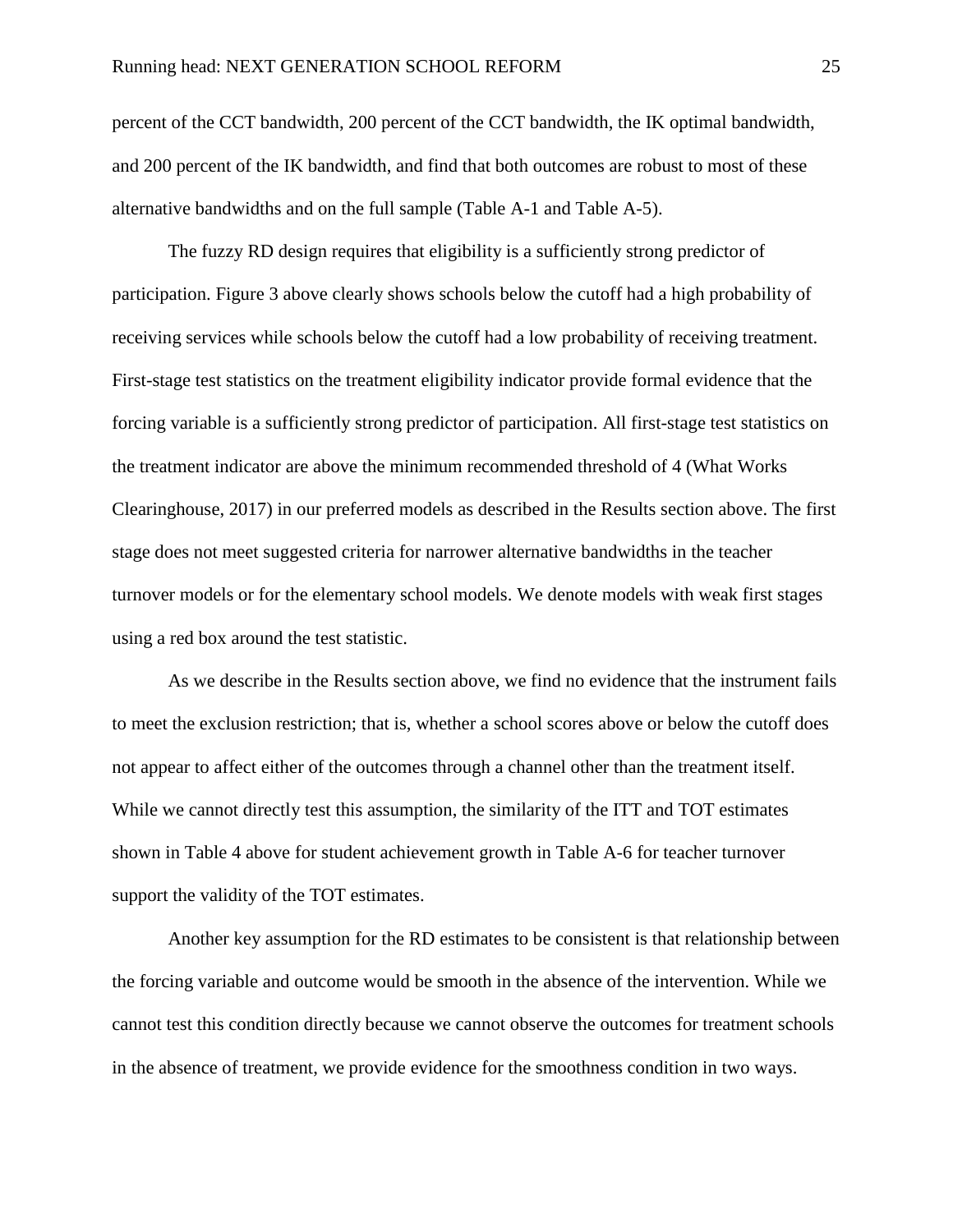First, we show that the treatment and control samples are balanced on several key variables associated with school performance, conditional on the forcing variable, within the 2016 and 2017 preferred CCT bandwidths. [Table 8](#page-45-0) shows results from a series of models estimating the baseline covariate value using the forcing variable and a triangular kernel within the preferred bandwidths. None of the *p*-values indicate statistical significance, which demonstrates the treatment and control samples are balanced on observed covariates within our preferred bandwidths—providing evidence that assignment to treatment approximates random assignment in the region around the cutoff.

#### [Table 8](#page-45-0) ABOUT HERE

Graphical analysis provides further evidence that the data meet the smoothness condition [\(Figure 2](#page-46-1) and [Figure 4\)](#page-47-1), and we conduct an additional test in which we specify a series of placebo cutoffs and test for discontinuities. We find no evidence of significant discontinuities across multiple placebo cutoffs above and below the threshold in 2016 or 2017 [\(Table A-7\)](#page-56-0).

As a final check, we test for differential attrition across the treatment and control schools. Three schools closed during the study period—one control and two treatment schools. Of those three schools, one treatment and one control school are within the optimal CCT bandwidth for both 2016 and 2017. The overall and differential levels of attrition both fall below the conservative boundary set in the What Works Clearinghouse standards (What Works Clearinghouse, 2017).

### [Table 9](#page-45-1) ABOUT HERE

#### **Explaining the negative effects**

While the evidence we presented supports the validity of the negative effects of NCT, these negative effects are puzzling given the benign nature of the intervention. To attempt to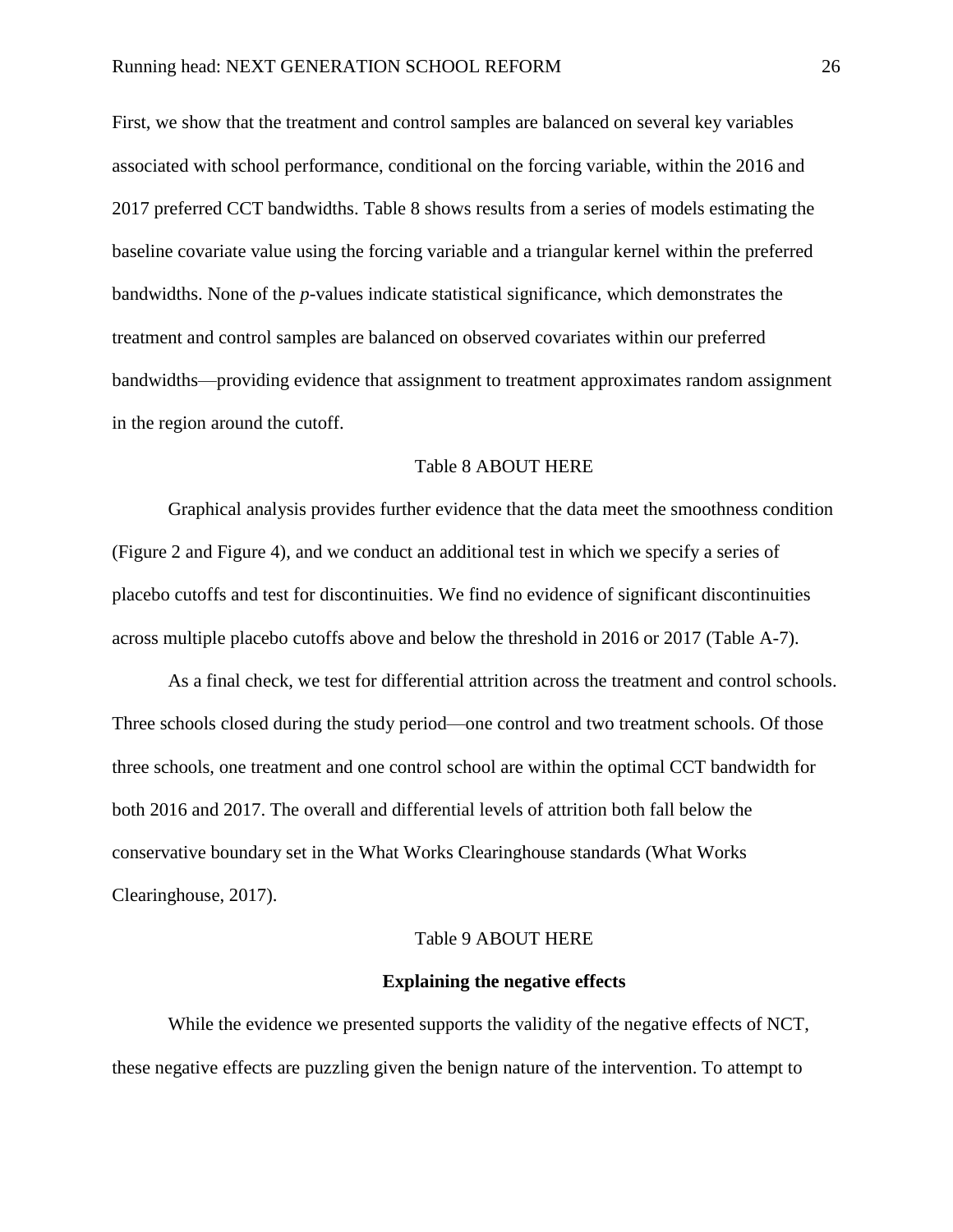explain these negative effects of NCT on student achievement and teacher retention, we examined the moderating influence of three elements of implementation. First, we developed a measure of fidelity of implementation (FOI) based on the theory of change and tested for heterogeneity by FOI level. We hypothesized that treatment schools that experienced low levels of implementation fidelity may have more negative effects because the services they received did not match the expected treatment. Second, we used coaching reports provided by DPI to construct dosage measures for instructional coaching and school transformation coaching, and examined whether dosage level moderated treatment effects. In this case, we hypothesized that schools receiving a lower dosage of services may have experienced negative effects if the amount of coaching received fell short of expectations and frustrated principals and teachers. Finally, we tested for heterogeneous effects based on CNA timing. Because all services were intended to build from the CNA, we hypothesized that schools not receiving CNAs or not receiving them within a useful time period for planning might suffer from less coherent services that would exacerbate already existing barriers to improvement or interrupt ongoing reform strategies.

To test for these heterogeneous effects, we run fuzzy RD models with multiple treatments (high, mid, and low dosage; high, mid, and low FOI; and by CNA timing) within our preferred bandwidths. We do not find that fidelity of implementation or dosage had moderating effects on student achievement (see [Figure A-1](#page-58-0) and [Figure A-2\)](#page-59-0). However, we find evidence that CNA timing is associated with variation of test score gains. In particular, [Figure 6](#page-48-1) shows that the negative effects in 2017 were concentrated in schools that did not receive CNAs at all, received CNAs in 2014 or 2015 before the intervention began, or received CNAs in spring 2016 while school improvement plans were being implemented and coaching services were rolling out. We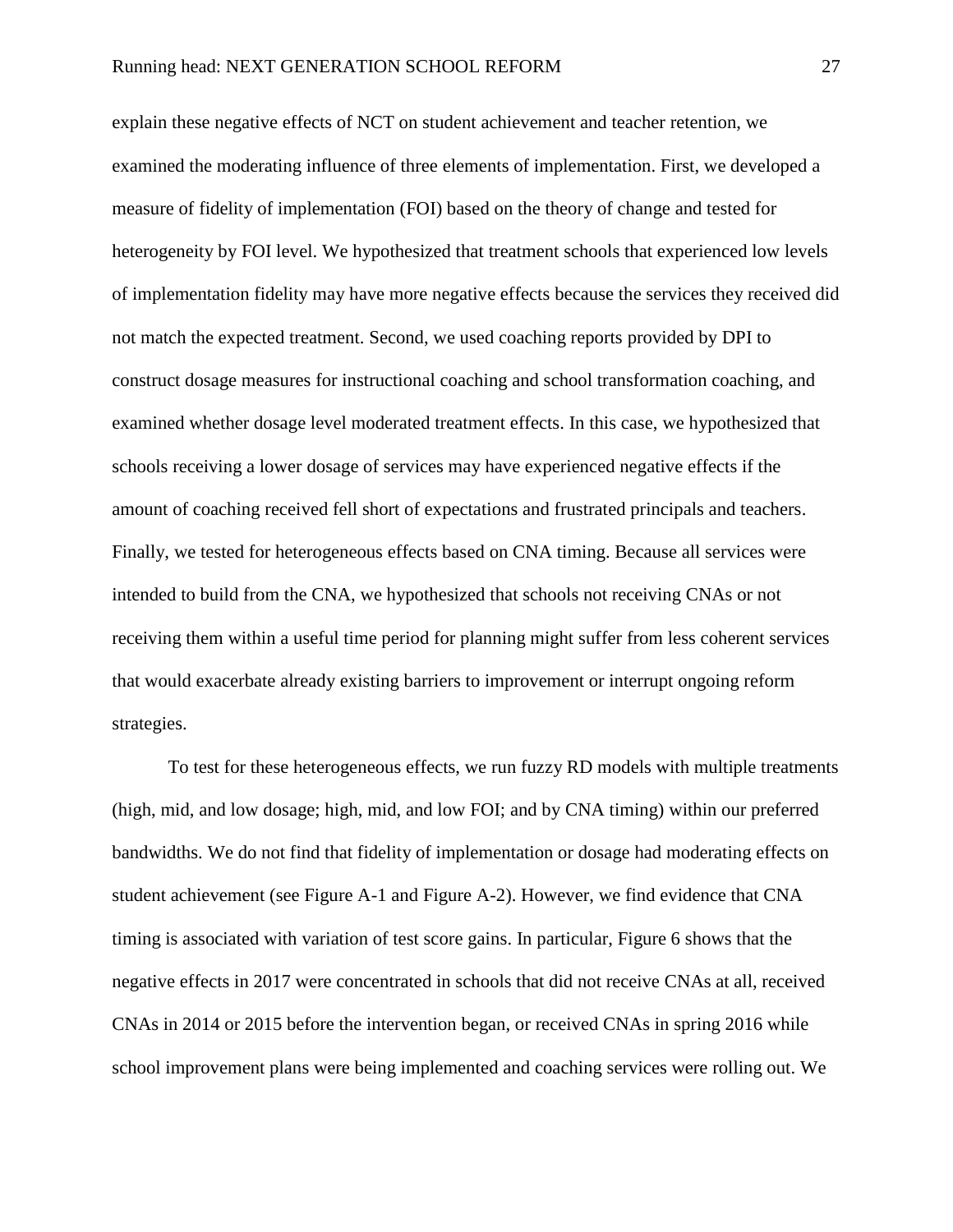observe null effects in the 17 schools that received CNAs in the 2016-17 school year, a period in which the findings of the CNAs could have been integrated with revisions to the school improvement plans.

### [Figure 6](#page-48-1) ABOUT HERE

Qualitative data collected as a part of the overall evaluation provides some context for interpreting these results. Descriptively, the strongest negative effects appear in schools that never received a CNA or received a CNA more than two years before the NCT services began. The intervention delivered in these schools effectively undermined the theory of change, which predicated the reform strategy on an in-depth needs assessment drawing from multiple forms of data, including instructional observations. Schools receiving CNAs in 2014 or 2015, prior to the implementation of NCT in 2016, also present negative effects. These schools received services based on findings from before they were designated as eligible for NCT and, in many schools, before much of the staff carrying out the school improvement plans, including the principals, were in place. To that end, the needs identified among these schools—such as instructional quality in specific subjects or grades that are observed as part of the CNA process—may have been outdated, and services aligned to these needs again may have been misaligned with the current needs of the school. Moreover, the principals and school improvement teams in these schools may have been unaware that the CNA was conducted or of the particular needs that were identified, and thus unable to take the findings into account during the school improvement planning.

Finally, schools that received CNAs in spring 2016, which experienced negative effects that were descriptively weaker than the latter two groups, may have struggled due to two factors. First, CNA findings communicated in the middle of the school year may have disrupted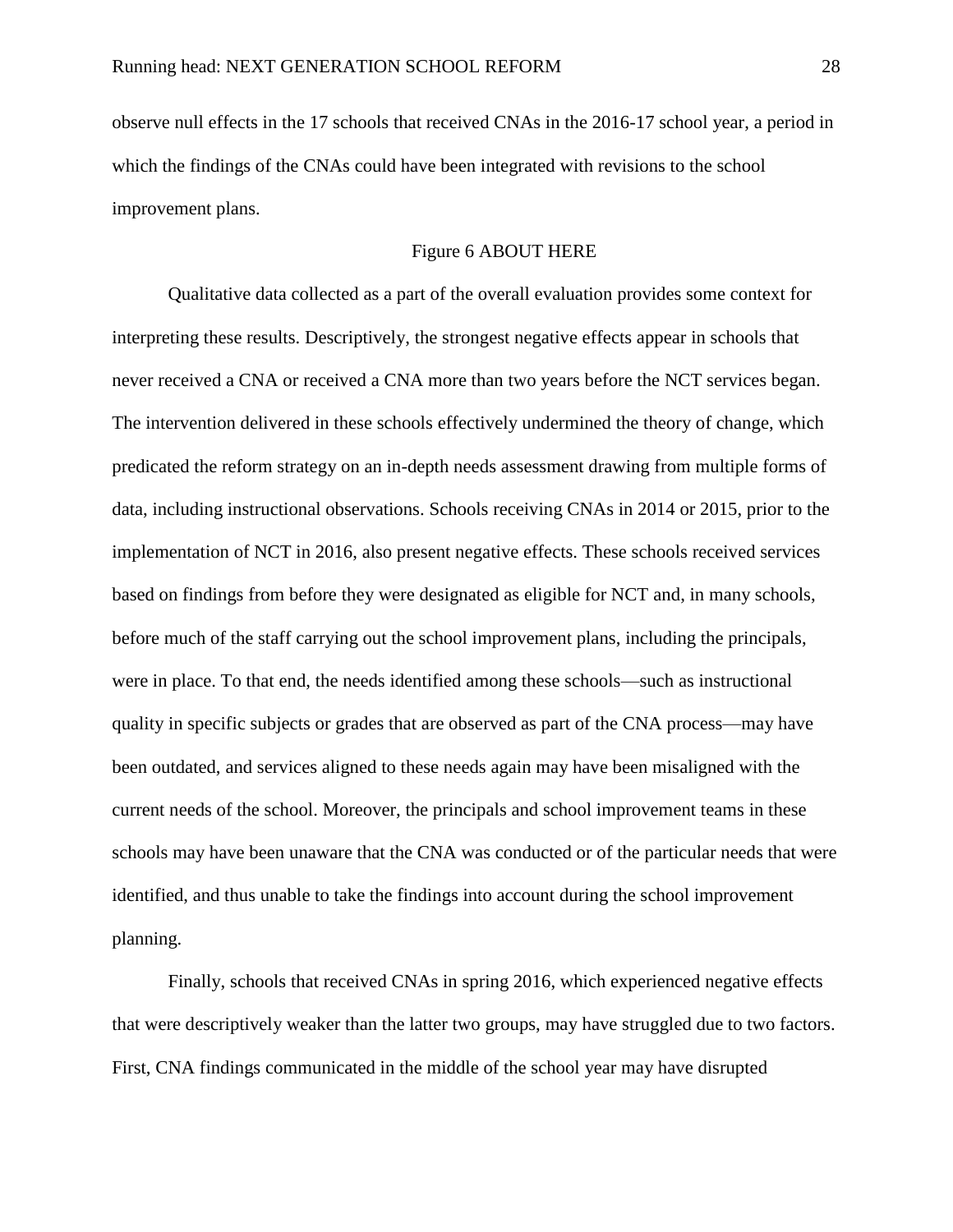implementation of the school improvement plan that was prepared during the prior fall, undermining commitment to the plan when school staff were preparing for state testing. Second, data collected from teachers and principals in the schools receiving CNAs in spring 2016 suggested weak communication between state and school staff concerning the CNA timing and process. During this time period, state agency personnel communicated about the CNA with principals and expected principals to communicate with their staff. Principals and teachers in these schools shared that they felt intimidated by state personnel conducting the CNAs, many staff took offense when observers showed up in their classrooms without prior notice, and many were demoralized by the description of the schools' inadequacies presented in the CNA reports after they had committed substantial effort to implementing the improvement plan. The evaluation team shared these formative findings with NCT leadership and staff in summer 2016, and later qualitative data collection suggests program staff became much more proactive in their communication with the schools receiving CNAs, which corrected the communication issues that arose in spring 2016. School staff perceived CNAs conducted during the 2016-17 school year more favorably, and our findings show no negative effects among this group of schools.

#### **Discussion**

We find that NCT had a negative effect on student achievement growth and teacher retention. The negative effects on student achievement growth appeared to begin in 2016 in the schools closest to the cutoff and then extended to the full sample in 2017. The increase in teacher turnover occurred in the second year of the intervention. Our results are robust to alternative bandwidths, ITT (sharp) and TOT (fuzzy) specifications, and to the inclusion of covariates. Because NCT aligns with ESSA requirements for school turnaround and—like turnaround under ESSA—was funded through a reallocation of existing funds rather than an infusion of new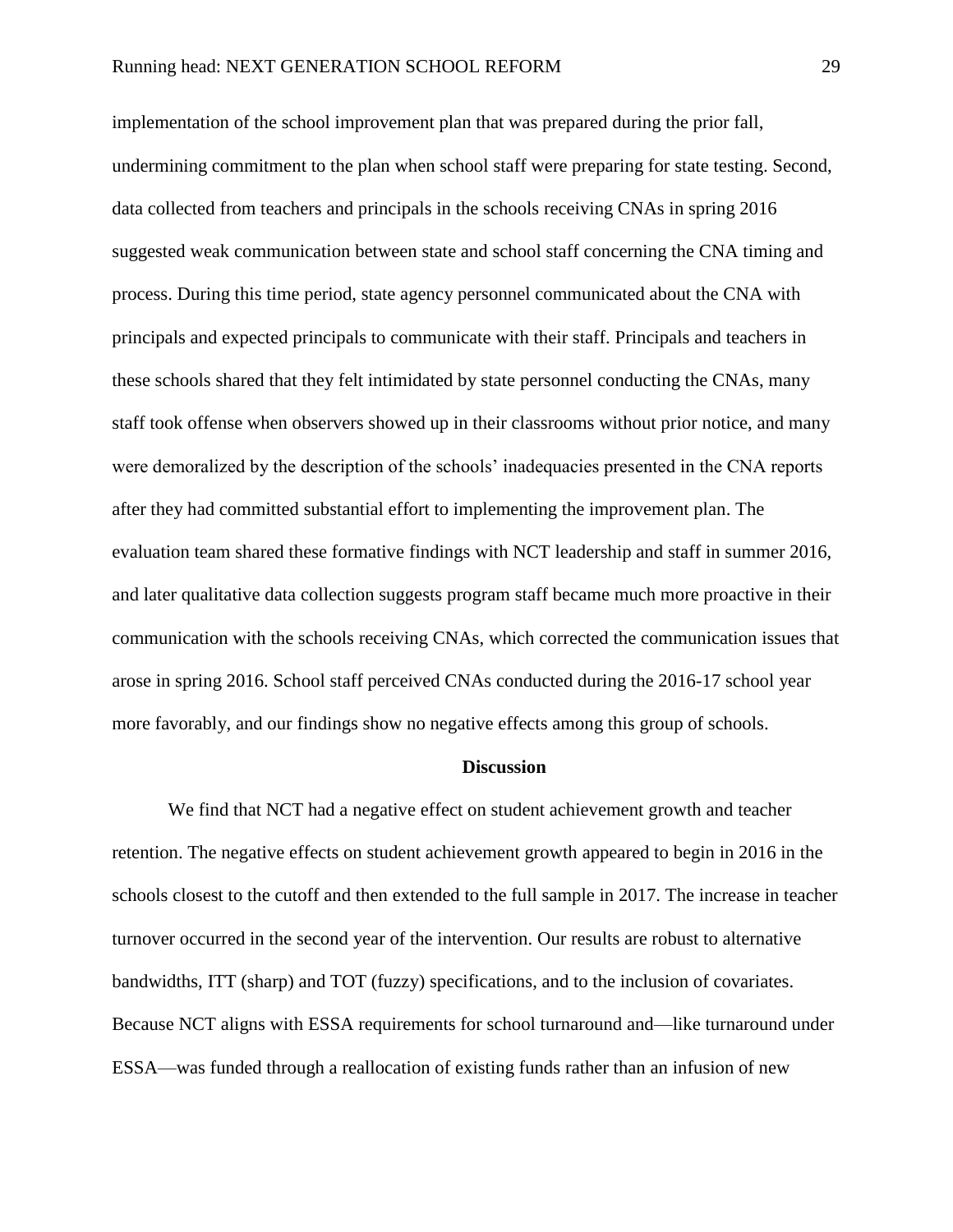federal funds, these negative effects serve as a cautionary tale for states developing their plans to serve low-performing schools. States are charged with continuously improving their lowest performing schools but no are longer required to take actions to disrupt the status quo and no longer receive substantial additional funds.

While the increased teacher turnover in NCT schools in 2017 opens the possibility of strategic staffing by replacing less effective teachers with more effective ones, our findings do not support this possibility. While ineffective teachers were descriptively more likely to turn over in treatment schools than control schools, average and effective teachers followed similar patterns. In other words, treatment schools experienced higher turnover across the range of teacher effectiveness, with ineffective teachers no more likely to turn over than more effective teachers in their schools. This finding suggests teacher turnover was likely voluntary on the part of teachers rather than the result of strategic staffing. This turnover did not serve to disrupt the status quo in these schools because it is already the status quo; in the year prior to treatment about 30 percent of teachers turned over in treatment schools. In turnaround models that increased student achievement, such as in Massachusetts, Tennessee (iZones), and Los Angeles, researchers found evidence that staffing decisions were strategic, with deselection of the lowest performing teachers, intentional recruitment and retention of higher performing teachers, and professional development and support for all teachers (Papay & Hannon, 2018; Strunk et al., 2016; Zimmer et al., 2017).

In North Carolina, DPI provided coaching support for teachers and principals, but the amount of coaching varied across and within schools. Rather than building school capacity through strategic staffing and comprehensive professional development, NCT focused on coaching to develop individual teacher skills and capacity in schools where, on average, the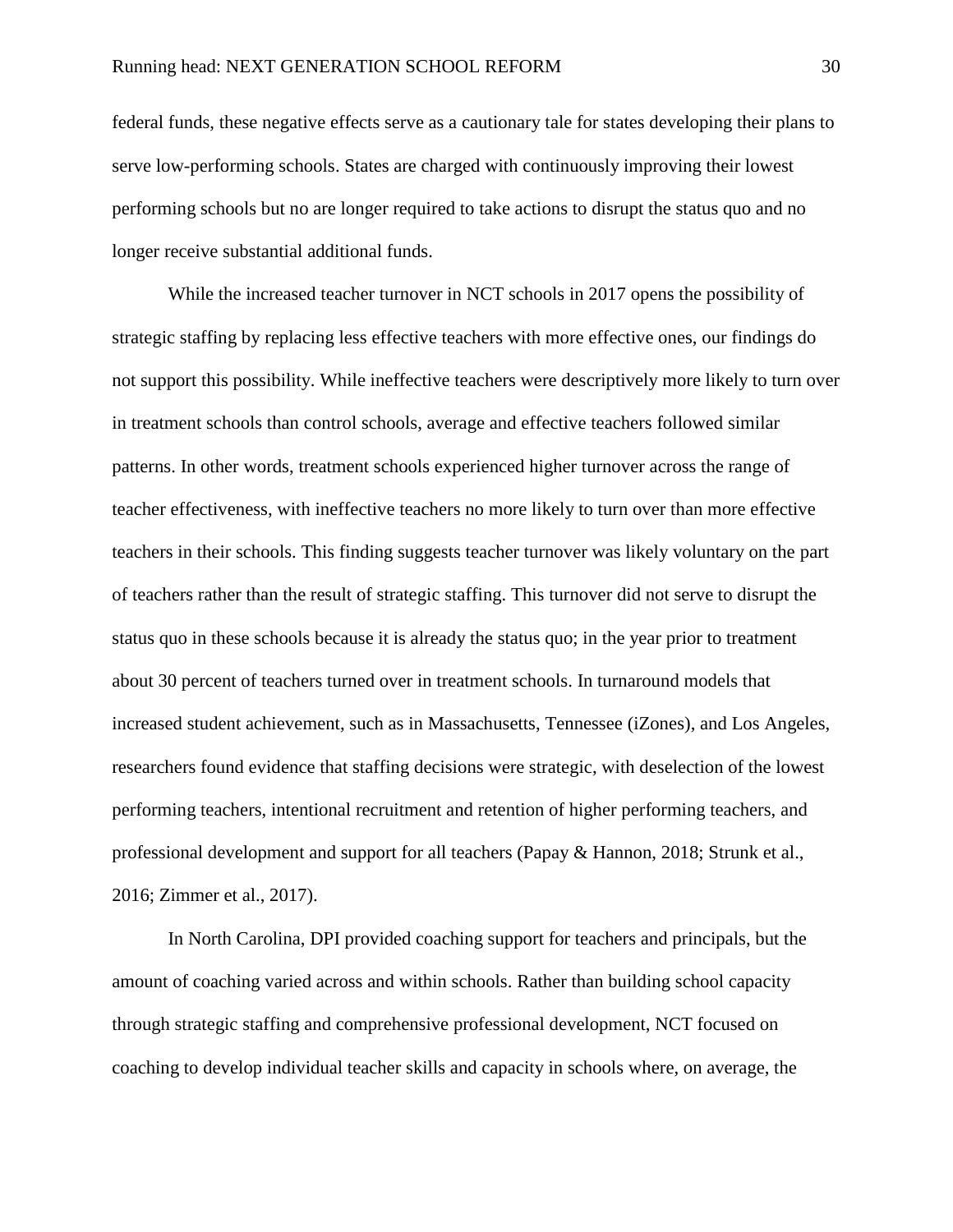entire staff turns over every three years. Also, strategic staffing is likely a less viable strategy in this largely rural sample of schools than in urban or suburban schools that can draw from a larger pool of educators in the local labor market. Developing individual capacities may be an essential component of turnaround in rural schools, but our findings suggest it is not sufficient on its own—and on its face is unlikely to be an effective strategy unless complementary reforms are implemented to reduce the turnover of the teachers who have increased their instructional skills.

While school turnaround as an intervention aims to effect rapid rather than incremental change in low-performing schools (Herman et al., 2008) and some prior studies have found evidence for successful rapid turnaround (Papay & Hannon, 2018; Strunk et al., 2016; Zimmer et al., 2017), it is possible that the intended effects of school reform may not immediately translate into test score growth (see, e.g., Carlson & Lavertu, 2018) or that positive effects could grow over multiple years following the intervention (Papay  $\&$  Hannon, 2018). While we cannot know for certain whether the first two years of NCT laid the groundwork for improvement in future years, we find no evidence that delayed positive effects are emerging. For example, the NCT theory of change focused largely on building the capacity of individual teachers and principals, but many of those teachers left NCT schools in 2017, taking any increased capacity with them. Additionally, because of this emphasis on individual-level capacities, it is unlikely that the intervention fostered the development of school-level systems and processes required to sustain long-term school improvement.

The results that rely on a smaller sample of schools closest to the cutoff (i.e., within the narrowest bandwidths) suggest that student achievement may have declined in the first year of the intervention in the schools around the assignment cutoff. Because NCT was a tailored intervention, the treatment schools closest to the cutoff were the highest performing of the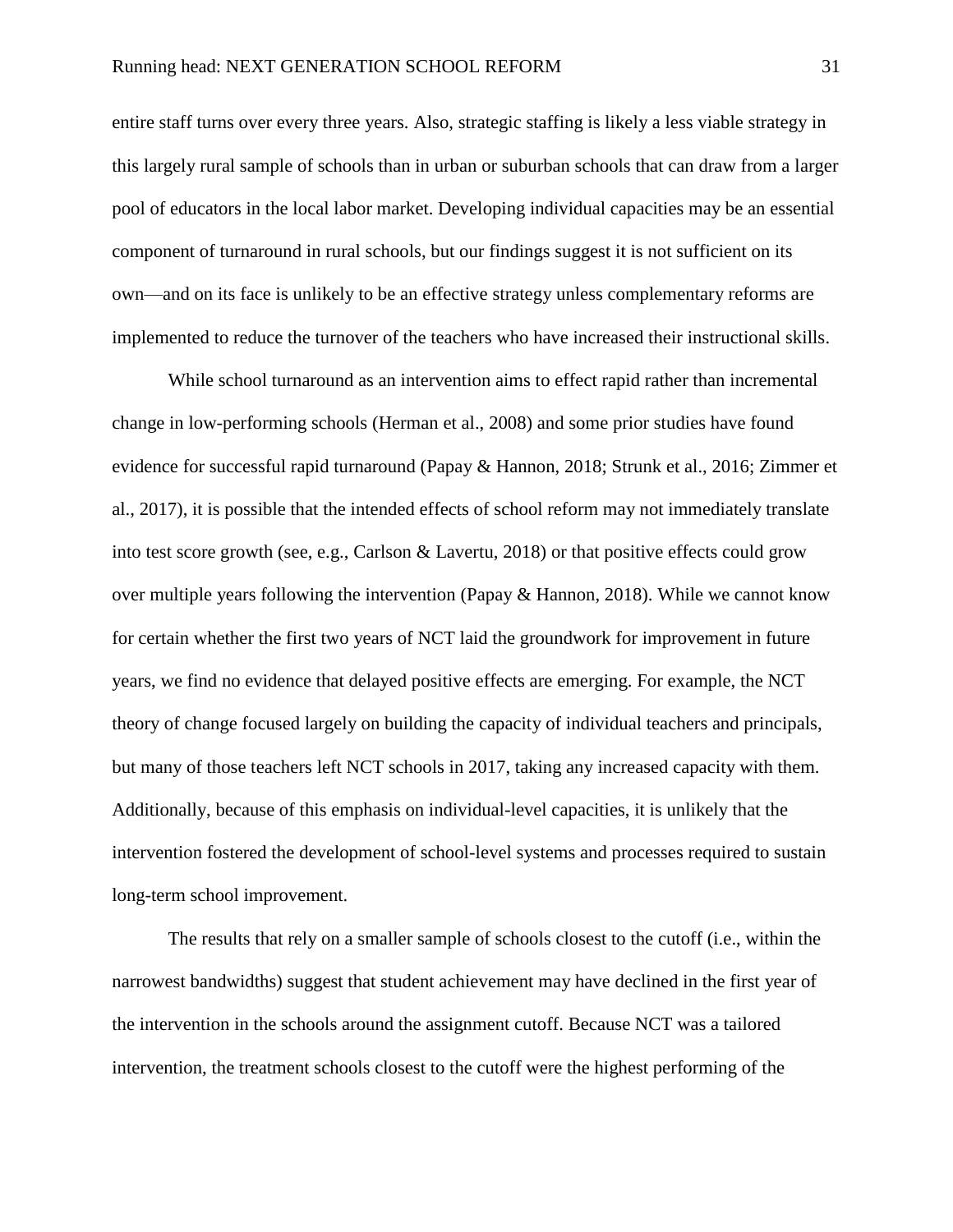treatment schools. Given limited resources at DPI, which did not place instructional coaches in every treatment school and delivered services of varying intensity across schools, these were likely schools that received the lightest touch intervention. It is possible that targeting all schools in the bottom 5 percent produced negative effects in the higher achieving lowest-performing schools by spreading resources too thin. Specifically, providing limited, inconsistent supports in these schools may have contributed to an already unstable school environment. Under ESSA, states are required to designate the bottom 5 percent of schools as low performing but are not necessarily required to serve the full 5 percent with the same reform model. Larger negative effects in the higher achieving of the lowest performing schools—beginning in the first year and becoming larger in the second year—suggest states might not be able or willing to allocate sufficient resources to effectively serve all schools in the lowest 5 percent of performance. In addition, the differential effects that appear to be associated with the conduct and timing of comprehensive needs assessments—which are mandated in the ESSA legislation—point to the importance of implementation and finding the resources, both human and financial, to conduct the needs assessments prior to the school improvement planning and implementation.

Finally, the generalizability of these findings should be considered in the context of the sample. North Carolina focused its efforts on mostly rural schools. A theory of action that hindered student achievement in this sample of schools would not necessarily have the same effects in urban or suburban settings. However, 28 percent of schools in the United States are rural and 19 percent of public school students attend rural schools—with states ranging from having 8 percent of schools in rural areas (New Jersey) up to 75 percent of schools (South Dakota) (U.S. Department of Education, 2016). Low-performing schools are in rural, suburban, town, and urban contexts, and school turnaround under ESSA will target schools in each of these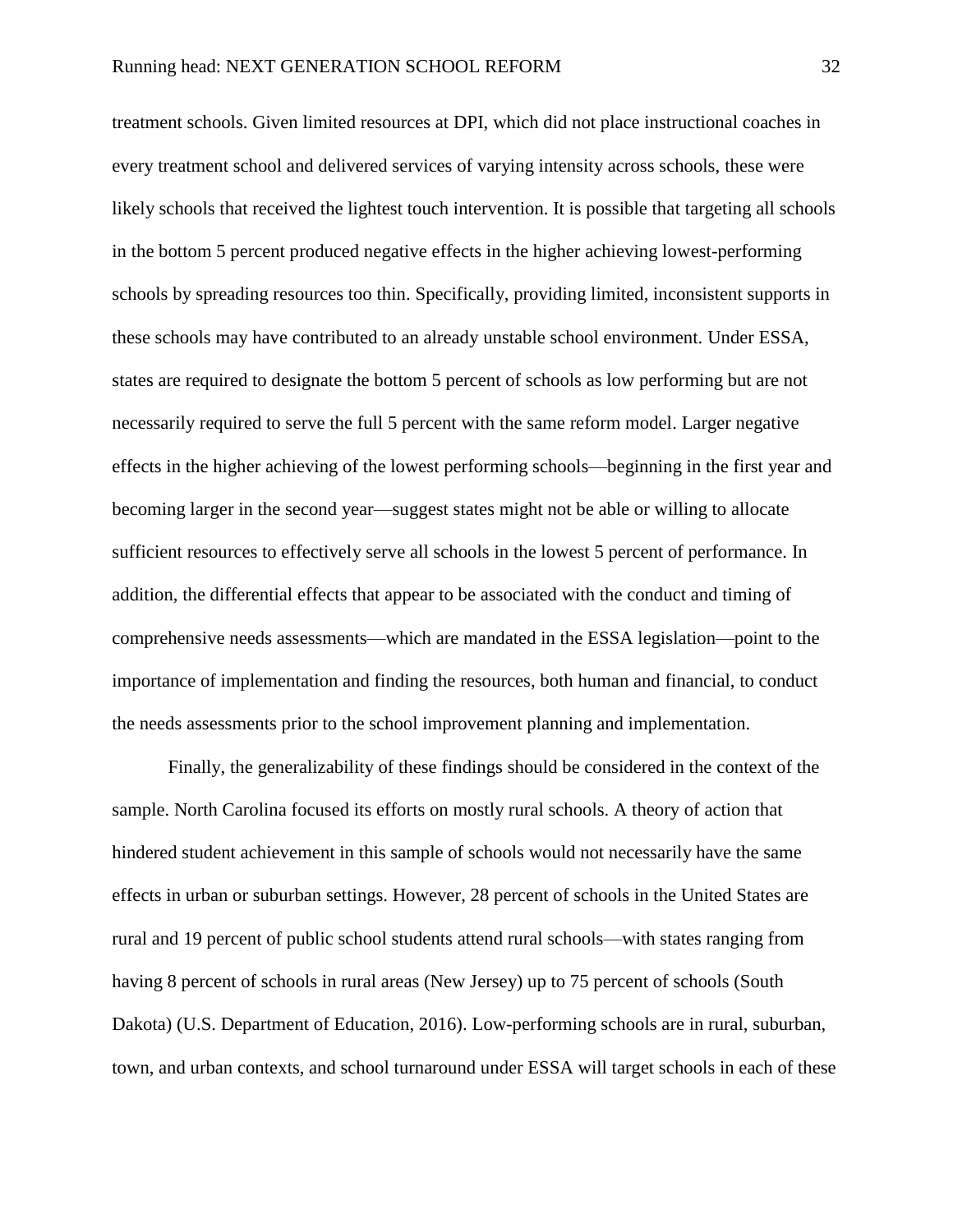contexts. Additionally, many of the lessons learned under NCT are likely applicable beyond the rural context. For example, North Carolina made decisions to spread limited resources across a large number of schools and to rely on a theory of change that does not effectively transform school-level processes and practices nor systematically address staff turnover. These strategies do not align with those implemented as part successful turnaround models in other states.

#### **Conclusion**

As states implement plans to support the lowest performing schools under ESSA, the effects of NCT on student achievement and teacher turnover suggest that school reform without intentional disruption of the status quo—particularly strategic staffing that includes a focus on both hiring and retaining more effective teachers—has the potential to hinder student achievement growth and increase unintentional teacher turnover. This analysis also suggests that direct service provision without the backing of an influx of funding—as was the case of ARRA, which allotted \$4.35 billion for RttT and \$3 billion for SIG—may not be a viable turnaround strategy across the entire bottom 5 percent of schools.

While these findings provide some descriptive evidence to explain the mechanisms underlying the negative effects of NCT on student achievement, future research could measure implementation fidelity and quality and changes to school morale and climate in order to examine the extent to which variation in implementation and the environment mediate or suppress the effects of interventions to improve the lowest performing schools.

 $\overline{a}$ 

<sup>&</sup>lt;sup>1</sup> While states may choose to follow school reform models that parallel the four RttT/SIG models, a separate analysis of all state ESSA plans shows very few states have committed to doing so. A total of five states outlined policies in their ESSA plans that committed to state takeover, transferring low-performing schools to alternative management, or staff replacement.

 $2$  About 26% of teachers with lagged EVAAS scores are low EVAAS, 63% are mid, and 11% are high.

<sup>3</sup> On NCEES standard 1, about 49% of teachers with lagged scores in the sample are high, 49% are mid, and 2% are low. On standard 4, about 41% are high, 57% are mid, and 2% are low.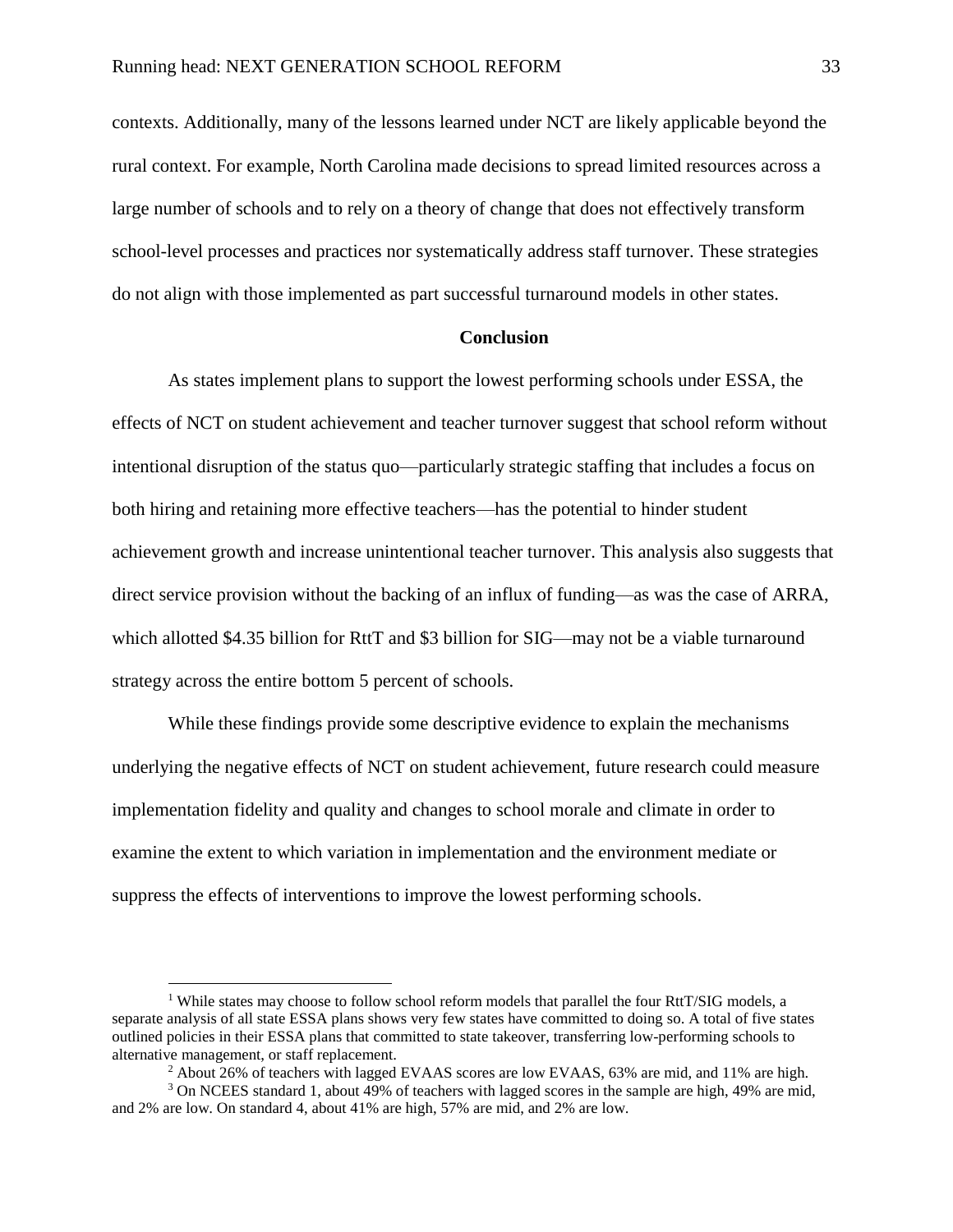<sup>4</sup> Because lagged test scores vary by subject area and grade level, we also estimate models without the lagged test score and find similar results.

<sup>5</sup> We do not estimate on 50% of the IK bandwidth because the bandwidth size—which unlike the CCT procedure does not account for the clustering of students within schools—includes only three schools above the cutoff.

<sup>6</sup> We also estimate the same set of test score models clustering standard errors at the student level to account for clustering of students across multiple exams in a year. However, the standard errors clustered at the student level are smaller, so the estimates with standard errors clustered at the school level that we show represent a more conservative approach.

 $<sup>7</sup>$  Because we include the lagged test score on the right side of the model, the estimated effect on student</sup> achievement growth in 2017 represents the effect of NCT in the second year of services after partialing out any effect from the first year.

<sup>8</sup> The IK bandwidths are narrower than the CCT bandwidths. The estimate in the 17 schools within the IK bandwidth is -.186 and the estimate in the 35 schools in the 200% IK bandwidth is -.146.

<sup>9</sup> 2016 *p*=.2768; 2017 *p*=.1773

 $\overline{a}$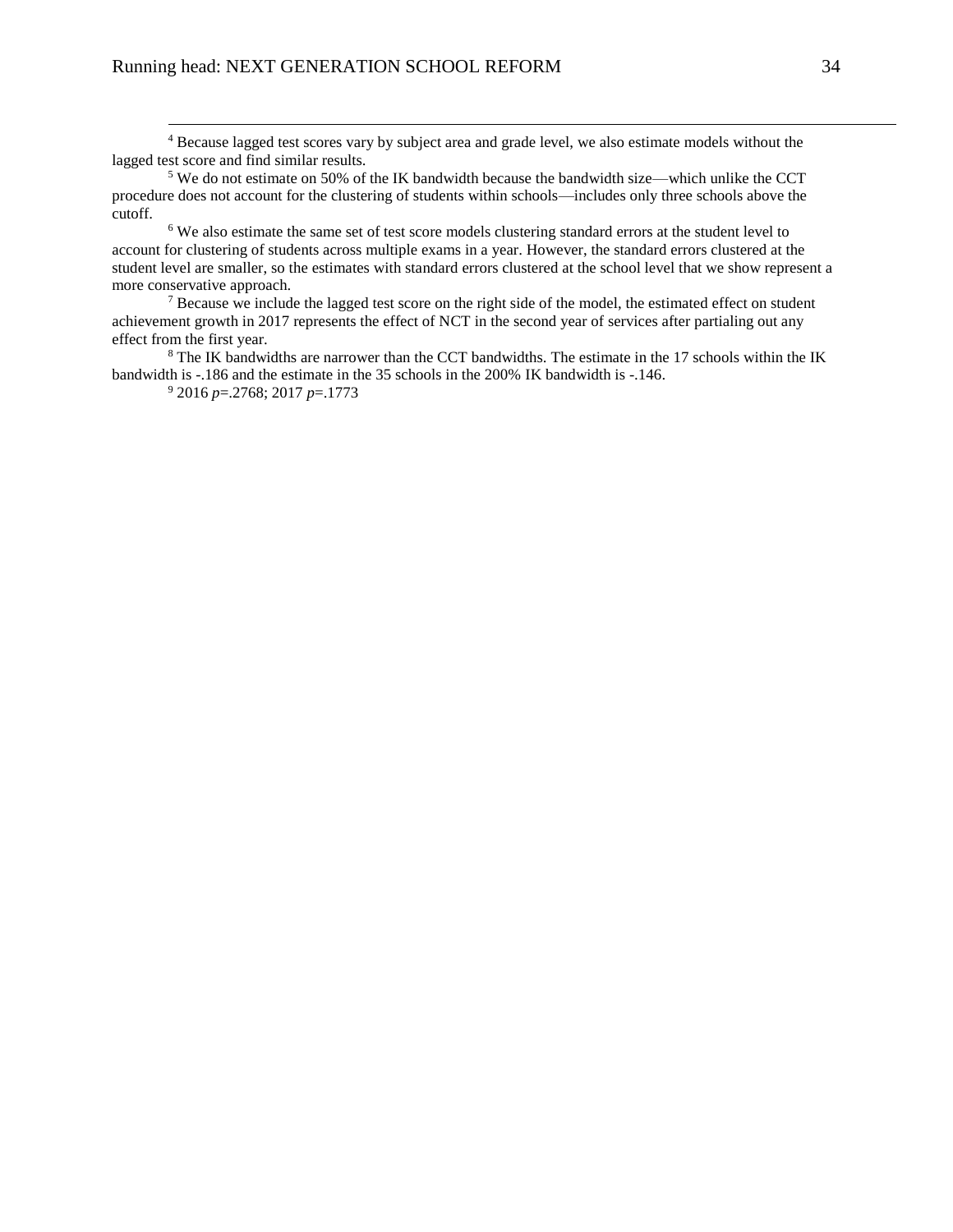### **References**

- Adnot, M., Dee, T., Katz, V., & Wyckoff, J. (2017). Teacher Turnover, Teacher Quality, and Student Achievement in DCPS. *Educational Evaluation and Policy Analysis*, *39*(1), 54– 76. https://doi.org/10.3102/0162373716663646
- Angrist, J. D., Imbens, G. W., & Rubin, D. B. (1996). Identification of Causal Effects Using Instrumental Variables. *Journal of the American Statistical Association*, *91*(434), 444– 455. https://doi.org/10.1080/01621459.1996.10476902
- Bonilla, S., & Dee, T. (2017). *The Effects of School Reform Under NCLB Waivers: Evidence from Focus Schools in Kentucky* (Working Paper No. 23462). https://doi.org/10.3386/w23462
- Calonico, S., Cattaneo, M. D., & Titiunik, R. (2014). Robust Nonparametric Confidence Intervals for Regression-Discontinuity Designs. *Econometrica*, *82*(6), 2295–2326. https://doi.org/10.3982/ECTA11757
- Carlson, D., & Lavertu, S. (2018). School Improvement Grants in Ohio: Effects on Student Achievement and School Administration. *Educational Evaluation and Policy Analysis*, 0162373718760218. https://doi.org/10.3102/0162373718760218
- Dee, T. (2012). *School Turnarounds: Evidence from the 2009 Stimulus* (Working Paper No. 17990). Retrieved from National Bureau of Economic Research website: http://www.nber.org/papers/w17990
- Dee, T., & Dizon-Ross, E. (2019). School Performance, Accountability, and Waiver Reforms: Evidence From Louisiana. *Educational Evaluation and Policy Analysis*, 0162373719849944. https://doi.org/10.3102/0162373719849944
- Dickey-Griffith, D. (2013). Preliminary effects of the school improvement grant program on student achievement in Texas. *The Georgetown Public Policy Review*, 21–39.
- Dougherty, S. M., & Weiner, J. M. (2017). The Rhode to Turnaround: The Impact of Waivers to No Child Left Behind on School Performance. *Educational Policy*, 0895904817719520. https://doi.org/10.1177/0895904817719520
- Dragoset, L., Thomas, J., Herrmann, M., Deke, J., James-Burdumy, S., Graczewski, C., … Giffin, J. (2017). *School Improvement Grants: Implementation and Effectiveness. NCEE 2017-4013*. Retrieved from https://eric.ed.gov/?id=ED572215
- Gross, B., Booker, T. K., & Goldhaber, D. (2009). Boosting Student Achievement: The Effect of Comprehensive School Reform on Student Achievement. *Educational Evaluation and Policy Analysis*, *31*(2), 111–126. https://doi.org/10.3102/0162373709333886
- Hanushek, E. A., Rivkin, S. G., & Schiman, J. C. (2016). Dynamic effects of teacher turnover on the quality of instruction. *Economics of Education Review*, *55*, 132–148. https://doi.org/10.1016/j.econedurev.2016.08.004
- Heissel, J. A., & Ladd, H. F. (2018). School turnaround in North Carolina: A regression discontinuity analysis. *Economics of Education Review*, *62*, 302–320. https://doi.org/10.1016/j.econedurev.2017.08.001
- Hemelt, S. W., & Jacob, B. (2017). *Differentiated Accountability and Education Production: Evidence from NCLB Waivers* (Working Paper No. 23461). https://doi.org/10.3386/w23461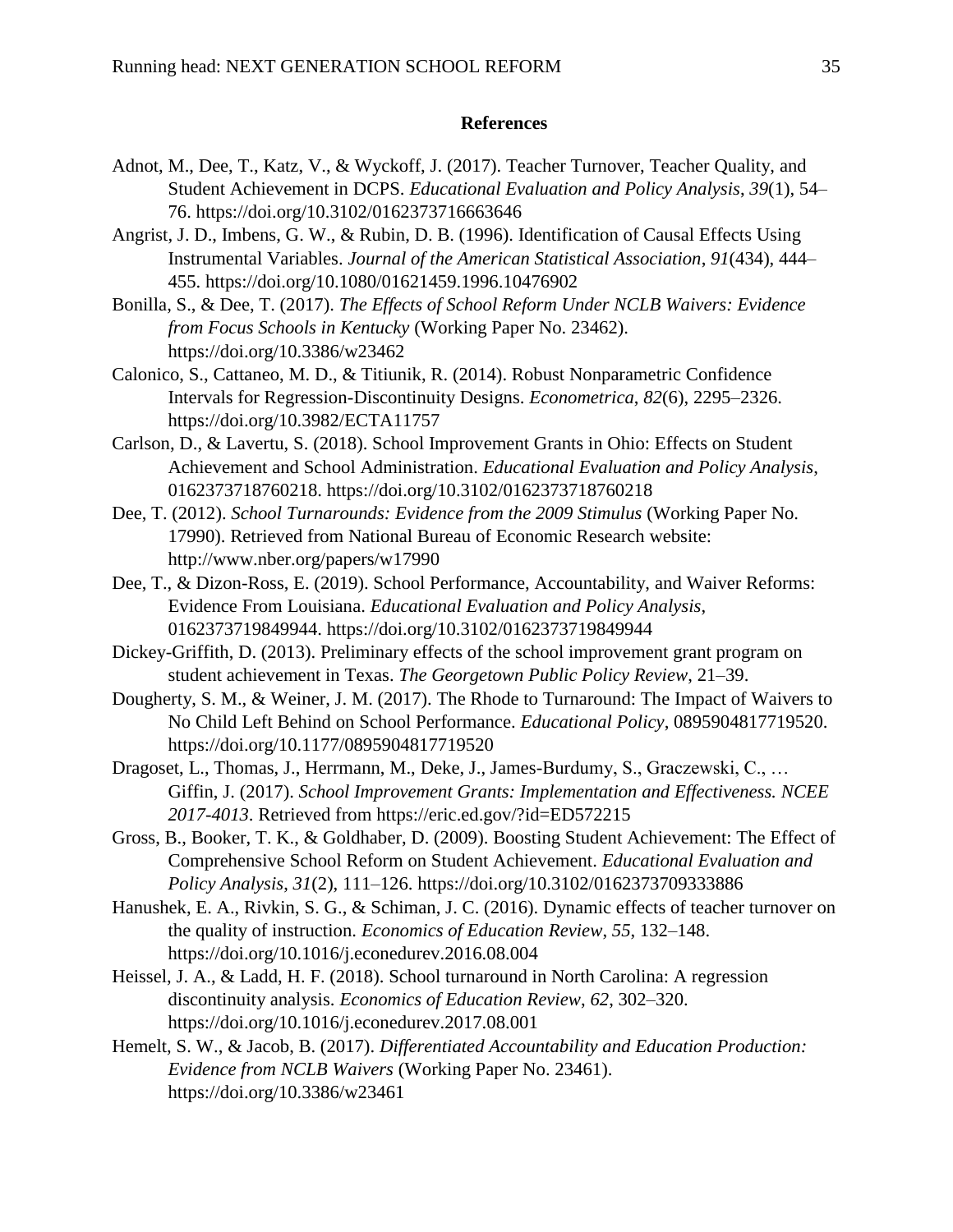- Hemelt, S. W., & Jacob, B. A. (2018). How Does an Accountability Program that Targets Achievement Gaps Affect Student Performance? *Education Finance and Policy*, 1–68. https://doi.org/10.1162/edfp\_a\_00276
- Henry, G. T., Campbell, S. L., Thompson, C. L., & Townsend, L. W. (2014). *Evaluation of District and School Transformation School-Level Coaching and Professional Development Activities*.
- Henry, G. T., Guthrie, J. E., & Townsend, L. W. (2015). *Outcomes and Impacts of North Carolina's Initiative to Turn Around the Lowest-Achieving Schools*. Retrieved from http://cerenc.org/wp-content/uploads/2015/09/ES-FINAL-Final-DST-Report-9-3-15.pdf
- Henry, G. T., & Redding, C. (2018). The consequences of leaving school early: The effects of within-year and end-of-year teacher turnover. *Education Finance and Policy*, 1–52.
- Herman, R., Dawson, P., Dee, T., Greene, J., Maynard, R., & Redding, S. (2008). *Turning Around Chronically Low-Performing Schools: A Practice Guide* (No. NCEE 2008-4020). Retrieved from National Center for Education Evaluation and Regional Assistance, Institute of Education Sciences, U.S. Department of Education website: http://ies.ed.gov/ncee/wwc/PracticeGuide.aspx?sid=7
- Imbens, G., & Kalyanaraman, K. (2009). *Optimal Bandwidth Choice for the Regression Discontinuity Estimator* (Working Paper No. 14726). https://doi.org/10.3386/w14726
- Imbens, G., & Lemieux, T. (2007). *Regression Discontinuity Designs: A Guide to Practice* (Working Paper No. 13039). https://doi.org/10.3386/w13039
- Papay, J., & Hannon, M. (2018, November 8). *The Effects of School Turnaround Strategies in Massachusetts*. Presented at the 2018 APPAM Fall Research Conference: *Evidence for Action: Encouraging Innovation and Improvement*, Washington, D.C. Retrieved from https://appam.confex.com/appam/2018/webprogram/Paper26237.html
- Peurach, D., & Neumerski, C. (2015). Mixing metaphors: Building infrastructure for large scale school turnaround. *Journal of Educational Change*, *16*(4), 379–420. https://doi.org/10.1007/s10833-015-9259-z
- Ronfeldt, M., Loeb, S., & Wyckoff, J. (2013). How Teacher Turnover Harms Student Achievement. *American Educational Research Journal*, *50*(1), 4–36. https://doi.org/10.3102/0002831212463813
- Schueler, B. E., Goodman, J., & Deming, D. J. (2016). *Can States Take Over and Turn Around School Districts? Evidence from Lawrence, Massachusetts* (Working Paper No. 21895). Retrieved from National Bureau of Economic Research website: http://www.nber.org/papers/w21895
- Stock, J. H., & Yogo, M. (2002). *Testing for Weak Instruments in Linear IV Regression* (Working Paper No. 284). https://doi.org/10.3386/t0284
- Strunk, K. O., Marsh, J. A., Hashim, A. K., Bush-Mecenas, S., & Weinstein, T. (2016). The Impact of Turnaround Reform on Student Outcomes: Evidence and Insights from the Los Angeles Unified School District. *Education Finance and Policy*, *11*(3), 251–282. https://doi.org/10.1162/EDFP\_a\_00188
- Sun, M., Penner, E. K., & Loeb, S. (2017). Resource- and Approach-Driven Multidimensional Change: Three-Year Effects of School Improvement Grants. *American Educational Research Journal*, *54*(4), 607–643. https://doi.org/10.3102/0002831217695790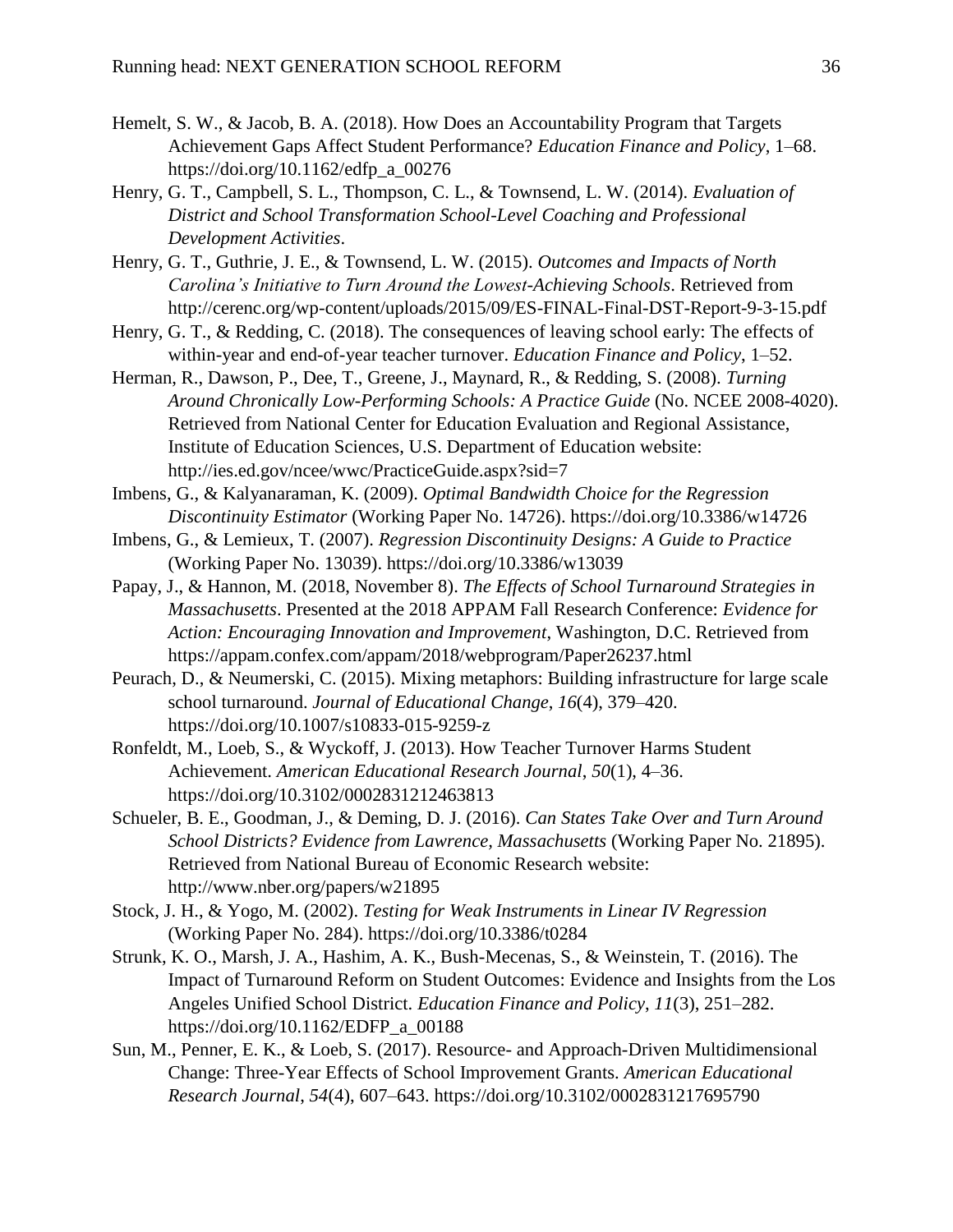- Thompson, C. L., Brown, K. M., Townsend, L. W., Henry, G. T., & Fortner, C. K. (2011). Turning around North Carolina's lowest achieving schools (2006-2010). *Consortium for Educational Research and Evaluation–North Carolina*.
- U.S. Department of Education. (2016). *Public Elementary/Secondary School Universe Survey* (No. Provisional Version 1a, and the NCES Education Demographic and Geographic Estimates (EDGE)). National Center for Education Statistics (NCES), Common Core of Data (CCD).
- What Works Clearinghouse. (2017). *Standards Handbook. Version 4.0.* Retrieved from U.S. Department of Education, Institute of Education Sciences, National Center for Education Evaluation and Regional Assistance, What Works Clearinghouse. website: https://ies.ed.gov/ncee/wwc/Docs/referenceresources/wwc\_standards\_handbook\_v4.pdf
- Zimmer, R., Henry, G. T., & Kho, A. (2017). The Effects of School Turnaround in Tennessee's Achievement School District and Innovation Zones. *Educational Evaluation and Policy Analysis*, *39*(4), 670–696. https://doi.org/10.3102/0162373717705729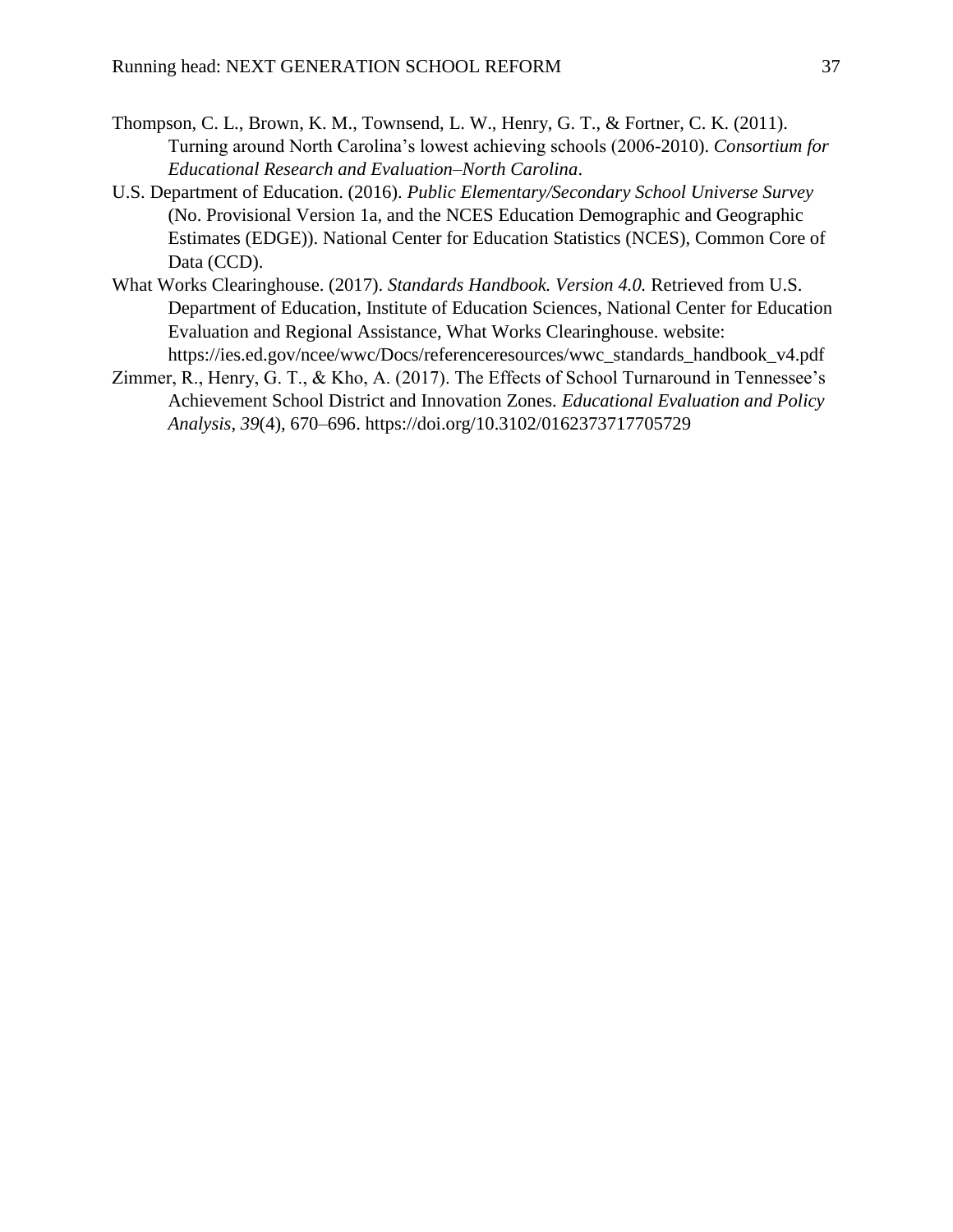### **Tables**

|                     | Number of schools     |                 |  |  |  |
|---------------------|-----------------------|-----------------|--|--|--|
|                     | CNA                   | Unpacking       |  |  |  |
| 2014-2015           | 17                    | 15              |  |  |  |
| Spring 2016         | 25                    | 4               |  |  |  |
| Summer 2016         |                       | 24              |  |  |  |
| <b>Fall 2016</b>    | 15                    |                 |  |  |  |
| Spring 2017         | 4                     | 2               |  |  |  |
| Summer 2017         |                       | 3               |  |  |  |
| <b>Fall 2017</b>    | $\mathcal{D}_{\cdot}$ |                 |  |  |  |
| Pending             |                       |                 |  |  |  |
| None during         |                       |                 |  |  |  |
| intervention period | $12^a$                | 22 <sup>b</sup> |  |  |  |
| Total schools:      | 75                    |                 |  |  |  |

### <span id="page-38-0"></span>**Table 1. CNA and unpacking timing**

<sup>a</sup> Of these 12 schools that did not receive CNAs, four declined and eight were not conducted due to Hurricane Matthew.

<sup>b</sup> Of these 22 schools that did not receive unpackings, 12 were schools without CNAs, two declined, two were schools that had received CNAs in fall 2017 because they were under consideration for the state's Innovative School District (ISD), and the remaining six were not conducted for unknown reasons.

|                    | Instructional                | School         |
|--------------------|------------------------------|----------------|
|                    |                              | transformation |
| Total schools with | 65 total                     | 56 total       |
| coaches assigned   | 16 math, 18 ELA, 12 science, |                |
|                    | 33 non-subject-specific      |                |
| Number of visits   | Range: 0-137                 | Range: 0-63    |
|                    | Mean: 45.36                  | Mean: 25.28    |
| Visits per teacher | Range: 0-15.75               | Range: 0-3.82  |
|                    | Mean: 1.83                   | Mean: 1.03     |

#### <span id="page-38-1"></span>**Table 2. Coaching visits**

Source: DPI coaching reports.

NOTE: Subject-level and non-subject-specific ICs do not add up to 65 because schools have ICs focused on multiple subjects. Means are for all treatment schools regardless of whether they have a coach assigned. Visits per teacher based on number of FTE teachers employed in the school across all treatment schools.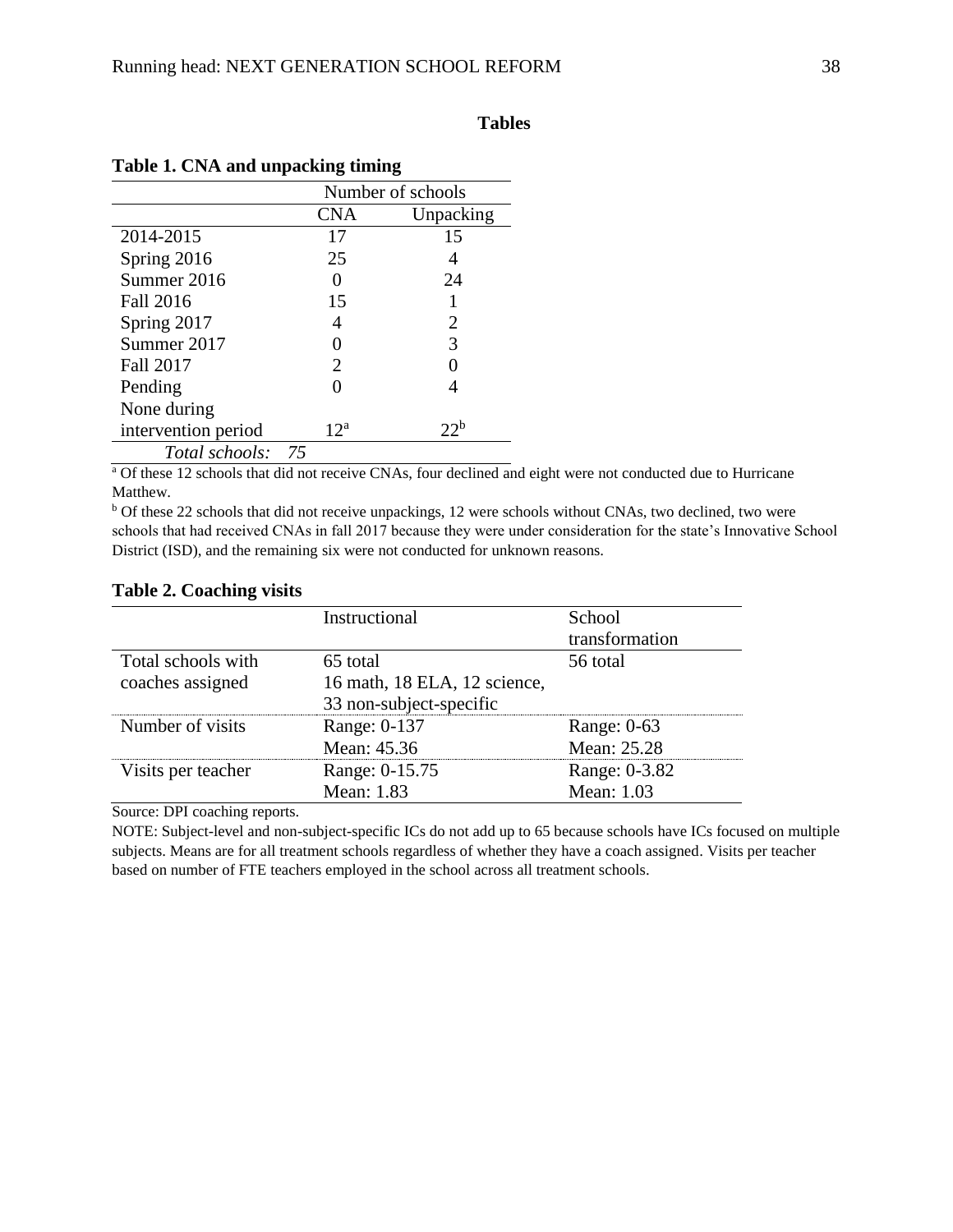|                                          | <b>NCT</b> | Control   |
|------------------------------------------|------------|-----------|
| Urbanicity                               |            |           |
| City                                     | 0.0        | 0.0       |
|                                          | (0.11)     | (0.16)    |
| Suburb                                   | 0.0        | 0.0       |
|                                          | (0.00)     | (0.19)    |
| Town                                     | 0.1        | 0.1       |
|                                          | (0.25)     | (0.28)    |
| Rural                                    | 0.9        | 0.8       |
|                                          | (0.27)     | (0.36)    |
| School level                             |            |           |
| Elementary                               | 48.7       | 50.0      |
|                                          | (50.31)    | (50.32)   |
| Middle                                   | 35.9       | 35.0      |
|                                          | (48.28)    | (48.00)   |
|                                          | 15.4       | 15.0      |
| High                                     | (36.31)    | (35.93)   |
|                                          |            |           |
| Student achievement                      |            |           |
| 2015 performance                         | $-5.1$     | 3.5       |
| composite (centered)                     | (4.31)     | (1.77)    |
| EVAAS growth score                       | 68.6       | 68.5      |
|                                          | (10.36)    | (11.31)   |
| Teacher qualifications                   |            |           |
| Percent novice teachers                  | 32.5       | 27.6      |
|                                          | (12.57)    | (11.66)   |
| <b>Percent National Board</b>            | 7.7        | 10.3      |
| Certification                            | (4.64)     | (6.14)    |
|                                          |            |           |
| Student demographics<br>Minority percent | 84.7       | 72.3      |
|                                          | (12.44)    | (15.68)   |
|                                          |            |           |
| Economically                             | 82.2       | 77.8      |
| disadvantaged                            | (12.12)    | (13.95)   |
| School characteristics                   |            |           |
| Per pupil spending                       | 10217.70   | 9698.90   |
|                                          | (2264.00)  | (1602.07) |
| <b>Average Daily</b>                     | 429.2      | 479.6     |
| Membership                               | (172.67)   | (223.59)  |

# <span id="page-39-0"></span>**Table 3. School sample characteristics**

NOTE: Means and standard deviations on baseline measures based on 78 treatment and 80 control schools.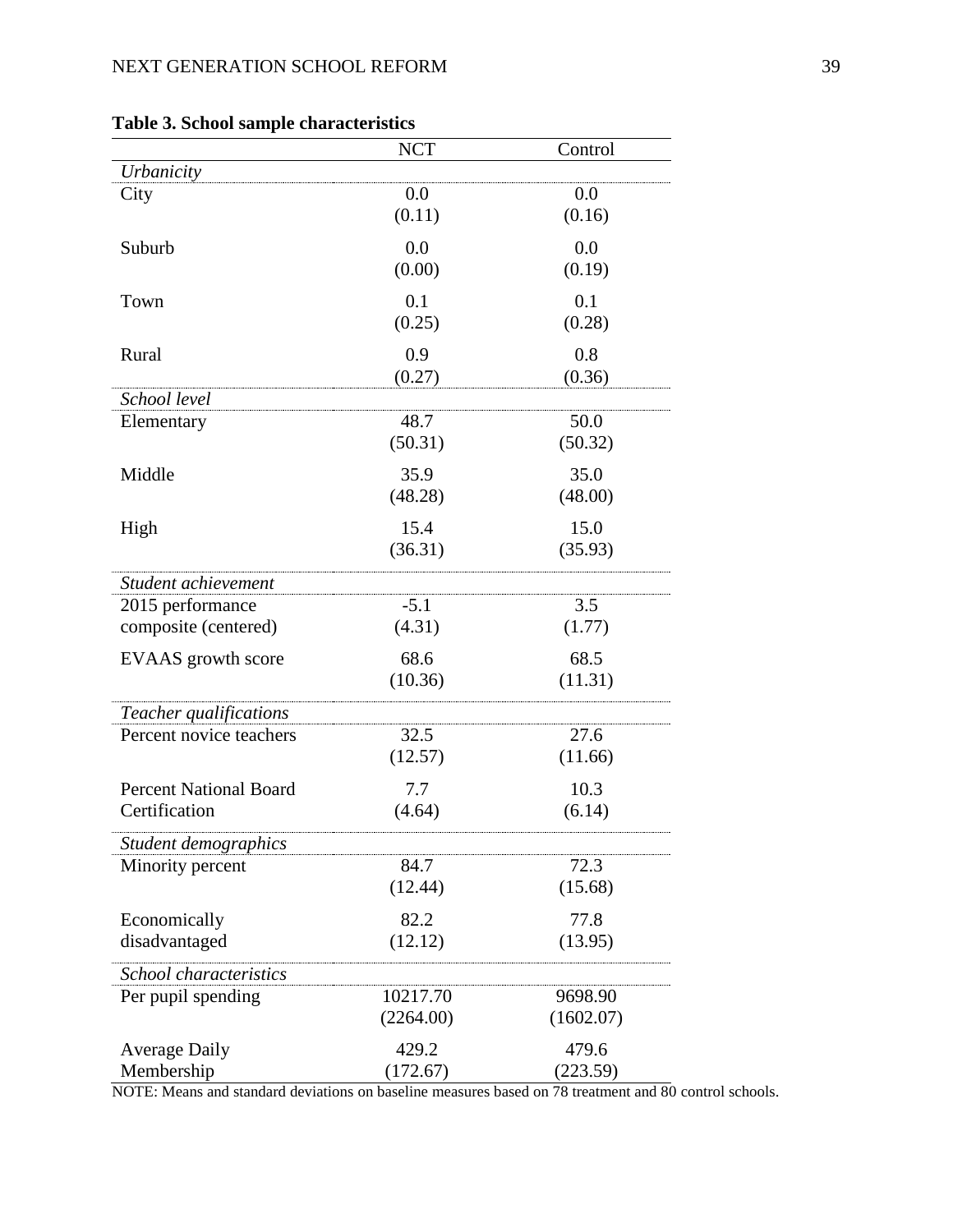### **Table 4. ITT estimates** *(outcome=test score growth)*

| Panel A: 2016   |            |                          |             |              |           |           |
|-----------------|------------|--------------------------|-------------|--------------|-----------|-----------|
|                 | (1)        | (2)                      | (3)         | (4)          | (5)       | (6)       |
|                 | <b>CCT</b> |                          | 50% CCT     |              | 200% CCT  |           |
| <b>ITT</b>      | $-0.063$   | $-0.034$                 | $-0.130*$   | $-0.090**$   | $-0.024$  | $-0.020$  |
|                 | (0.0581)   | (0.0443)                 | (0.0583)    | (0.0295)     | (0.0403)  | (0.0356)  |
| Covariates      |            | X                        |             | X            |           | X         |
| Bandwidth       | 4.1        | 4.1                      | 2.1         | 2.1          | 8.3       | 8.3       |
| N               | 195437     | 195437                   | 195437      | 195437       | 195437    | 195437    |
| N Bandwidth     | 50731      | 50731                    | 23415       | 23415        | 92514     | 92514     |
| T schools in BW | 36         | 36                       | 22          | 22           | 66        | 66        |
| C schools in BW | 51         | 51                       | 19          | 19           | 102       | 102       |
| Panel B: 2017   |            |                          |             |              |           |           |
|                 | (1)        | (2)                      | (3)         | (4)          | (5)       | (6)       |
|                 | <b>CCT</b> |                          | 50% CCT     |              | 200% CCT  |           |
| <b>ITT</b>      | $-0.123*$  | $-0.13\overline{1^{**}}$ | $-0.172***$ | $-0.221$ *** | $-0.101*$ | $-0.093*$ |
|                 | (0.0521)   | (0.0403)                 | (0.0535)    | (0.0249)     | (0.0395)  | (0.0365)  |
| Covariates      |            | X                        |             | X            |           | X         |
| Bandwidth       | 3.3        | 3.3                      | 1.7         | 1.7          | 6.7       | 6.7       |
| N               | 195099     | 195099                   | 195099      | 195099       | 195099    | 195099    |
| N Bandwidth     | 39423      | 39423                    | 18624       | 18624        | 77420     | 77420     |
| T schools in BW | 31         | 31                       | 18          | 18           | 55        | 55        |
| C schools in BW | 37         | 37                       | 13          | 13           | 84        | 84        |

<span id="page-40-0"></span>Standard errors clustered at the school level. CCT bandwidths calculated using the fuzzy test score models. All models include lagged score and subject fixed effects on the right side, with math as the reference category.

\* *p* < 0.05, \*\* *p* < 0.01, \*\*\* *p* < 0.001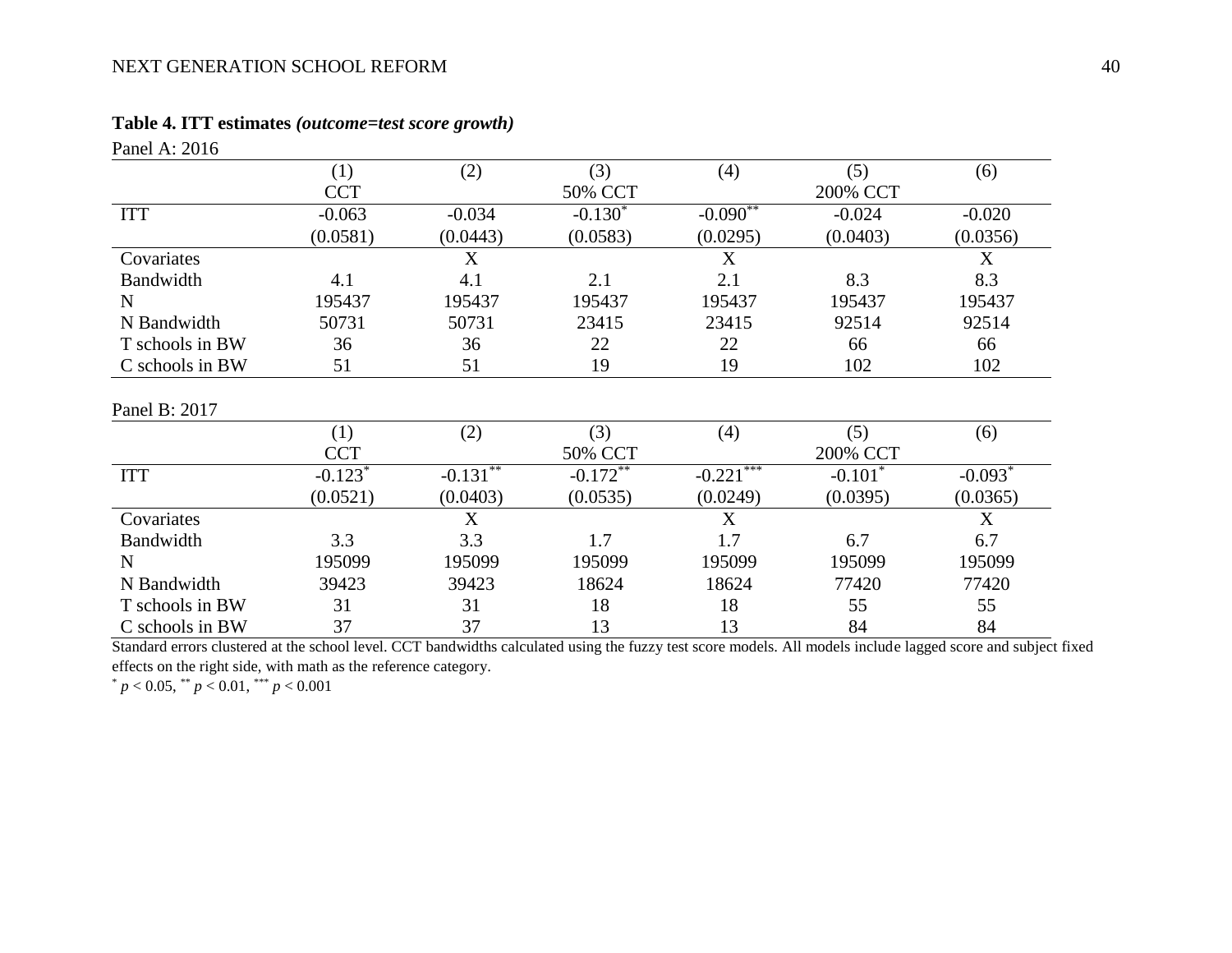# **Table 5. TOT estimates** *(outcome=test score growth)*

<span id="page-41-0"></span>

| Panel A: 2016              |                       |               |              |                  |                       |             |
|----------------------------|-----------------------|---------------|--------------|------------------|-----------------------|-------------|
|                            | (1)                   | (2)           | (3)          | (4)              | (5)                   | (6)         |
|                            | <b>CCT</b>            |               | 50% CCT      |                  | 200% CCT              |             |
| <b>TOT</b>                 | $-0.066$              | $-0.039$      | $-0.148$ **  | $-0.135***$      | $-0.027$              | $-0.023$    |
|                            | (0.0592)              | (0.0512)      | (0.0511)     | (0.0389)         | (0.0449)              | (0.0407)    |
| Covariates                 |                       | X             |              | $\boldsymbol{X}$ |                       | X           |
| Bandwidth                  | 4.1                   | 4.1           | 2.1          | 2.1              | 8.3                   | 8.3         |
| First-stage <i>t</i> -stat | 10.99                 | 10.66         | 5.94         | 6.07             | 14.60                 | 14.61       |
| N                          | 195437                | 195437        | 195437       | 195437           | 195437                | 195437      |
| N Bandwidth                | 50731                 | 50731         | 23415        | 23415            | 92514                 | 92514       |
| T schools in BW            | 36                    | 36            | 22           | 22               | 66                    | 66          |
| C schools in BW            | 51                    | 51            | 19           | 19               | 102                   | 102         |
| Panel B: 2017              |                       |               |              |                  |                       |             |
|                            | (1)                   | (2)           | (3)          | (4)              | (5)                   | (6)         |
|                            | <b>CCT</b>            |               | 50% CCT      |                  | 200% CCT              |             |
| <b>TOT</b>                 | $-0.131$ <sup>*</sup> | $-0.170^{**}$ | $-0.198$ *** | $-0.420$ ***     | $-0.111$ <sup>*</sup> | $-0.109*$   |
|                            | (0.0517)              | (0.0541)      | (0.0560)     | (0.0710)         | (0.0433)              | (0.0433)    |
| Covariates                 |                       | X             |              | X                |                       | $\mathbf X$ |
| Bandwidth                  | 3.3                   | 3.3           | 1.7          | 1.7              | 6.7                   | 6.7         |
| First-stage <i>t</i> -stat | 9.04                  | 9.42          | 5.46         | 7.01             | 14.90                 | 14.54       |
| $\mathbf N$                | 195099                | 195099        | 195099       | 195099           | 195099                | 195099      |
| N Bandwidth                | 39423                 | 39423         | 18624        | 18624            | 77420                 | 77420       |
| T schools in BW            | 31                    | 31            | 18           | 18               | 55                    | 55          |
| C schools in BW            | 37                    | 37            | 13           | 13               | 84                    | 84          |

Standard errors clustered at the school level. CCT bandwidths calculated using the fuzzy test score models. All models include lagged score and subject fixed effects on the right side, with math as the reference category.

 $p < 0.05$ , \*\*  $p < 0.01$ , \*\*\*  $p < 0.001$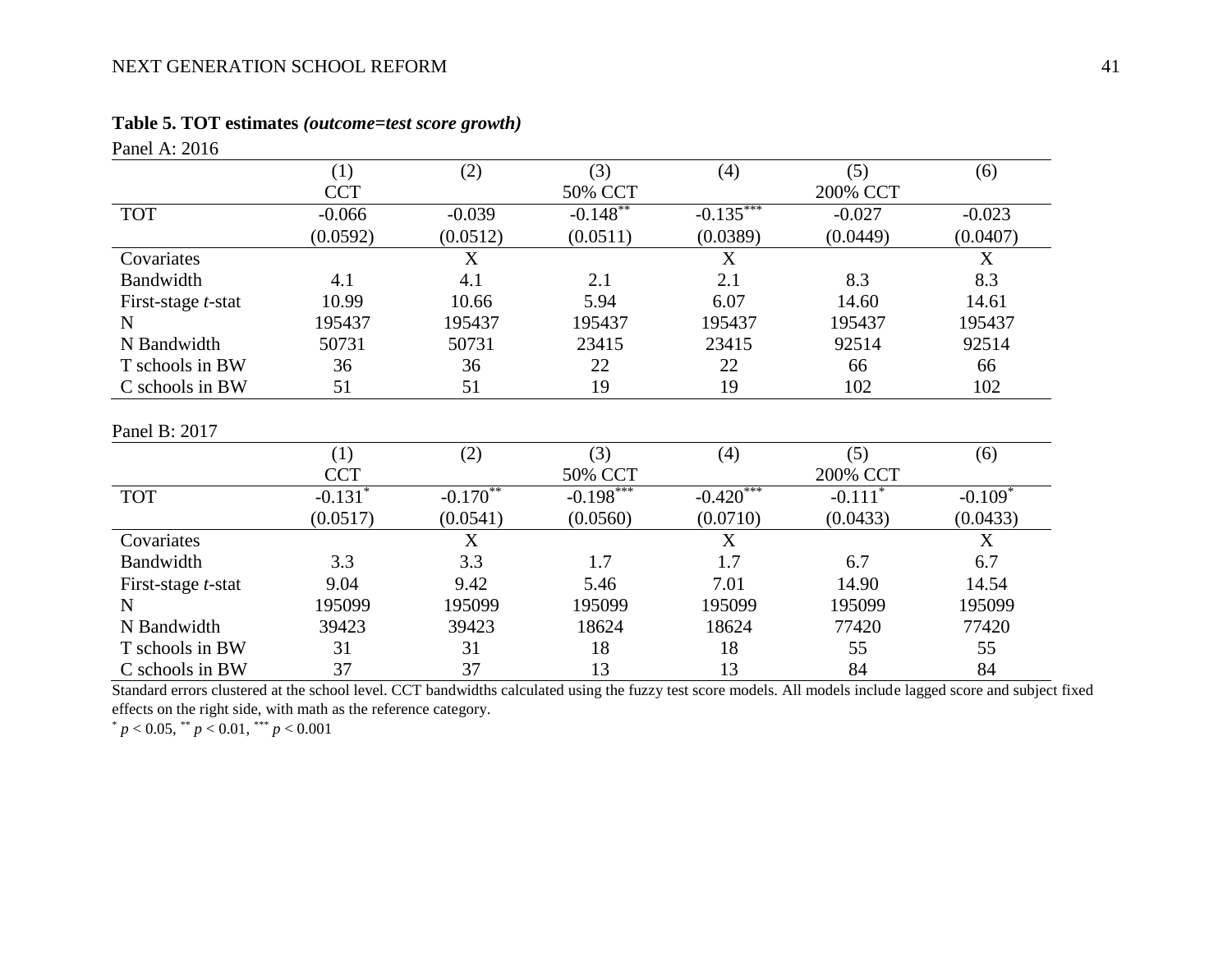### **Table 6. TOT estimates** *(outcome=teacher turnover)*

<span id="page-42-0"></span>

| Panel A: 2016              |                         |          |            |          |          |          |
|----------------------------|-------------------------|----------|------------|----------|----------|----------|
|                            | (1)                     | (2)      | (3)        | (4)      | (5)      | (6)      |
|                            | <b>CCT</b>              |          | 50% CCT    |          | 200% CCT |          |
| <b>TOT</b>                 | $-0.044$                | $-0.103$ | 0.091      | 0.164    | $-0.074$ | $-0.087$ |
|                            | (0.0945)                | (0.0822) | (0.1316)   | (0.1388) | (0.0600) | (0.0547) |
| Covariates                 |                         | X        |            | X        |          | X        |
| Bandwidth                  | 4.1                     | 4.1      | 2.1        | 2.1      | 8.3      | 8.3      |
| First-stage <i>t</i> -stat | 5.61                    | 5.71     | 2.80       | 2.54     | 8.61     | 8.76     |
| $\mathbf N$                | 10770                   | 10770    | 10770      | 10770    | 10770    | 10770    |
| N Bandwidth                | 2658                    | 2658     | 1240       | 1240     | 5270     | 5270     |
| T schools in BW            | 35                      | 35       | 21         | 21       | 64       | 64       |
| C schools in BW            | 51                      | 51       | 19         | 19       | 102      | 102      |
| Panel B: 2017              |                         |          |            |          |          |          |
|                            | (1)                     | (2)      | (3)        | (4)      | (5)      | (6)      |
|                            | <b>CCT</b>              |          | 50% CCT    |          | 200% CCT |          |
| <b>TOT</b>                 | $0.22\overline{5}^{**}$ | $0.204*$ | $0.357***$ | 0.393    | 0.128    | $0.126*$ |
|                            | (0.0819)                | (0.0891) | (0.1342)   | (0.2676) | (0.0669) | (0.0604) |
| Covariates                 |                         | X        |            | X        |          | X        |
| Bandwidth                  | 3.3                     | 3.3      | 1.7        | 1.7      | 6.7      | 6.7      |
| First-stage <i>t</i> -stat | 4.90                    | 4.98     | 2.62       | 2.35     | 8.17     | 8.31     |
| $\mathbf N$                | 10492                   | 10492    | 10492      | 10492    | 10492    | 10492    |
| N Bandwidth                | 2078                    | 2078     | 940        | 940      | 4280     | 4280     |
| T schools in BW            | 30                      | 30       | 17         | 17       | 53       | 53       |
| C schools in BW            | 37                      | 37       | 13         | 13       | 84       | 84       |

Estimates from linear probability models. Standard errors clustered at the school level. CCT bandwidths calculated using the fuzzy test score models. Red outlines denote first-stage test statistics on the treatment indicator smaller than the What Works Clearinghouse (2017) recommended minimum size of 4 for a sufficiently strong first stage.

\* *p* < 0.05, \*\* *p* < 0.01, \*\*\* *p* < 0.001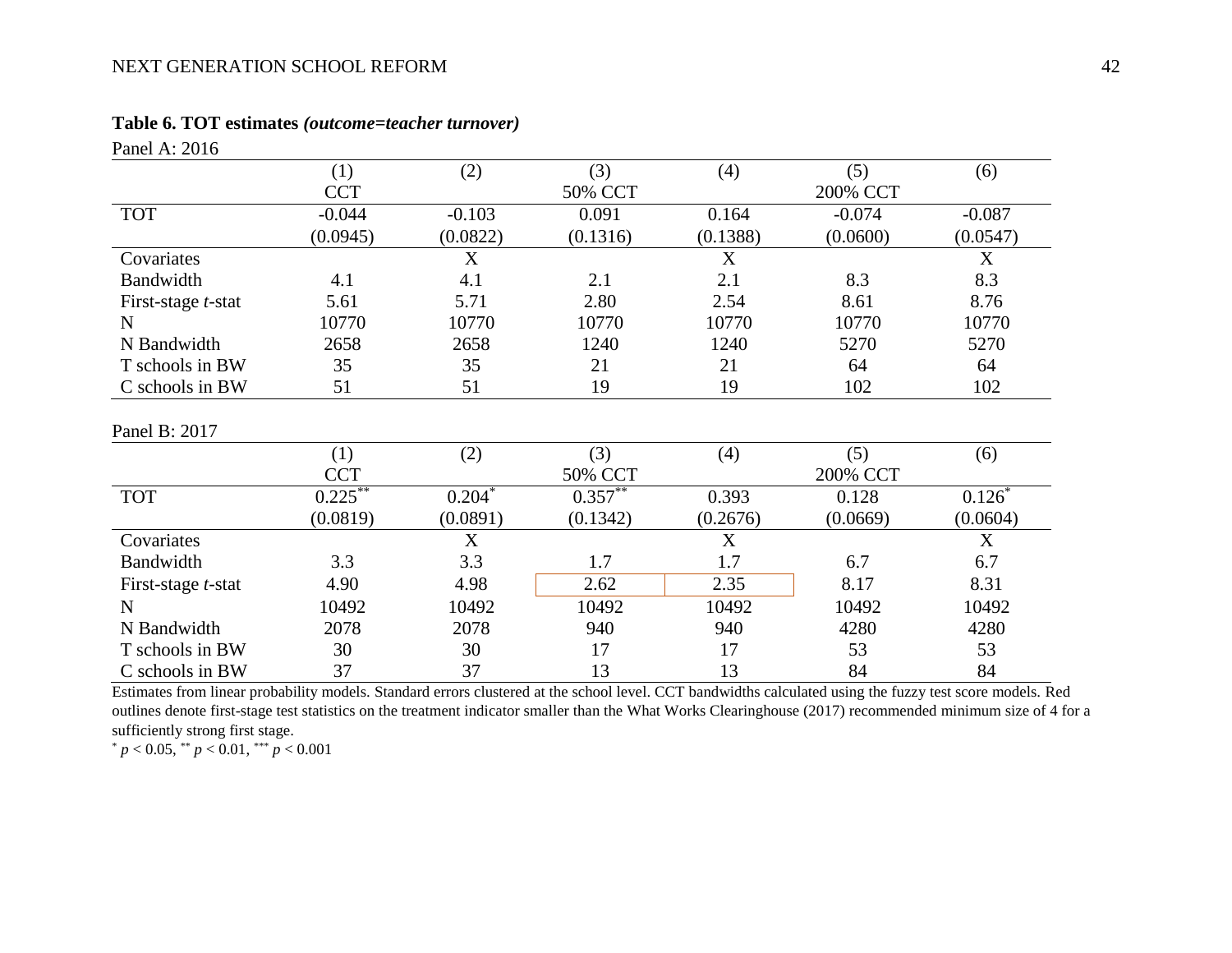<span id="page-43-0"></span>

| Panel A: Teacher turnover |            |            |              |            |            |              |
|---------------------------|------------|------------|--------------|------------|------------|--------------|
|                           | 2016       |            |              | 2017       |            |              |
|                           | (1)        | (2)        | (3)          | (4)        | (5)        | (6)          |
|                           | Standard 1 | Standard 4 | <b>EVAAS</b> | Standard 1 | Standard 4 | <b>EVAAS</b> |
| Low effectiveness         | $-0.092$   | 0.211      | 0.078        | $-0.338$   | 0.083      | 0.060        |
|                           | (0.1278)   | (0.1309)   | (0.0615)     | (0.4532)   | (0.1457)   | (0.0533)     |
| High effectiveness        | $-0.048$   | $-0.036$   | $-0.088$     | $-0.029$   | 0.002      | $-0.022$     |
|                           | (0.0376)   | (0.0540)   | (0.0742)     | (0.0231)   | (0.0281)   | (0.1021)     |
| TOT x low effectiveness   | 0.082      | $-0.205$   | $-0.142$     | 1.023      | $0.558^*$  | 0.157        |
|                           | (0.1823)   | (0.1989)   | (0.1215)     | (0.6286)   | (0.2722)   | (0.1185)     |
| TOT x mid effectiveness   | $-0.057$   | $-0.045$   | $-0.017$     | $0.221*$   | $0.193*$   | 0.137        |
|                           | (0.0911)   | (0.0880)   | (0.1242)     | (0.0952)   | (0.0879)   | (0.1059)     |
| TOT x high effectiveness  | 0.025      | 0.055      | 0.004        | 0.155      | 0.186      | 0.104        |
|                           | (0.1142)   | (0.1338)   | (0.1803)     | (0.0820)   | (0.1006)   | (0.1296)     |
| Constant                  | $0.295***$ | $0.274***$ | $0.261$ **   | $0.166***$ | $0.154***$ | $0.188***$   |
|                           | (0.0841)   | (0.0825)   | (0.1003)     | (0.0395)   | (0.0382)   | (0.0594)     |
| $\mathbf N$               | 1997       | 1997       | 1102         | 1568       | 1568       | 786          |

| Table 7. TOT estimates on teacher turnover and new-to-school teachers by lagged teacher effectiveness |
|-------------------------------------------------------------------------------------------------------|
|-------------------------------------------------------------------------------------------------------|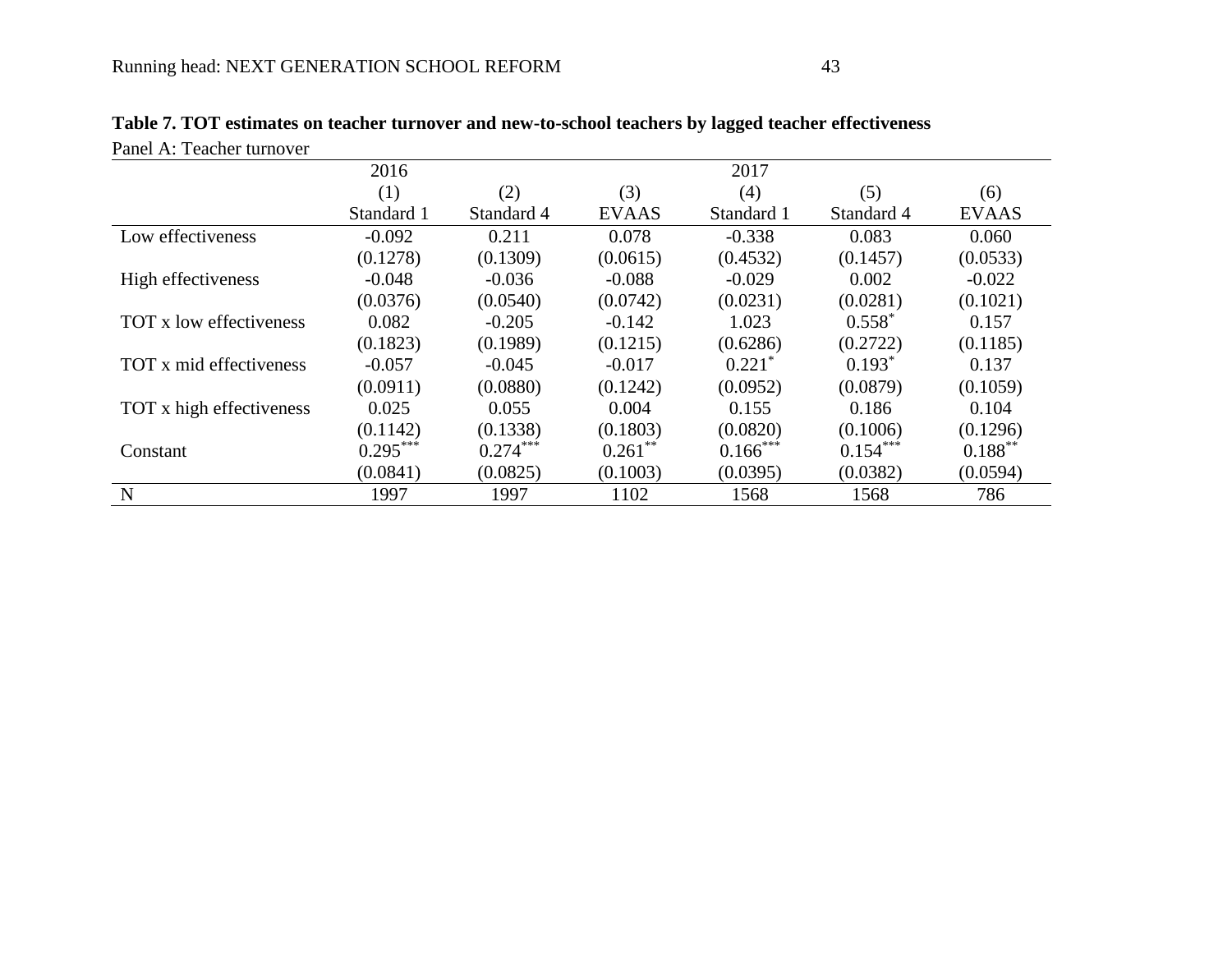| T anci D. Tww-to-school teachers |                      |             |              |            |            |              |
|----------------------------------|----------------------|-------------|--------------|------------|------------|--------------|
|                                  | 2016                 |             |              | 2017       |            |              |
|                                  | (1)                  | (2)         | (3)          | (4)        | (5)        | (6)          |
|                                  | Standard 1           | Standard 4  | <b>EVAAS</b> | Standard 1 | Standard 4 | <b>EVAAS</b> |
| Low effectiveness                | $0.241$ <sup>*</sup> | $-0.067***$ | 0.032        | 0.307      | 0.069      | $-0.007$     |
|                                  | (0.1223)             | (0.0124)    | (0.0383)     | (0.2315)   | (0.0915)   | (0.0431)     |
| High effectiveness               | $-0.036**$           | $-0.054***$ | 0.057        | 0.005      | $-0.019$   | 0.026        |
|                                  | (0.0122)             | (0.0117)    | (0.0667)     | (0.0137)   | (0.0140)   | (0.0319)     |
| TOT x low effectiveness          | $-0.150$             | 0.148       | 0.021        | $-0.375$   | $-0.134$   | 0.099        |
|                                  | (0.1624)             | (0.0837)    | (0.0641)     | (0.2769)   | (0.1336)   | (0.0535)     |
| TOT x mid effectiveness          | $-0.010$             | $-0.015$    | 0.094        | 0.010      | $-0.008$   | 0.098        |
|                                  | (0.0257)             | (0.0247)    | (0.0544)     | (0.0168)   | (0.0166)   | (0.0750)     |
| TOT x high effectiveness         | 0.016                | 0.019       | 0.000        | $-0.005$   | 0.027      | 0.029        |
|                                  | (0.0260)             | (0.0208)    | (0.1295)     | (0.0213)   | (0.0237)   | (0.0818)     |
| Constant                         | $0.055***$           | $0.062***$  | 0.043        | 0.022      | $0.031*$   | 0.035        |
|                                  | (0.0198)             | (0.0173)    | (0.0270)     | (0.0128)   | (0.0134)   | (0.0527)     |
| N                                | 1997                 | 1997        | 1102         | 1568       | 1568       | 786          |

### Panel B: New-to-school teachers

NOTE: Effectiveness based on prior year NCEES (Columns 1-2 and 4-5) and EVAAS (Columns 3 and 6). NCEES standard 1 is teacher leadership. NCEES standard 4 is facilitating student learning. Low NCEES is defined as a score of 1 or 2 on 5-point scale, mid NCEES defined as score of 3, and high NCEES defined as 4 or 5. Low EVAAS is defined as an EVAAS score of <-2, which the state categorizes as not meeting expected growth, average EVAAS is defined as a score between -2 and 2, which the state categorizes as meeting expected growth, and high EVAAS is defined as an EVAAS score of >2, which the state categorizes as exceeding expected growth.

Standard errors clustered at the school level. All models estimated within CCT bandwidths calculated using the fuzzy test score models.

All first-stage test statistics are greater than the What Works Clearinghouse (2017) recommended minimum size of 4 for a sufficiently strong first stage, except for the test statistic for TOT x average EVAAS in Model 6, which is 3.2.

 $p < 0.05$ ,  $\binom{**}{p} < 0.01$ ,  $\binom{***}{p} < 0.001$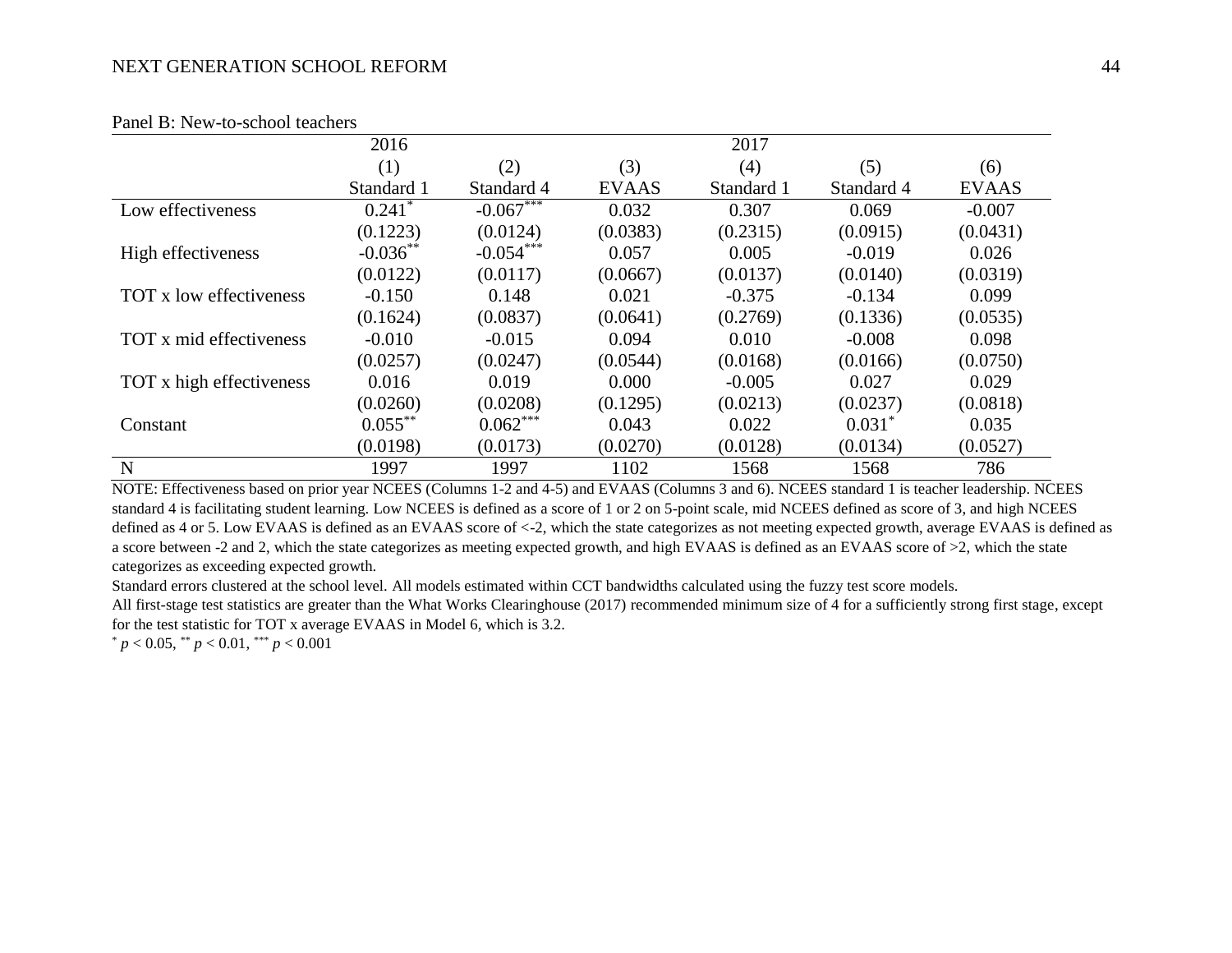|                                   | 2016         |                |         | 2017   |                |         |
|-----------------------------------|--------------|----------------|---------|--------|----------------|---------|
|                                   | <b>Treat</b> | <b>Control</b> | p-value | Treat  | <b>Control</b> | p-value |
| School-level student demographics |              |                |         |        |                |         |
| ED percent                        | 78.18        | 85.37          | 0.262   | 78.31  | 86.00          | 0.254   |
| Minority percent                  | 75.74        | 74.69          | 0.901   | 75.73  | 73.87          | 0.839   |
| <b>Black</b> percent              | 48.98        | 47.81          | 0.919   | 49.12  | 48.49          | 0.960   |
| Hispanic percent                  | 15.40        | 21.84          | 0.317   | 15.27  | 21.27          | 0.374   |
| <b>ADM</b>                        | 437.06       | 455.30         | 0.871   | 438.40 | 450.32         | 0.921   |
| <b>Teachers</b>                   |              |                |         |        |                |         |
| Novice teacher                    | 0.34         | 0.37           | 0.592   | 0.34   | 0.38           | 0.496   |
| rate                              |              |                |         |        |                |         |
| Mean teaching                     | 10.26        | 10.22          | 0.976   | 10.28  | 10.18          | 0.947   |
| experience                        |              |                |         |        |                |         |
| Teacher turnover                  | 0.33         | 0.33           | 0.983   | 0.34   | 0.34           | 0.975   |
| School performance                |              |                |         |        |                |         |
| <b>School EVAAS</b>               | 69.57        | 66.96          | 0.631   | 0.34   | 0.38           | 0.496   |

### <span id="page-45-0"></span>**Table 8. Sample balance conditional on forcing variable within optimal bandwidths**

NOTE: Estimates from RD with covariate listed in row as outcome and triangular kernel. Treatment and control samples within optimal CCT bandwidths.

### <span id="page-45-1"></span>**Table 9. Attrition**

|                                  | CCT 2016 (4.13) | CCT 2017 (3.35) |
|----------------------------------|-----------------|-----------------|
| <b>P</b> treat                   | .042            | .046            |
| $b_{\rm compare}$                | .044            | .048            |
| <b>D</b> overall                 | .043            | .047            |
| $\frac{\beta_{diff}}{\text{SE}}$ | $-.002$         | $-.003$         |
|                                  | (.060)          | (.066)          |

NOTE: Estimates from linear probability model predicting attrition at the school level and controlling for the forcing variable within the optimal CCT bandwidths and with a triangular kernel.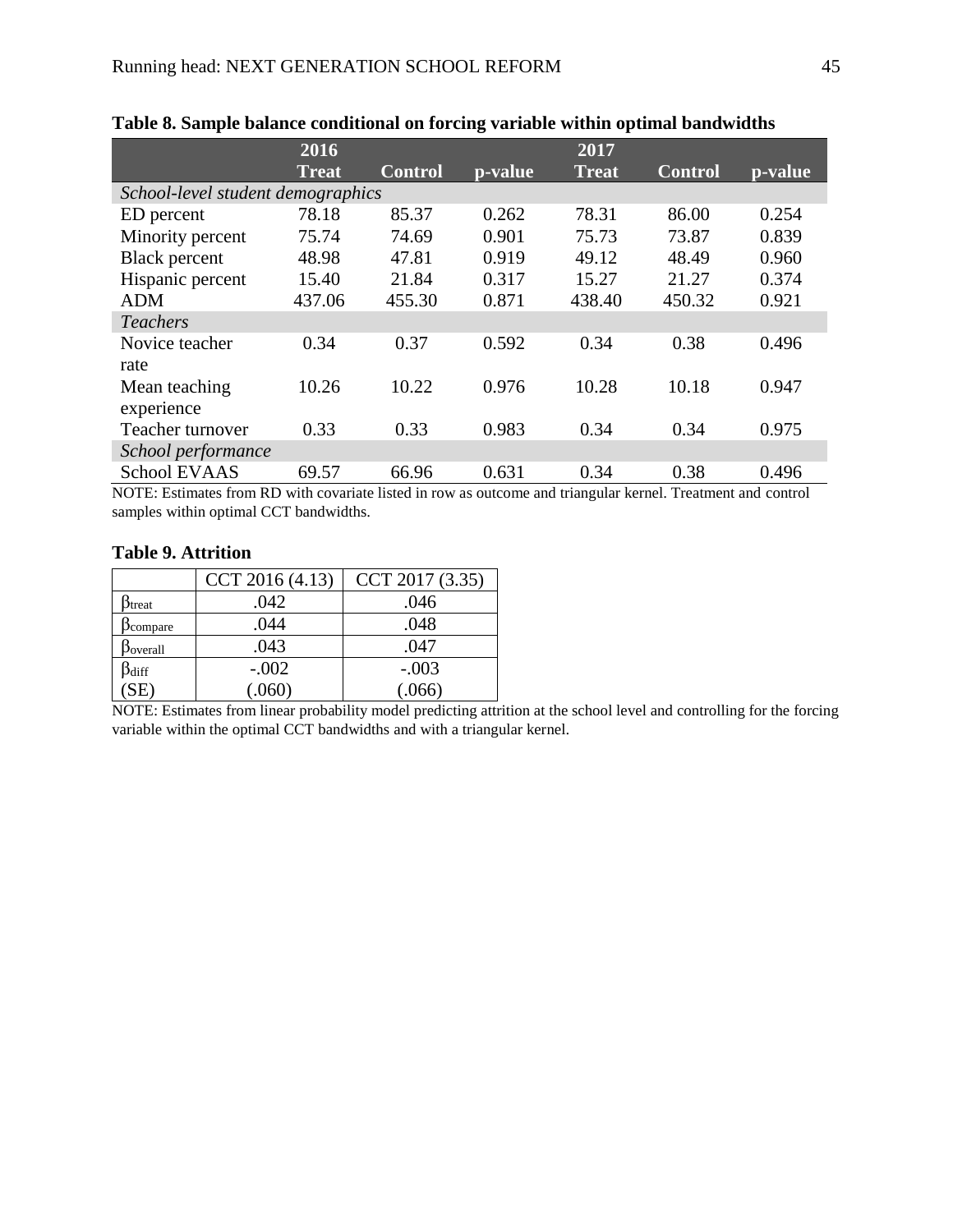### **Figures**



### <span id="page-46-0"></span>**Figure 1. North Carolina Transformation Theory of Change**

NOTE: Blue dashed components denote activities in which the timeline varies treatment schools. Yellow dotted components denotes activities not available to all districts.

<span id="page-46-1"></span>**Figure 2. Student achievement by distance from assignment threshold**



NOTE: Markers represent bin averages within CCT bandwidths and lines are linear fit. Estimation using triangular kernel within preferred CCT bandwidth, with average bin width of .006 to left of cutoff and .007 to right of cutoff in 2016, and .007 to left of cutoff and .010 to right of cutoff in 2017.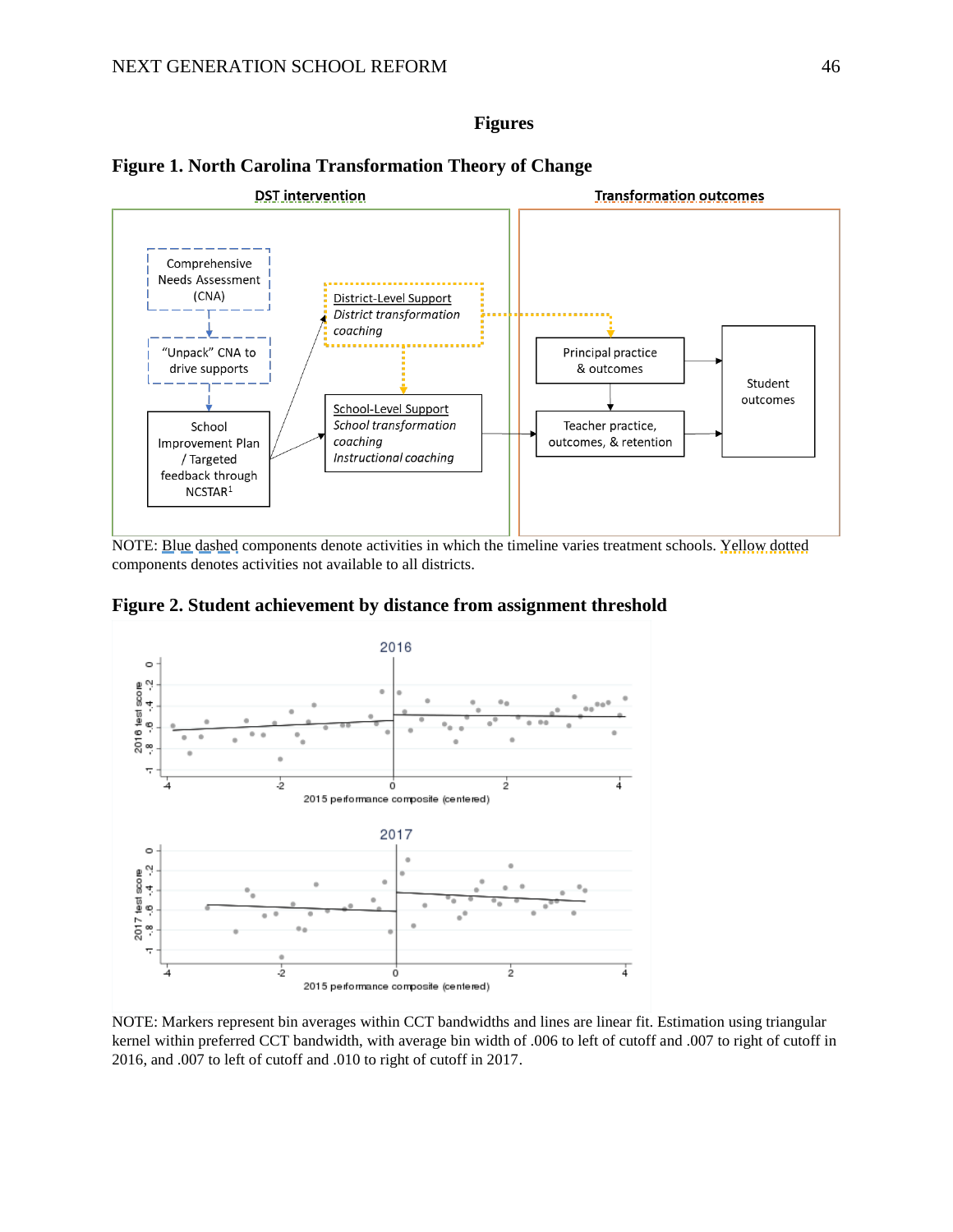

<span id="page-47-0"></span>**Figure 3. Proportion treated by forcing variable**

NOTE: Markers represent bin averages. Bin width is 2. Marker sizes weighted by number of schools in bin.

<span id="page-47-1"></span>**Figure 4. Teacher turnover by distance from assignment threshold**



NOTE: Graph based on school-level averages of dichotomous teacher turnover variable. Markers represent individual school averages and lines are linear fit. Estimation using triangular kernel within preferred CCT bandwidth.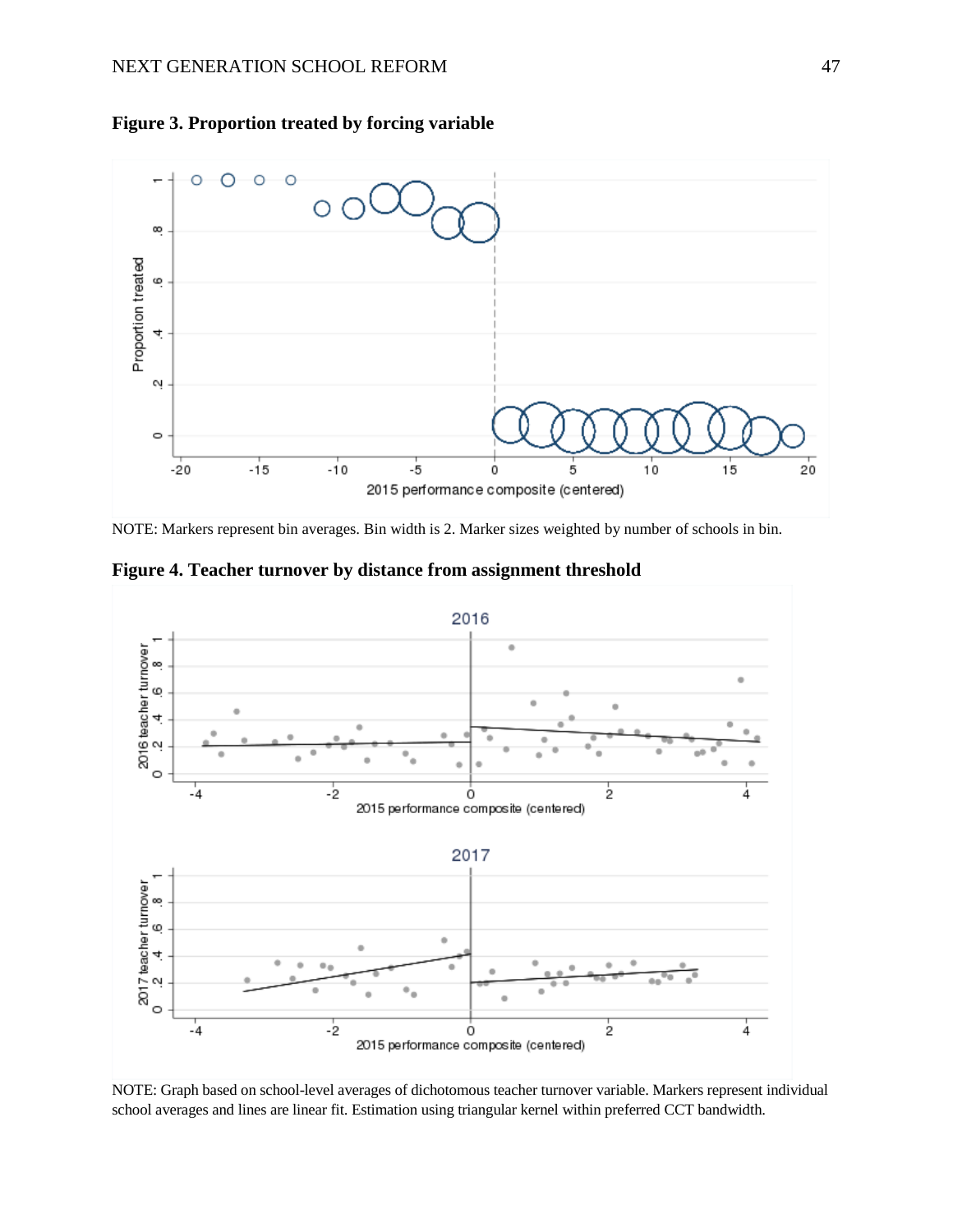

<span id="page-48-0"></span>**Figure 5. Graphical integrity of the forcing variable**

NOTE: Bin width is 1. Includes all eligible schools.



<span id="page-48-1"></span>**Figure 6. Heterogeneity of Effects by Comprehensive Needs Assessment Timing**

NOTE: Estimates from fuzzy RD models with triangular kernel and 4 different treatments within preferred CCT bandwidths. Markers represent point estimates and spikes represent 95% confidence intervals. CCT bandwidths calculated using main fuzzy test score models. All first-stage test statistics are greater than the What Works Clearinghouse (2017) recommended minimum size of 4 for a sufficiently strong first stage. Corresponding point estimates provided in [Table A-8.](#page-57-0)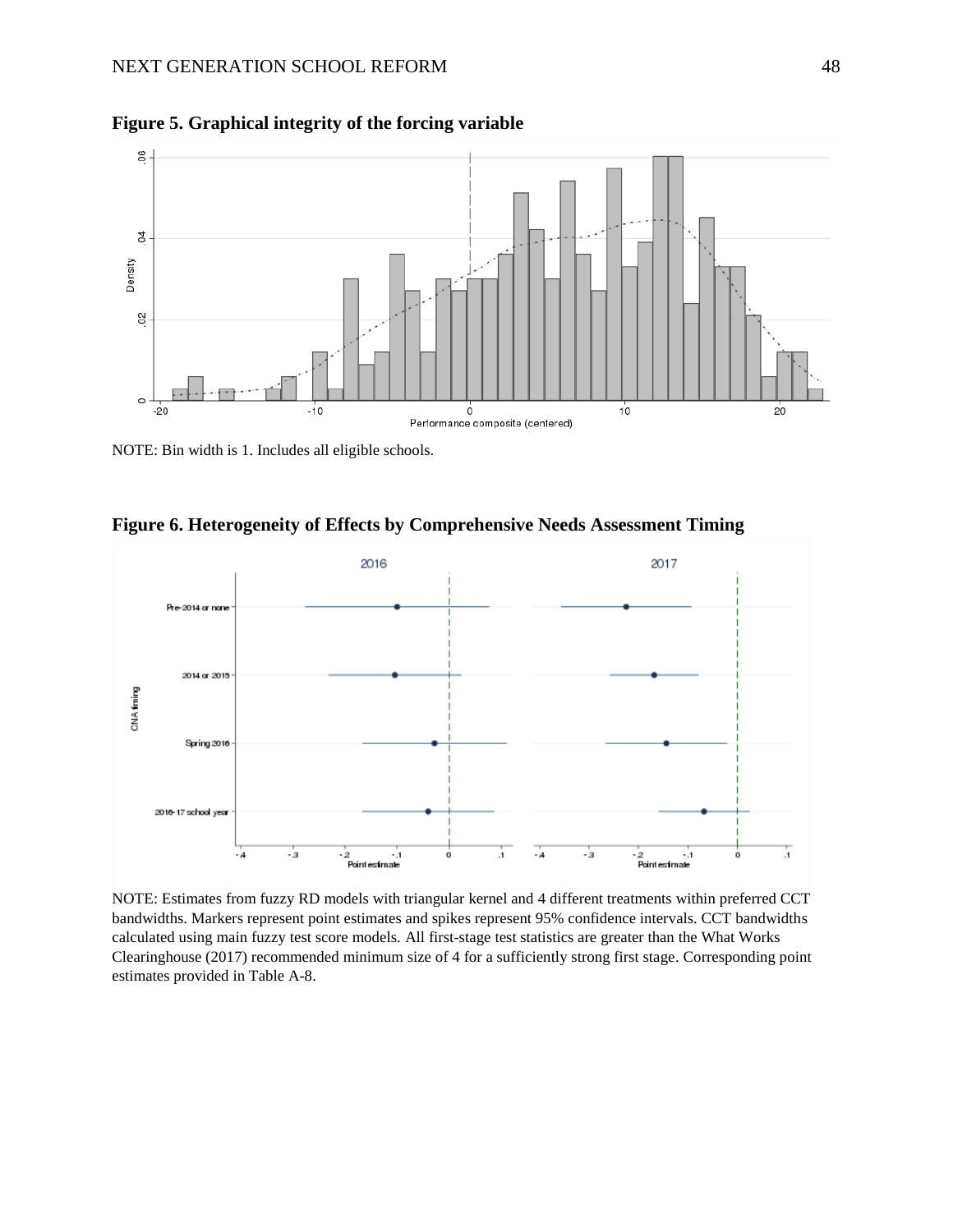#### Panel A: 2016 (1) (2) (3) (4) (5) (6) No BW IK 200% IK TOT -0.027 (0.0478) -0.017 (0.0437)  $-0.186*$ (0.0526) 1.095 (0.5948)  $-0.146*$ (0.0527)  $-0.086^*$ (0.0381) Covariates X X X Bandwidth 23.0 23.0 0.9 0.9 1.7 1.7 First-stage *t*-stat 12.66 12.50 8.77 1.92 5.62 5.54 N 83896 83896 195437 195437 195437 195437 N Bandwidth 83896 83896 10184 10184 20909 20909 T schools in BW 78 78 12 12 20 20 C schools in BW 80 80 5 5 15 15 Panel B: 2017 (1) (2) (3) (4) (5) (6) No BW IK 200% IK  $TOT$   $-0.110^{**}$ (0.0417)  $-0.088$ <sup>\*</sup> (0.0427)  $-0.307$ \*\* (0.0823)  $0.042^*$ (0.0173)  $-0.207**$ (0.0606)  $-0.413*$ (0.0716) Covariates X X X Bandwidth 23.0 23.0 0.7 0.7 1.5 1.5 First-stage *t*-stat 12.60 12.01 6.99 72.56 5.44 7.93 N 83393 83393 195099 195099 195099 195099 N Bandwidth 83393 83393 8473 8473 16740 16740 T schools in BW 78 78 11 11 15 15 C schools in BW 79 79 4 4 12 12

<span id="page-49-0"></span>

|               |  | Table A-1. TOT estimates within alternative bandwidths and full sample (outcome=test) |
|---------------|--|---------------------------------------------------------------------------------------|
| score growth) |  |                                                                                       |

**Appendix**

NOTE: Standard errors clustered at the school level. CCT bandwidths calculated using the fuzzy test score models. All models include lagged score and subject fixed effects on the right side, with math as the reference category. 50% IK not included because the bandwidth size—which unlike the CCT procedure does not account for the clustering of students within schools—includes only three schools above the cutoff. Red outlines denote first-stage test statistics on the treatment indicator smaller than the What Works Clearinghouse (2017) recommended minimum size of 4 for a sufficiently strong first stage.

 $p < 0.05$ ,  $p < 0.01$ ,  $p < 0.001$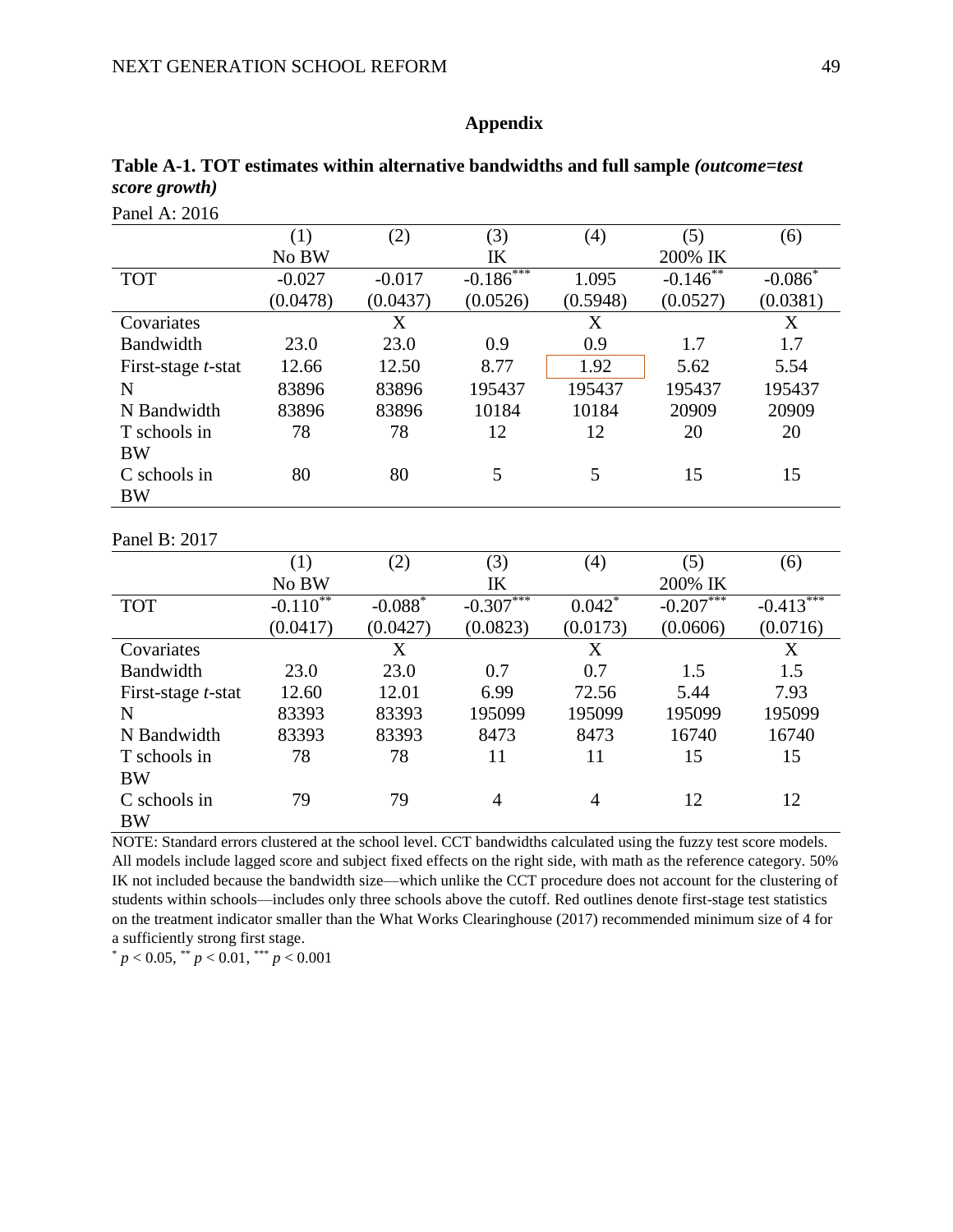# **Table A-2. TOT estimates by subject** *(outcome=test score growth)*

<span id="page-50-0"></span>

| Panel A: Math              |            |             |          |             |                |             |
|----------------------------|------------|-------------|----------|-------------|----------------|-------------|
|                            | 2016       |             |          | 2017        |                |             |
|                            | (1)        | (2)         | (3)      | (4)         | (5)            | (6)         |
|                            | <b>CCT</b> | 50% CCT     | 200% CCT | <b>CCT</b>  | 50% CCT        | 200% CCT    |
| <b>TOT</b>                 | $-0.098$   | $-0.141***$ | $-0.053$ | $-0.096$    | $-0.159*$      | $-0.117*$   |
|                            | (0.0509)   | (0.0513)    | (0.0489) | (0.0698)    | (0.0750)       | (0.0576)    |
| Covariates                 | no         | no          | no       | no          | no             | no          |
| Bandwidth                  | 4.1        | 2.1         | 8.3      | 3.3         | 1.7            | 6.7         |
| First-stage <i>t</i> -stat | 10.80      | 5.88        | 14.12    | 8.92        | 5.43           | 14.59       |
| $\mathbf N$                | 85131      | 85131       | 85131    | 85130       | 85130          | 85130       |
| N Bandwidth                | 21766      | 10039       | 39688    | 17026       | 8086           | 33235       |
| T schools in BW            | 36         | 22          | 66       | 31          | 18             | 55          |
| C schools in BW            | 51         | 19          | 102      | 37          | 13             | 84          |
| Panel B: Reading           | 2016       |             |          | 2017        |                |             |
|                            | (1)        | (2)         | (3)      | (4)         | (5)            | (6)         |
|                            | <b>CCT</b> | 50% CCT     | 200% CCT | <b>CCT</b>  | 50% CCT        | 200% CCT    |
| <b>TOT</b>                 | $-0.031$   | $-0.094$    | 0.002    | $-0.164***$ | $-0.242***$    | $-0.129***$ |
|                            | (0.0567)   | (0.0614)    | (0.0418) | (0.0370)    | (0.0517)       | (0.0327)    |
| Covariates                 | no         | no          | no       | no          | no             | no          |
| Bandwidth                  | 4.1        | 2.1         | 8.3      | 3.3         | 1.7            | 6.7         |
| First-stage <i>t</i> -stat | 8.94       | 4.79        | 12.40    | 7.41        | 4.37           | 12.44       |
| $\mathbf N$                | 88535      | 88535       | 88535    | 88421       | 88421          | 88421       |
| N Bandwidth                | 22436      | 10420       | 41286    | 17611       | 8312           | 34617       |
| T schools in BW            | 36         | 22          | 66       | 31          | 18             | 55          |
| C schools in BW            | 51         | 19          | 102      | 37          | 13             | 84          |
| Panel C: Science           |            |             |          |             |                |             |
|                            | 2016       |             |          | 2017        |                |             |
|                            | (1)        | (2)         | (3)      | (4)         | (5)            | (6)         |
|                            | <b>CCT</b> | 50% CCT     | 200% CCT | <b>CCT</b>  | <b>50% CCT</b> | 200% CCT    |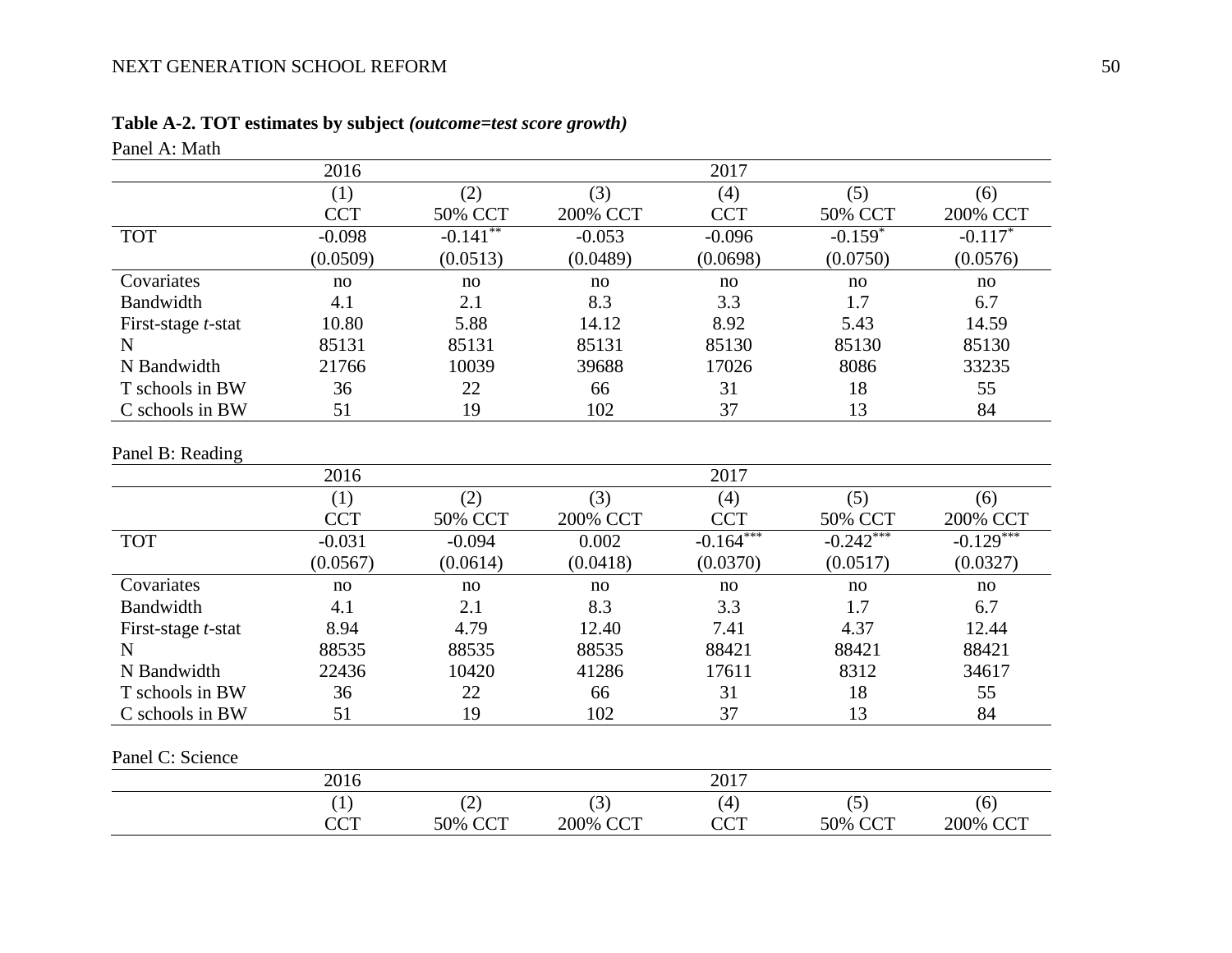| <b>TOT</b>                 | $-0.072$ | $-0.326$ ** | $-0.043$ | $-0.142$ | $-0.187$   | $-0.045$ |
|----------------------------|----------|-------------|----------|----------|------------|----------|
|                            | (0.1658) | (0.1219)    | (0.1075) | (0.1290) | (0.1491)   | (0.1056) |
| Covariates                 | no       | no          | no       | no       | no         | no       |
| <b>Bandwidth</b>           | 4.1      | 2.1         | 8.3      | 3.3      | 1.7        | 6.7      |
| First-stage <i>t</i> -stat | 30.03    | 227.62      | 30.40    | 33.31    | $8.32e+15$ | 38.15    |
| N                          | 21771    | 21771       | 21771    | 21548    | 21548      | 21548    |
| N Bandwidth                | 6529     | 2956        | 11540    | 4786     | 2226       | 9568     |
| T schools in BW            | 33       | 20          | 56       | 28       | 17         | 48       |
| C schools in BW            | 50       | 18          | 97       | 37       | 13         | 81       |

NOTE: Standard errors clustered at the school level. CCT bandwidths calculated using the fuzzy test score models. All models include lagged score on the right side. Red outlines denote first-stage test statistics on the treatment indicator smaller than the What Works Clearinghouse (2017) recommended minimum size of 4 for a sufficiently strong first stage.

 $p < 0.05$ ,  $\binom{**}{p} < 0.01$ ,  $\binom{***}{r}$   $p < 0.001$ 

### **Table A-3. TOT estimates without lagged test score** *(outcome=test score levels)*

|                            | 2016             |          |          | 2017       |             |          |
|----------------------------|------------------|----------|----------|------------|-------------|----------|
|                            | $\left(1\right)$ | (2)      | (3)      | (4)        | (5)         | (6)      |
|                            | <b>CCT</b>       | 50% CCT  | 200% CCT | <b>CCT</b> | 50% CCT     | 200% CCT |
| <b>TOT</b>                 | $-0.054$         | $-0.209$ | $-0.019$ | $-0.210$   | $-0.429***$ | $-0.142$ |
|                            | (0.1041)         | (0.1120) | (0.0686) | (0.1260)   | (0.1262)    | (0.0872) |
| Covariates                 | no               | no       | no       | no         | no          | no       |
| Bandwidth                  | 4.1              | 2.1      | 8.3      | 3.3        | 1.7         | 6.7      |
| First-stage <i>t</i> -stat | 8.53             | 4.49     | 11.90    | 6.92       | 4.00        | 11.51    |
| N                          | 235611           | 235611   | 235611   | 234659     | 234659      | 234659   |
| N Bandwidth                | 59238            | 27245    | 109730   | 45948      | 21580       | 91816    |
| T schools in BW            | 36               | 22       | 66       | 31         | 18          | 55       |
| C schools in BW            | 51               | 19       | 102      | 37         | 13          | 84       |

<span id="page-51-0"></span>NOTE: Standard errors clustered at the school level. CCT bandwidths calculated using the fuzzy test score models. All models include subject fixed effects on the right side, with math as the reference category.

 $p < 0.05$ ,  $p < 0.01$ ,  $p < 0.001$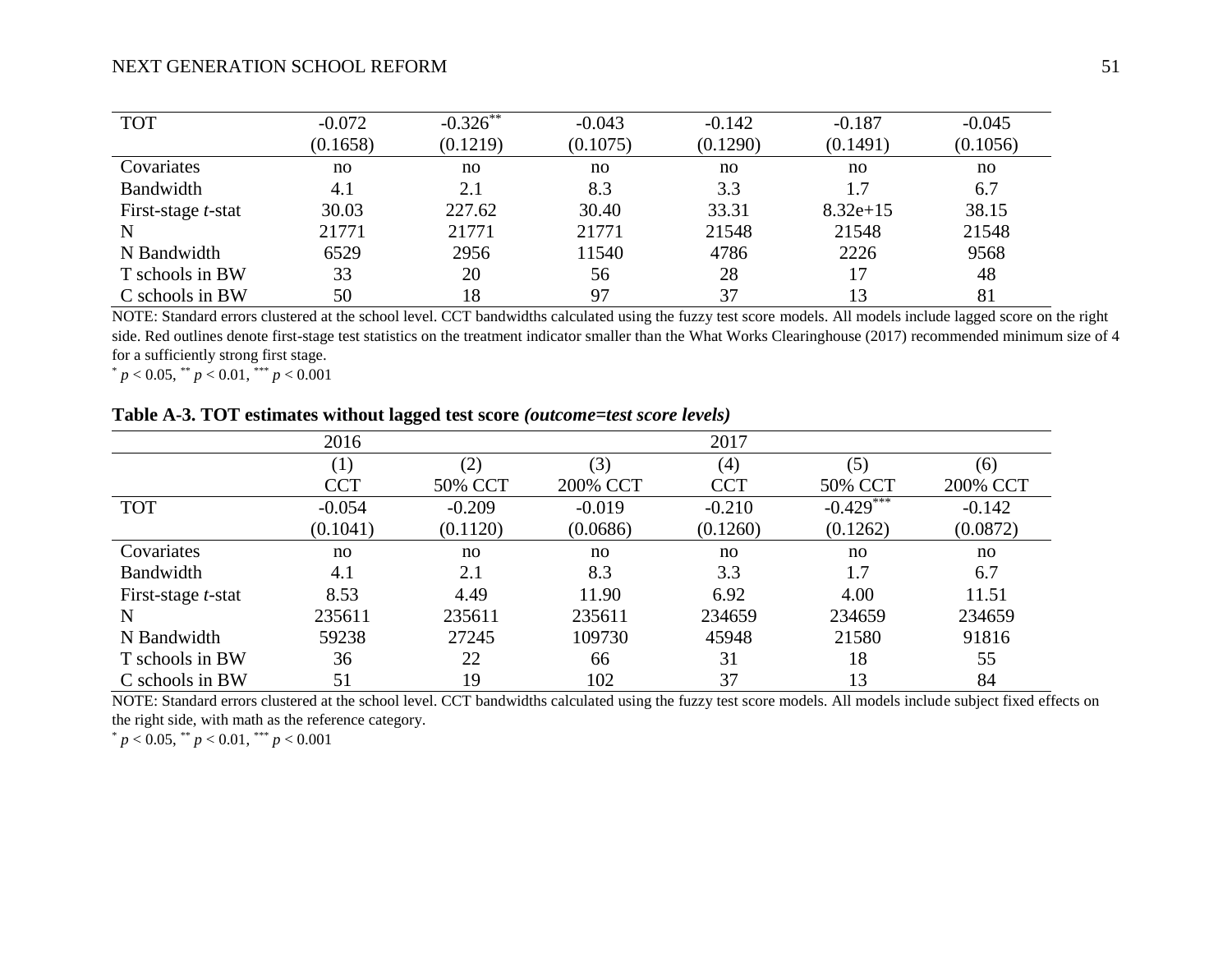<span id="page-52-0"></span>

| Panel A: Elementary        |            |                          |          |            |             |            |
|----------------------------|------------|--------------------------|----------|------------|-------------|------------|
|                            | 2016       |                          |          | 2017       |             |            |
|                            | (1)        | (2)                      | (3)      | (4)        | (5)         | (6)        |
|                            | <b>CCT</b> | 50% CCT                  | 200% CCT | <b>CCT</b> | 50% CCT     | 200% CCT   |
| <b>TOT</b>                 | $-0.025$   | 0.039                    | $-0.033$ | $-0.326$   | $-0.640$    | $-0.293**$ |
|                            | (0.0785)   | (0.2938)                 | (0.0591) | (0.1978)   | (0.8842)    | (0.1061)   |
| Covariates                 | no         | no                       | no       | no         | no          | no         |
| Bandwidth                  | 4.1        | 2.1                      | 8.3      | 3.3        | 1.7         | 6.7        |
| First-stage <i>t</i> -stat | 1.77       | 0.71                     | 2.60     | 1.62       | 0.62        | 2.68       |
| $\mathbf N$                | 54933      | 54933                    | 54933    | 56572      | 56572       | 56572      |
| N Bandwidth                | 10510      | 4896                     | 22309    | 8623       | 4124        | 20234      |
| T schools in BW            | 20         | 10                       | 34       | 16         | 7           | 29         |
| C schools in BW            | 20         | 9                        | 50       | 15         | 7           | 41         |
| Panel B: Middle            |            |                          |          |            |             |            |
|                            | 2016       |                          |          | 2017       |             |            |
|                            | (1)        | (2)                      | (3)      | (4)        | (5)         | (6)        |
|                            | <b>CCT</b> | 50% CCT                  | 200% CCT | <b>CCT</b> | 50% CCT     | 200% CCT   |
| <b>TOT</b>                 | $-0.069$   | $-0.14\overline{3^{**}}$ | $-0.033$ | $-0.090$   | $-0.123***$ | $-0.078$   |
|                            | (0.0610)   | (0.0442)                 | (0.0546) | (0.0493)   | (0.0311)    | (0.0457)   |
| Covariates                 | no         | no                       | no       | no         | no          | no         |
| Bandwidth                  | 4.1        | 2.1                      | 8.3      | 3.3        | 1.7         | 6.7        |
| First-stage <i>t</i> -stat | 17.42      | $4.93e+15$               | 19.54    | 21.03      | $7.20e+15$  | 24.46      |
| $\mathbf N$                | 124063     | 124063                   | 124063   | 122863     | 122863      | 122863     |
| N Bandwidth                | 34957      | 16508                    | 57805    | 27513      | 13488       | 48029      |
| T schools in BW            | 12         | 9                        | 20       | 12         | 9           | 16         |
| C schools in BW            | 24         | 8                        | 36       | 17         | 5           | 31         |

# **Table A-4. TOT estimates by school level** *(outcome=test score growth)*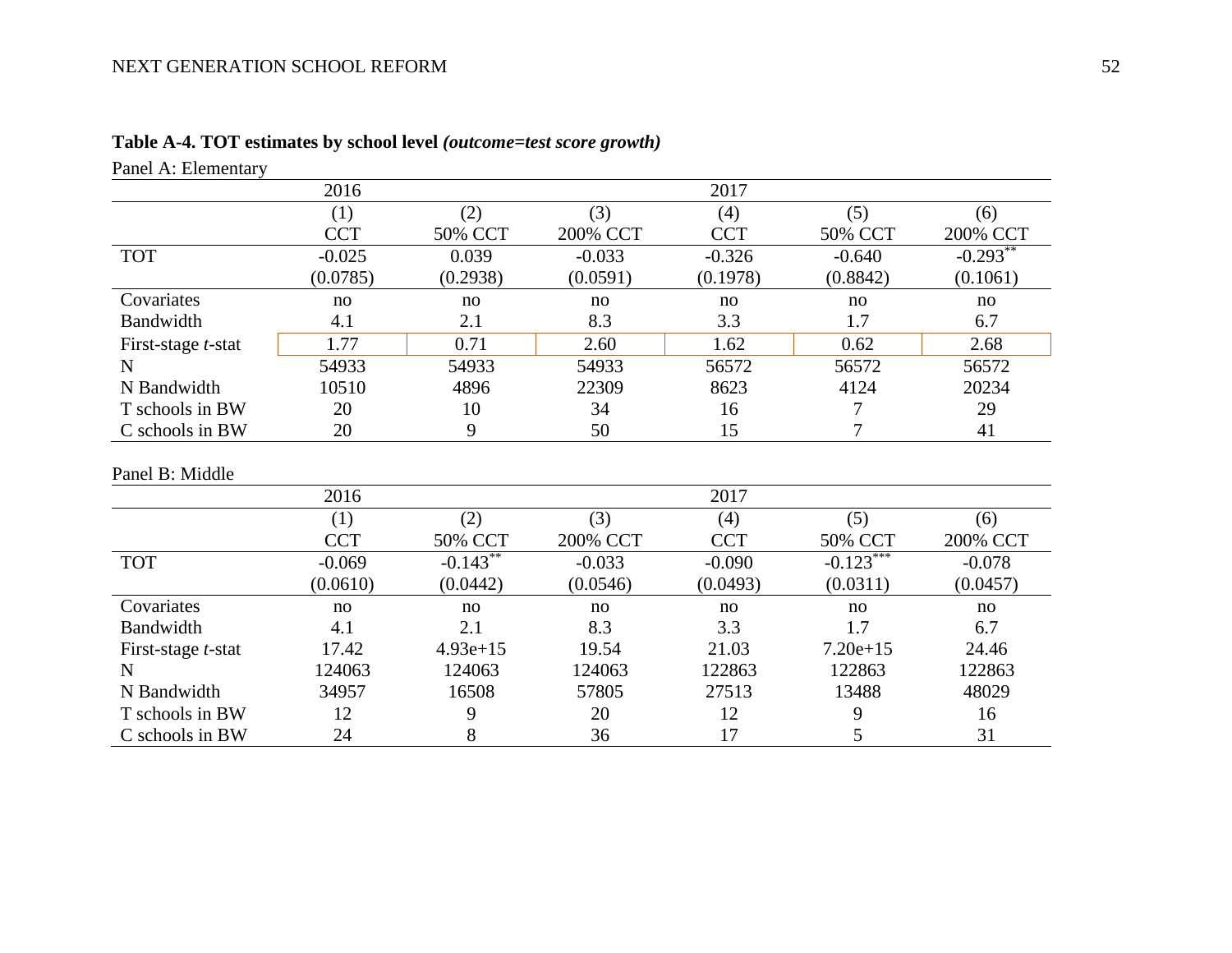|                 | 2016       |                   | 2017                    |                   |
|-----------------|------------|-------------------|-------------------------|-------------------|
|                 | (1)        | $\left( 2\right)$ | (3)                     | $\left( 4\right)$ |
|                 | <b>CCT</b> | 200% CCT          | <b>CCT</b>              | 200% CCT          |
| <b>TOT</b>      | 0.022      | $-0.001$          | $-0.199$ <sup>***</sup> | $-0.112*$         |
|                 | (0.0428)   | (0.0343)          | (0.0362)                | (0.0561)          |
| Covariates      |            |                   |                         |                   |
| Bandwidth       | 4.1        | 8.3               | 3.3                     | 6.7               |
| N               | 16441      | 16441             | 15664                   | 15664             |
| N Bandwidth     | 5264       | 12400             | 3287                    | 9157              |
| T schools in BW | 4          | 12                | 3                       | 10                |
| C schools in BW |            | 16                |                         | 12                |

Panel C: High <sup>a</sup>

NOTE: Elementary and middle schools are estimated using fuzzy RD. High school models use a sharp RD because there is no noncompliance at the high school level.

Standard errors clustered at the school level. CCT bandwidths calculated using the fuzzy test score models. All models include lagged score and subject on the right side, with math as the reference category. Red outlines denote first-stage test statistics on the treatment indicator smaller than the What Works Clearinghouse (2017) recommended minimum size of 4 for a sufficiently strong first stage.  $p < 0.05$ ,  $p < 0.01$ ,  $p < 0.001$ 

<sup>a</sup> High schools only estimated within CCT bandwidth and 200% CCT bandwidth because there are not enough high schools within the 50% bandwidth.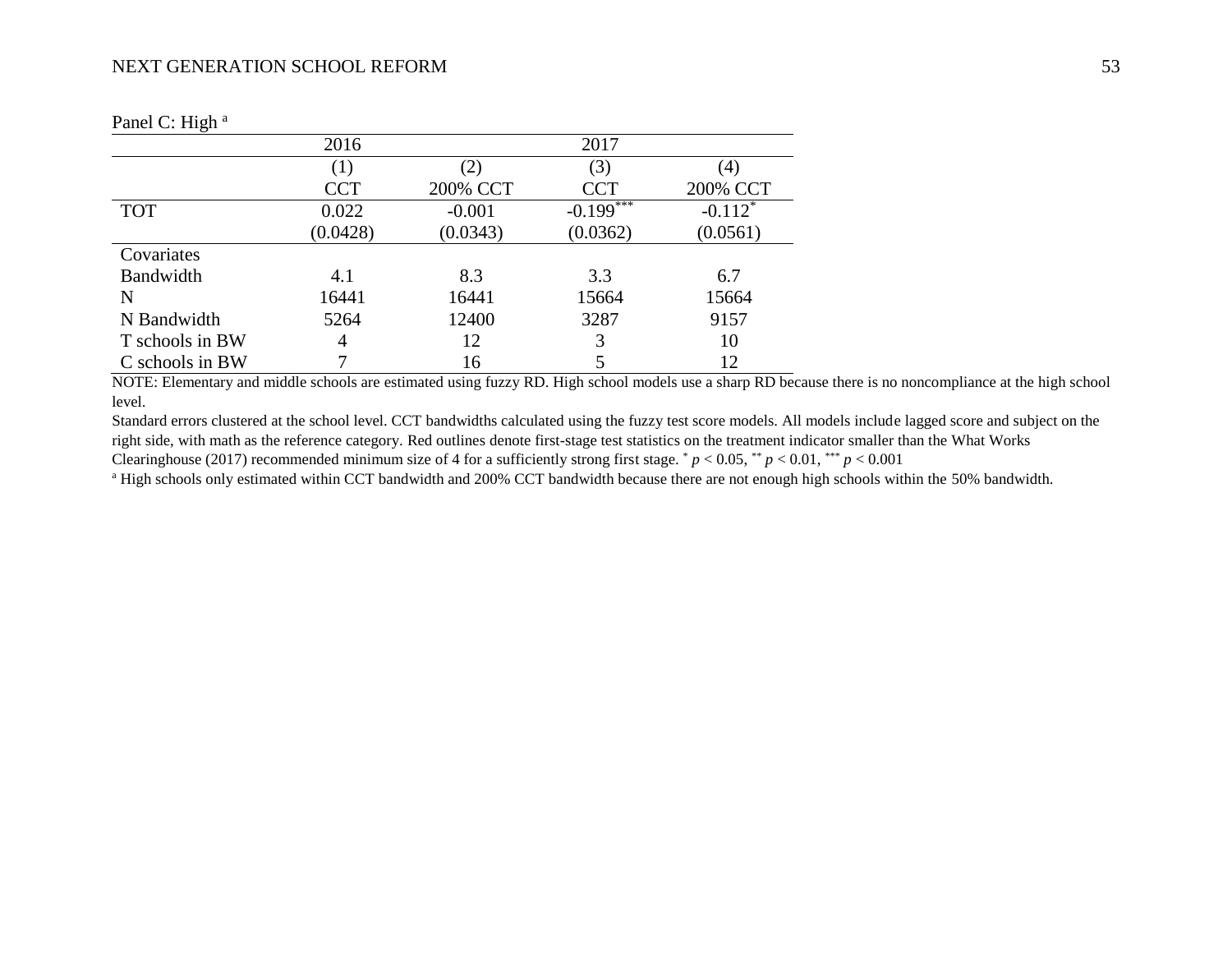|                            | (1)      | (2)      | (5)            | (6)            | (7)        | (8)      |
|----------------------------|----------|----------|----------------|----------------|------------|----------|
|                            | No BW    |          | IK             |                | 200% IK    |          |
| <b>TOT</b>                 | $-0.075$ | $-0.093$ | $0.332*$       | 0.078          | 0.152      | 0.331    |
|                            | (0.0586) | (0.0544) | (0.1377)       | (0.0792)       | (0.1243)   | (0.2055) |
| Covariates                 |          | X        |                | X              |            | X        |
| Bandwidth                  | 23.0     | 23.0     | 0.9            | 0.9            | 1.7        | 1.7      |
| First-stage <i>t</i> -stat | 8.86     | 8.77     | 3.47           | 3.32           | 2.47       | 1.96     |
| $\mathbf N$                | 4783     | 4783     | 10770          | 10770          | 10770      | 10770    |
| N Bandwidth                | 4783     | 4783     | 488            | 488            | 1032       | 1032     |
| T schools in BW            | 76       | 76       | 12             | 12             | 19         | 19       |
| C schools in BW            | 80       | 80       | 5              | 5              | 15         | 15       |
| Panel B: 2017              |          |          |                |                |            |          |
|                            | (1)      | (2)      | (5)            | (6)            | (7)        | (8)      |
|                            | No BW    |          | IK             |                | 200% IK    |          |
| <b>TOT</b>                 | 0.099    | $0.120*$ | $0.179*$       | 0.056          | $0.378***$ | 0.470    |
|                            | (0.0511) | (0.0478) | (0.0706)       | (0.0527)       | (0.1453)   | (0.3481) |
| Covariates                 |          | X        |                | X              |            | X        |
| Bandwidth                  | 23.0     | 23.0     | 0.7            | 0.7            | 1.5        | 1.5      |
| First-stage <i>t</i> -stat | 8.97     | 8.87     | 4.25           | 19.76          | 2.50       | 2.10     |
| $\mathbf N$                | 4707     | 4707     | 10492          | 10492          | 10492      | 10492    |
| N Bandwidth                | 4707     | 4707     | 424            | 424            | 844        | 844      |
| T schools in BW            | 76       | 76       | 11             | 11             | 15         | 15       |
| C schools in BW            | 79       | 79       | $\overline{4}$ | $\overline{4}$ | 12         | 12       |

<span id="page-54-0"></span>**Table A-5. TOT estimates within alternative bandwidths and full sample** *(outcome=teacher turnover)*

Panel A: 2016

NOTE: Estimates from linear probability models. Standard errors clustered at the school level. CCT bandwidths calculated using the fuzzy test score models. 50% IK not included because the bandwidth size—which unlike the CCT procedure does not account for the clustering of students within schools—includes only three schools above the cutoff. Red outlines denote first-stage test statistics on the treatment indicator smaller than the What Works Clearinghouse (2017) recommended minimum size of 4 for a sufficiently strong first stage. IK bandwidths calculated using the fuzzy test score models.<sup>\*</sup>  $p < 0.05$ , \*\*  $p < 0.01$ , \*\*\*  $p < 0.001$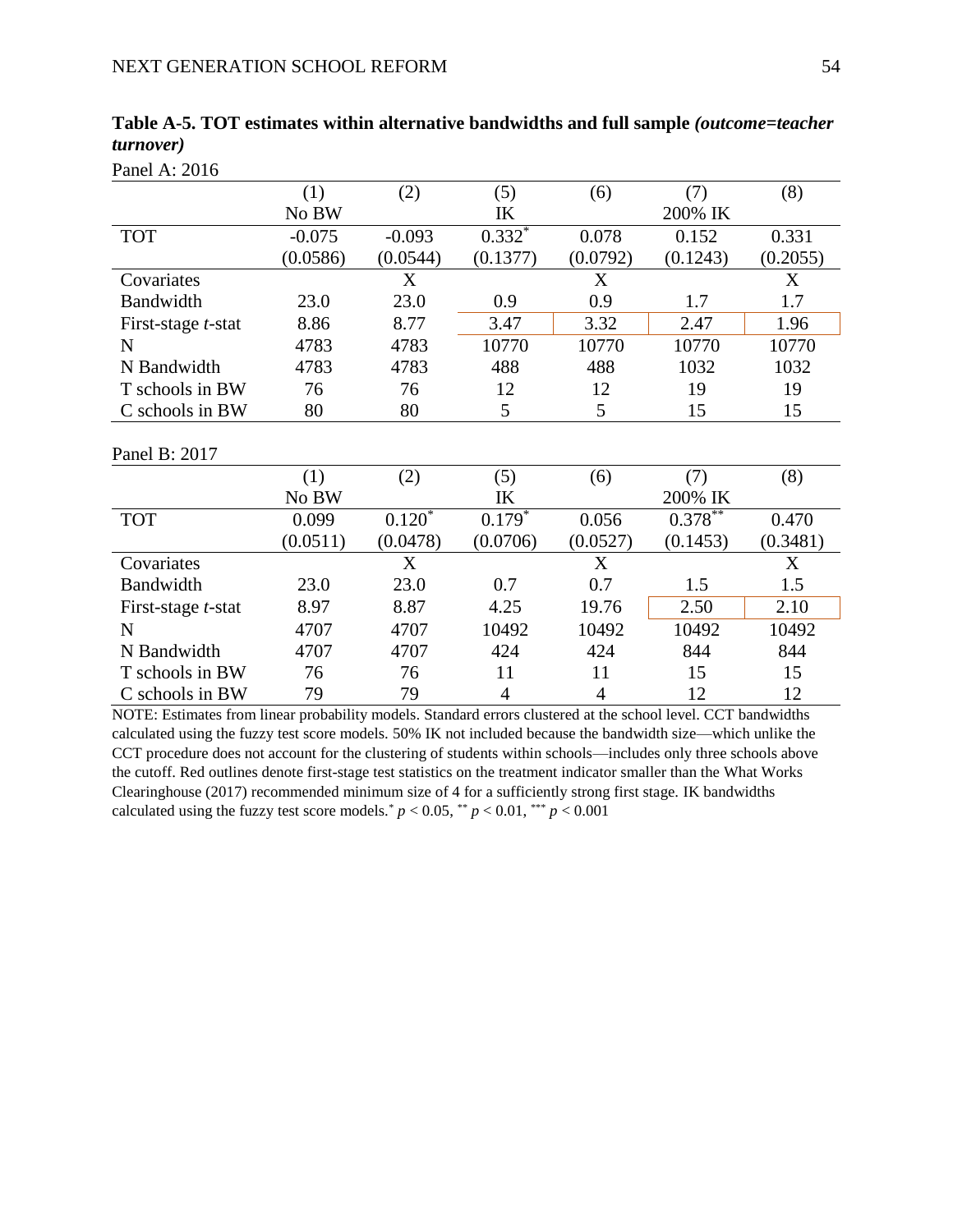### **Table A-6. ITT estimates** *(outcome=teacher turnover)*

| Panel A: 2016   |                   |            |                        |            |                 |             |
|-----------------|-------------------|------------|------------------------|------------|-----------------|-------------|
|                 | (1)               | (2)        | (3)                    | (4)        | (5)             | (6)         |
|                 | <b>CCT</b>        |            | 50% CCT                |            | 200% CCT        |             |
| <b>ITT</b>      | $-0.036$          | $-0.075$   | 0.066                  | 0.068      | $-0.059$        | $-0.067$    |
|                 | (0.0777)          | (0.0610)   | (0.1016)               | (0.0487)   | (0.0465)        | (0.0411)    |
| Covariates      |                   | X          |                        | X          |                 | $\mathbf X$ |
| Bandwidth       | 4.1               | 4.1        | 2.1                    | 2.1        | 8.3             | 8.3         |
| N               | 10770             | 10770      | 10770                  | 10770      | 10770           | 10770       |
| N Bandwidth     | 2658              | 2658       | 1240                   | 1240       | 5270            | 5270        |
| T schools in BW | 35                | 35         | 21                     | 21         | 64              | 64          |
| C schools in BW | 51                | 51         | 19                     | 19         | 102             | 102         |
| Panel B: 2017   |                   |            |                        |            |                 |             |
|                 | (1)<br><b>CCT</b> | (2)        | (3)<br>50% CCT         | (4)        | (5)<br>200% CCT | (6)         |
| <b>ITT</b>      | $0.187***$        | $0.138***$ | $0.258$ <sup>***</sup> | $0.143***$ | 0.104           | $0.096*$    |
|                 | (0.0668)          | (0.0507)   | (0.0620)               | (0.0508)   | (0.0554)        | (0.0460)    |
| Covariates      |                   | X          |                        | X          |                 | X           |
| Bandwidth       | 3.3               | 3.3        | 1.7                    | 1.7        | 6.7             | 6.7         |
| N               | 10492             | 10492      | 10492                  | 10492      | 10492           | 10492       |
| N Bandwidth     | 2078              | 2078       | 940                    | 940        | 4280            | 4280        |
| T schools in BW | 30                | 30         | 17                     | 17         | 53              | 53          |
| C schools in BW | 37                | 37         | 13                     | 13         | 84              | 84          |

<span id="page-55-0"></span>NOTE: Estimates from linear probability models. Standard errors clustered at the school level. CCT bandwidths calculated using the fuzzy test score models.  $p < 0.05$ ,  $\binom{p}{k} < 0.01$ ,  $\binom{p}{k} < 0.001$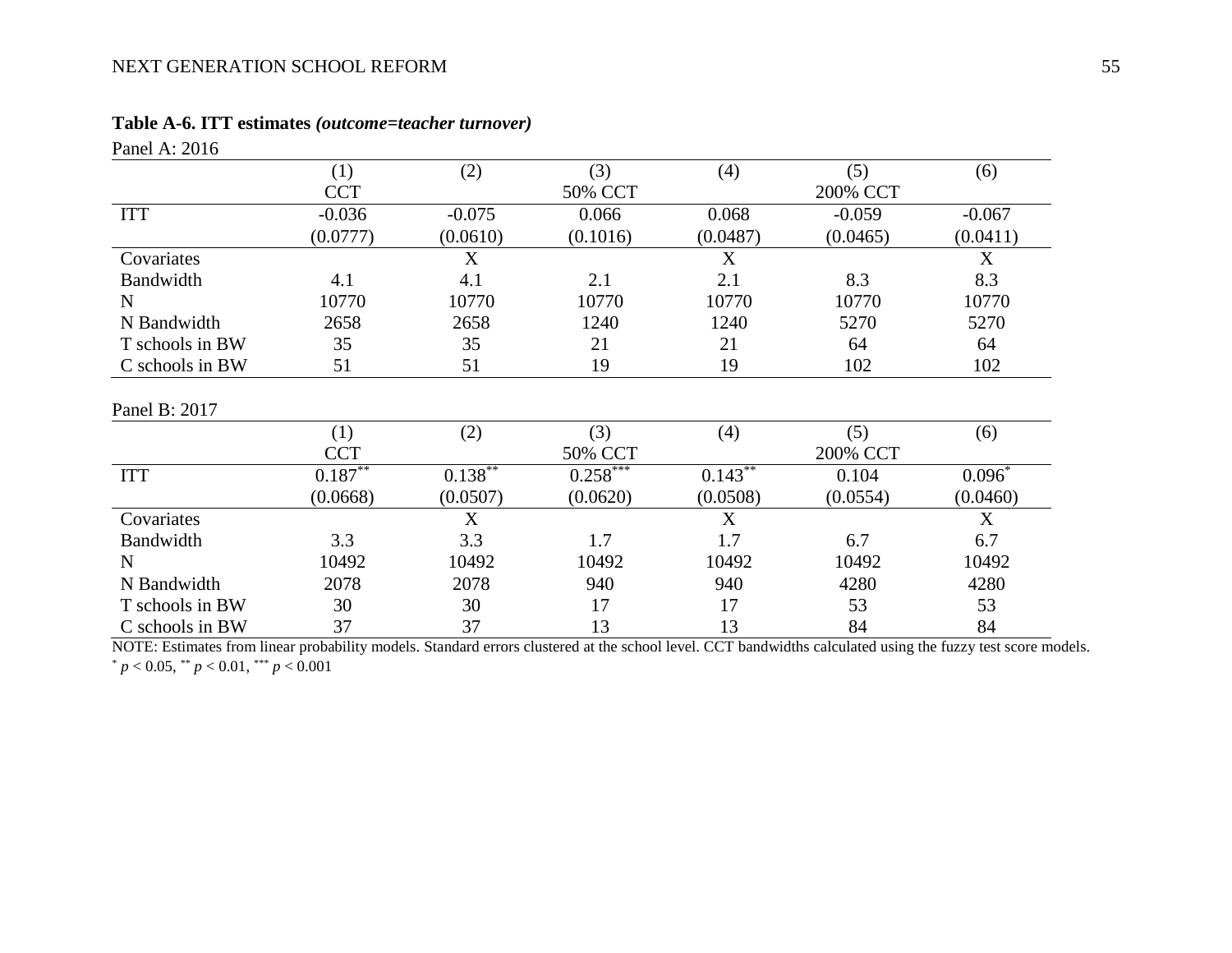(1.8885)

(14.6048)

| Panel A: 2016  |                   |          |          |          |          |          |          |          |
|----------------|-------------------|----------|----------|----------|----------|----------|----------|----------|
|                | $\left( 1\right)$ | (2)      | (3)      | (4)      | (5)      | (6)      |          | (8)      |
| Placebo Cutoff | -4                | $-3$     | $-2$     | - 1      |          |          |          |          |
| <b>TOT</b>     | $-2.778$          | $-0.200$ | 0.058    | 0.058    | 0.171    | $-0.018$ | 0.187    | 0.782    |
|                | (51.5073)         | (1.3754) | (0.1058) | (0.1929) | (0.1863) | (0.1664) | (0.1067) | (7.6192) |
| Observations   | 195466            | 195466   | 195466   | 195466   | 195466   | 195466   | 195466   | 195466   |
| Panel B: 2017  |                   |          |          |          |          |          |          |          |
|                | $\left( 1\right)$ | (2)      | (3)      | (4)      | (5)      | (6)      |          | (8)      |
|                | $-4$              | $-3$     | $-2$     | - 1      |          |          |          |          |
| <b>TOT</b>     | $-0.173$          | 1.085    | $-0.040$ | $-0.136$ | 0.019    | 0.004    | $-0.103$ | 5.101    |

# **Table A-7. Placebo estimates from fuzzy RD within optimal CCT bandwidth, 2016** *(outcome=test score growth)*

 $\frac{(0.1941)}{195078}$ 

NOTE: Standard errors clustered at the school level. All models include lagged score and subject on the right side, with math as the reference category. \* *p* < 0.05, \*\* *p* < 0.01, \*\*\* *p* < 0.001

<span id="page-56-0"></span>Observations 195078 195078 195078 195078 195078 195078 195078 195078

(0.1569)

(0.2192)

(0.1951)

(0.1516)

(65.7928)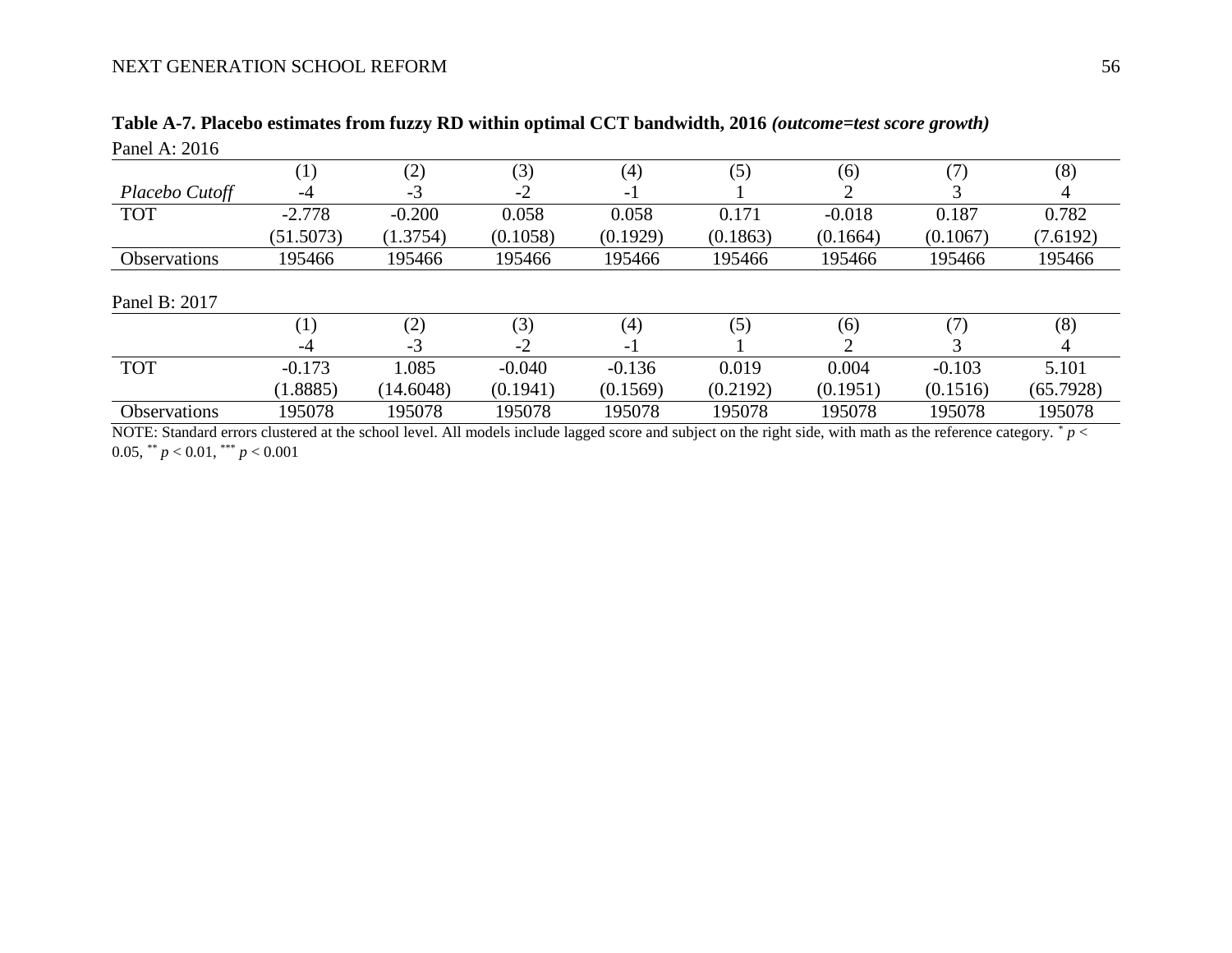|                       | 2016        |            | 2017        |             |
|-----------------------|-------------|------------|-------------|-------------|
|                       | (1)         | (2)        | (3)         | (4)         |
|                       | Full sample | <b>CCT</b> | Full sample | <b>CCT</b>  |
| Pre-2014 or none      | $-0.042$    | $-0.100$   | $-0.203***$ | $-0.225$    |
|                       | (0.0576)    | (0.0903)   | (0.0754)    | (0.0674)    |
|                       |             |            |             |             |
| 2014 or 2015          | $-0.091**$  | $-0.104$   | $-0.087**$  | $-0.168***$ |
|                       | (0.0324)    | (0.0653)   | (0.0333)    | (0.0458)    |
|                       |             |            |             |             |
| Spring 2016           | $-0.027$    | $-0.028$   | $-0.114***$ | $-0.144*$   |
|                       | (0.0360)    | (0.0710)   | (0.0330)    | (0.0630)    |
|                       | $-0.004$    | $-0.040$   | $-0.029$    | $-0.067$    |
| $2016-17$ school year |             |            |             |             |
|                       | (0.0302)    | (0.0647)   | (0.0252)    | (0.0471)    |
| Constant              | $-0.103***$ | $-0.078$   | $-0.102***$ | $-0.075^*$  |
|                       | (0.0188)    | (0.0450)   | (0.0181)    | (0.0354)    |
| N                     | 86354       | 51969      | 85808       | 39427       |

### <span id="page-57-0"></span>**Table A-8. Fuzzy RD results by CNA timing** *(outcome=test score growth)*

NOTE: 2SLS estimates from fuzzy RD using triangular kernel with four separate treatments by CNA timing. Standard errors clustered at the school level. CCT bandwidths calculated using the fuzzy test score models. All firststage test statistics are greater than What Works Clearinghouse (2017) recommended minimum size of 4 for a sufficiently strong first stage. All models include lagged score and subject fixed effects on the right side, with math as the reference category.

 $p < 0.05$ , \*\*  $p < 0.01$ , \*\*\*  $p < 0.001$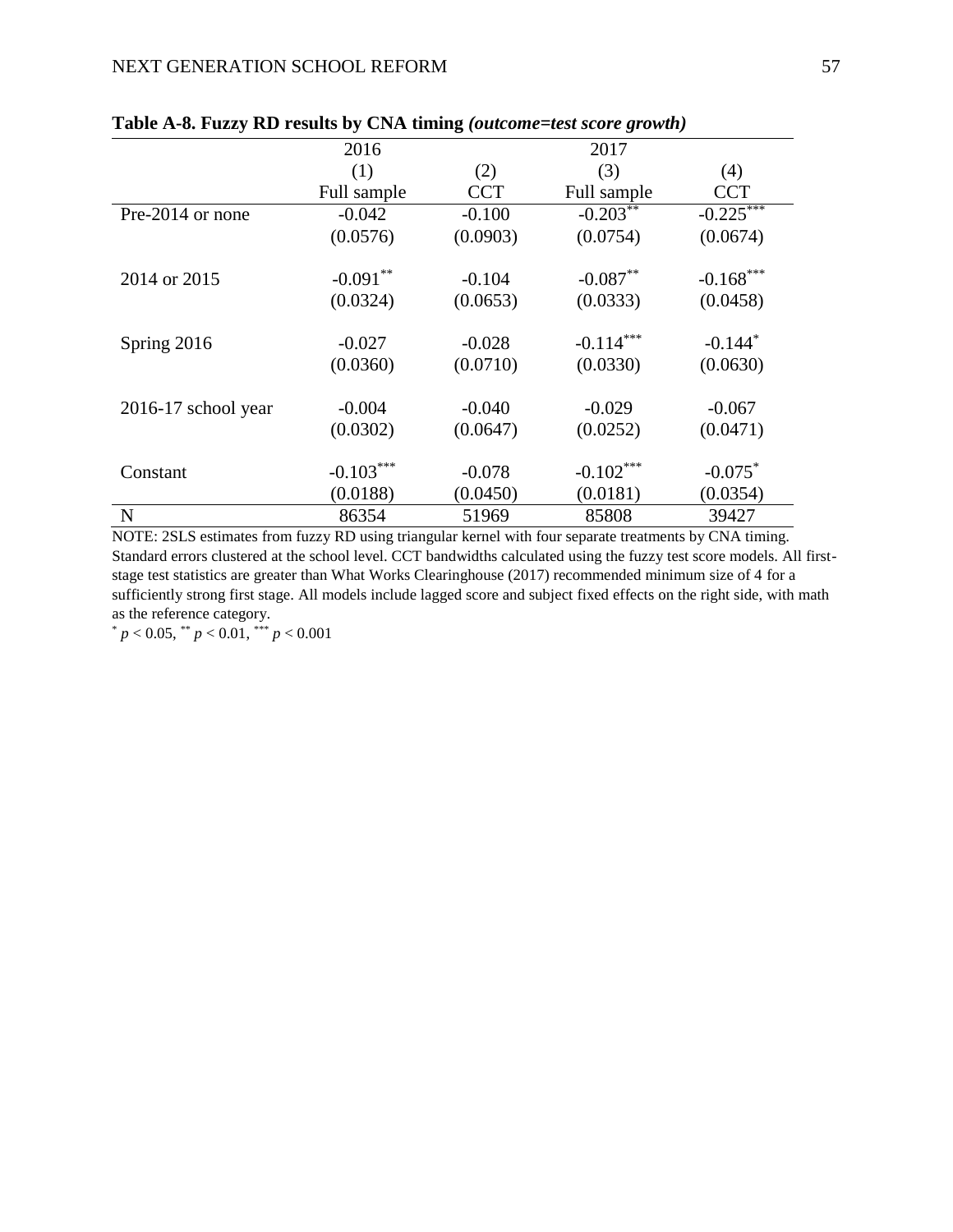<span id="page-58-0"></span>

Panel A: Quartile by instructional coach visit count (cumulative)



Panel B: Quartile by school transformation coach visit count (cumulative)



NOTE: 2SLS estimates from fuzzy RD using triangular kernel with separate treatments for schools in the bottom quartile of number of visits, middle 50% of number of visits, and top quartile of number visits. Quartiles by school level. All first-stage test statistics are greater than What Works Clearinghouse (2017) recommended minimum size of 4 for a sufficiently strong first stage. Preferred CCT bandwidths from fuzzy test score models. Standard errors clustered at the school level.